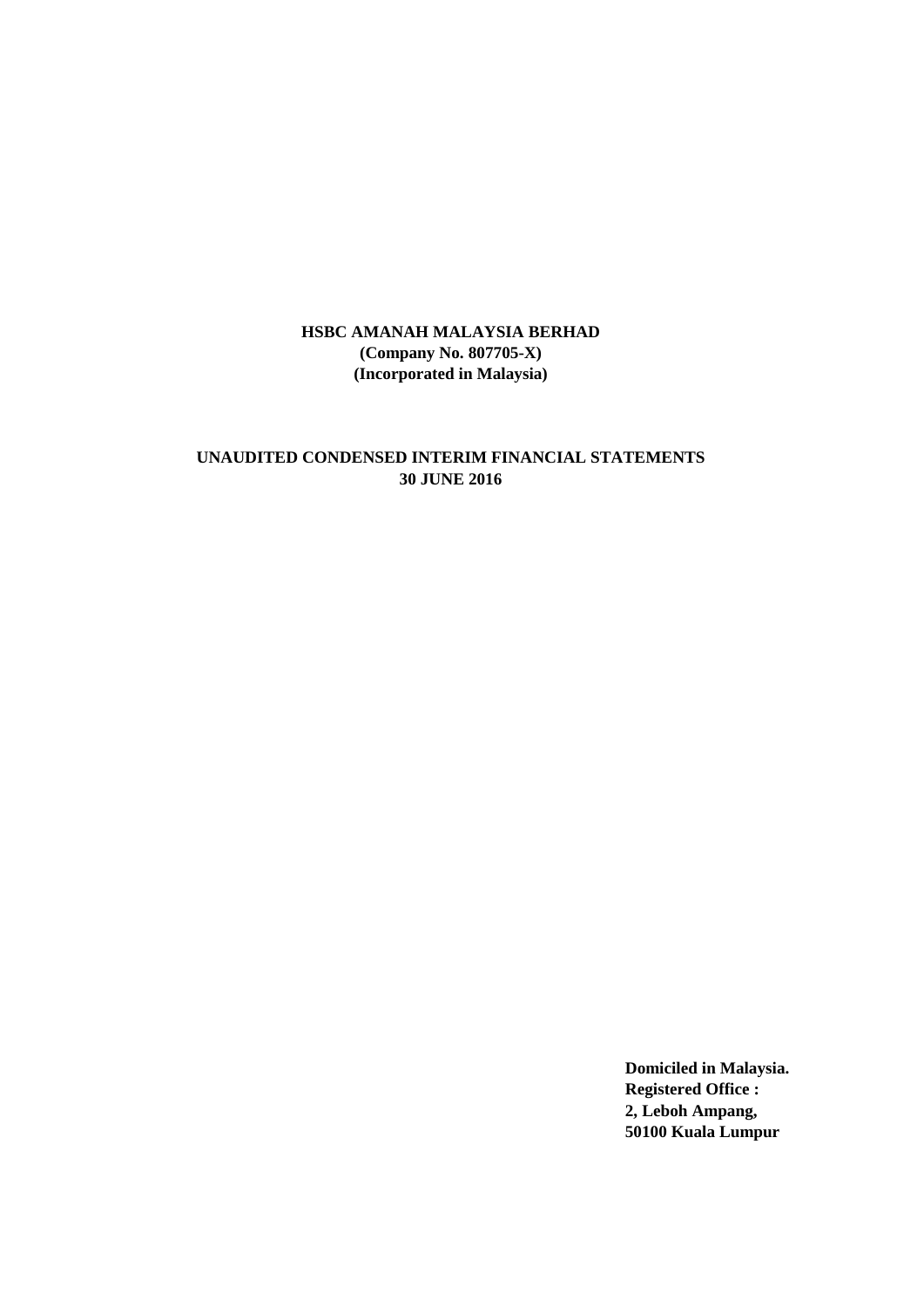#### **UNAUDITED CONDENSED STATEMENT OF FINANCIAL POSITION AT 30 JUNE 2016**

|                                                   |             | 30 Jun 2016   | 31 Dec 2015   |
|---------------------------------------------------|-------------|---------------|---------------|
|                                                   | <b>Note</b> | <b>RM'000</b> | <b>RM'000</b> |
| <b>Assets</b>                                     |             |               |               |
| Cash and short-term funds                         | 10          | 2,628,694     | 4,750,390     |
| Financial assets held for trading                 | 11          | 701           | 10,492        |
| Financial investments available-for-sale          | 12          | 1,324,581     | 1,701,243     |
| Financing and advances                            | 13          | 11,557,313    | 11,968,217    |
| Derivative financial assets                       | 15          | 230,811       | 307,299       |
| Other assets                                      | 16          | 47,697        | 241,611       |
| Statutory deposits with Bank Negara Malaysia      | 17          | 321,962       | 329,662       |
| Equipment                                         |             | 8,320         | 10,288        |
| Deferred tax assets                               |             | 5,837         | 5,548         |
| Tax recoverable                                   |             | 9,333         | 5,162         |
| <b>Total assets</b>                               |             | 16,135,249    | 19,329,912    |
| <b>Liabilities</b>                                |             |               |               |
| Deposits from customers                           | 18          | 8,835,362     | 9,386,123     |
| Deposits and placements from banks                |             |               |               |
| and other financial institutions                  | 19          | 1,805,071     | 4,160,089     |
| Bills and acceptances payable                     |             | 26,837        | 14,904        |
| Derivative financial liabilities                  | 15          | 399,204       | 473,231       |
| Other liabilities                                 | 20          | 1,243,359     | 1,475,375     |
| Multi-Currency Sukuk Programme                    | 21          | 1,757,968     | 1,749,823     |
| Subordinated Commodity Murabahah Financing        | 22          | 581,005       | 618,461       |
| <b>Total liabilities</b>                          |             | 14,648,806    | 17,878,006    |
| <b>Equity</b>                                     |             |               |               |
| Share capital                                     |             | 50,000        | 50,000        |
| Reserves                                          |             | 1,436,443     | 1,401,906     |
|                                                   |             |               |               |
| Total equity attributable to owner of the Bank    |             | 1,486,443     | 1,451,906     |
| <b>Total liabilities and equity</b>               |             | 16, 135, 249  | 19,329,912    |
| Restricted investment accounts <sup>[1]</sup>     |             | 1,560,664     | 2,632,404     |
| <b>Total Islamic Banking asset</b> <sup>[1]</sup> |             |               |               |
|                                                   |             | 17,695,913    | 21,962,316    |
| <b>Commitments and Contingencies</b>              | 30          | 22,013,021    | 21,889,668    |

[1] The disclosure is in accordance with the requirements of Bank Negara Malaysia's Guideline on Financial Reporting for Islamic Banking Institutions dated 5 February 2016.

The unaudited condensed interim financial statements should be read in conjunction with the audited financial statements of the Bank for the financial year ended 31 December 2015 and the accompanying explanatory notes on pages 6 to 34 attached *to the unaudited condensed interim financial statements.*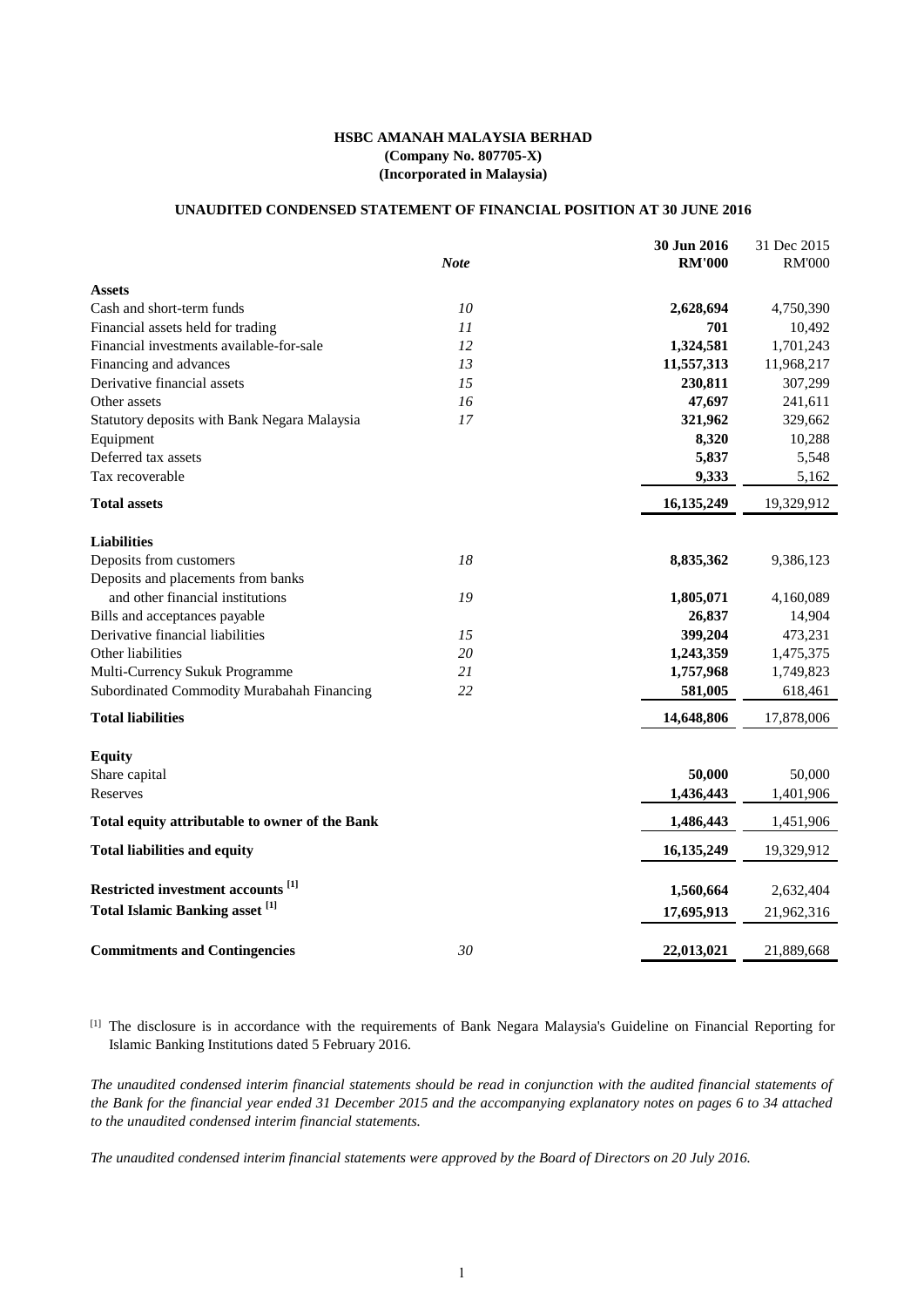#### **HSBC AMANAH MALAYSIA BERHAD**

**(Company No. 807705-X) (Incorporated in Malaysia)**

#### **COMPREHENSIVE INCOME FOR THE FINANCIAL PERIOD ENDED 30 JUNE 2016 UNAUDITED CONDENSED STATEMENT OF PROFIT OR LOSS AND OTHER**

|                                                                                                                                             |             | <b>Second Quarter</b> |               | <b>Six Months Ended</b> |               |  |
|---------------------------------------------------------------------------------------------------------------------------------------------|-------------|-----------------------|---------------|-------------------------|---------------|--|
|                                                                                                                                             |             | 30 Jun 2016           | 30 Jun 2015   | 30 Jun 2016             | 30 Jun 2015   |  |
|                                                                                                                                             | <b>Note</b> | <b>RM'000</b>         | <b>RM'000</b> | <b>RM'000</b>           | <b>RM'000</b> |  |
|                                                                                                                                             |             |                       | (Restated)    |                         | (Restated)    |  |
| Income derived from investment of                                                                                                           |             |                       |               |                         |               |  |
| depositors' funds and others                                                                                                                | 23          | 173,727               | 185,294       | 352,177                 | 354,703       |  |
| Income derived from investment of                                                                                                           |             |                       |               |                         |               |  |
| shareholder's funds                                                                                                                         | 24          | 30,001                | 21,047        | 74,126                  | 53,047        |  |
| Impairment (losses)/release on financing                                                                                                    | 25          | (26, 412)             | 6,060         | (74, 300)               | (22,043)      |  |
|                                                                                                                                             |             |                       |               |                         |               |  |
| Total distributable income                                                                                                                  |             | 177,316               | 212,401       | 352,003                 | 385,707       |  |
| Income attributable to depositors                                                                                                           | 26          | (89, 184)             | (94, 388)     | (185, 784)              | (179, 723)    |  |
| Total net income                                                                                                                            |             | 88,132                | 118,013       | 166,219                 | 205,984       |  |
| <b>Operating Expenses</b>                                                                                                                   | 27          | (61, 884)             | (61, 054)     | (124,793)               | (119, 423)    |  |
| Profit before tax                                                                                                                           |             | 26,248                | 56,959        | 41,426                  | 86,561        |  |
| Tax expense                                                                                                                                 |             | (6,252)               | (11,001)      | (8,342)                 | (17,008)      |  |
| Profit for the financial period                                                                                                             |             | 19,996                | 45,958        | 33,084                  | 69,553        |  |
| Other comprehensive income/(expense)<br>Items that will subsequently be reclassified to<br>profit or loss when specific conditions are met: |             |                       |               |                         |               |  |
| Available-for-sale reserve:                                                                                                                 |             |                       |               |                         |               |  |
| Change in fair value                                                                                                                        |             | 1,858                 | 1,121         | 5,789                   | 12,399        |  |
| Amount transferred to profit or loss                                                                                                        |             |                       | (232)         | (3,055)                 | (232)         |  |
| Income tax effect                                                                                                                           |             | (446)                 | (213)         | (656)                   | (2,920)       |  |
| Other comprehensive income for                                                                                                              |             |                       |               |                         |               |  |
| the financial period, net of tax                                                                                                            |             | 1,412                 | 676           | 2,078                   | 9,247         |  |
| Total comprehensive income for the financial period                                                                                         |             | 21,408                | 46,634        | 35,162                  | 78,800        |  |
| Profit attributable to the owner of the Bank                                                                                                |             | 19,996                | 45,958        | 33,084                  | 69,553        |  |
| Total comprehensive income attributable to the                                                                                              |             |                       |               |                         |               |  |
| owner of the Bank                                                                                                                           |             | 21,408                | 46,634        | 35,162                  | 78,800        |  |
| Basic earnings per RM0.50 ordinary share                                                                                                    |             | 20.0 sen              | $46.0$ sen    | 33.1 sen                | 69.6 sen      |  |

The unaudited condensed interim financial statements should be read in conjunction with the audited financial statements of the Bank for the financial year ended 31 December 2015 and the accompanying explanatory notes on pages 6 to 34 attached to the unaudited *condensed interim financial statements.*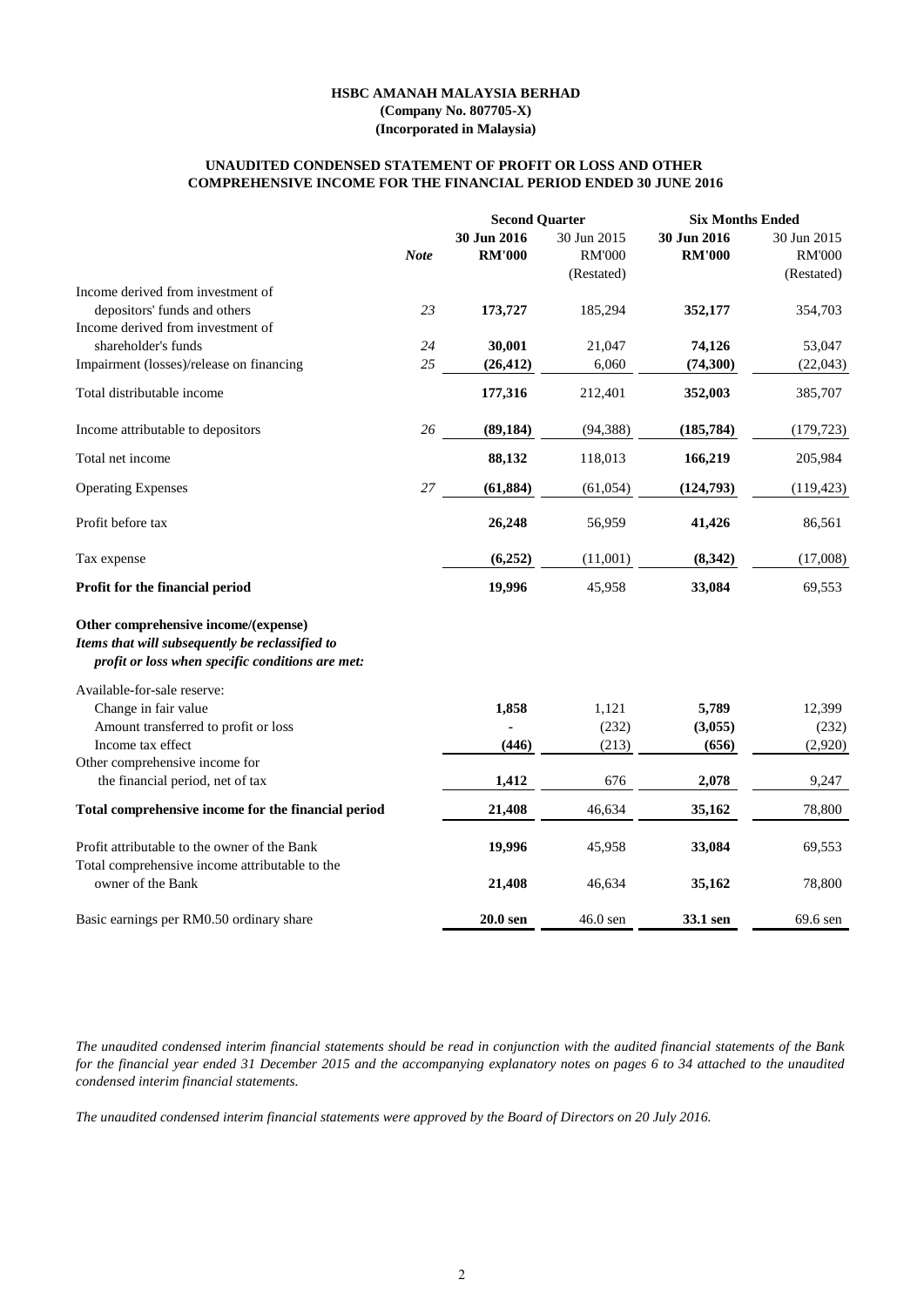# **UNAUDITED CONDENSED STATEMENT OF CHANGES IN EQUITY FOR THE FINANCIAL PERIOD ENDED 30 JUNE 2016**

|                                                                                            |               |               |                  | Non-distributable |               |                        | Distributable |               |
|--------------------------------------------------------------------------------------------|---------------|---------------|------------------|-------------------|---------------|------------------------|---------------|---------------|
|                                                                                            |               |               |                  | Available-        | Capital       |                        |               |               |
|                                                                                            | <b>Share</b>  | <b>Share</b>  | <b>Statutory</b> | for-sale          | contribution  | Regulatory             | Retained      | Total         |
|                                                                                            | capital       | premium       | reserve          | reserve           | reserve       | reserve <sup>[1]</sup> | profits       |               |
|                                                                                            | <b>RM'000</b> | <b>RM'000</b> | <b>RM'000</b>    | <b>RM'000</b>     | <b>RM'000</b> | <b>RM'000</b>          | <b>RM'000</b> | <b>RM'000</b> |
| 2016                                                                                       |               |               |                  |                   |               |                        |               |               |
| Balance at 1 January                                                                       | 50,000        | 610,000       | 50,000           | 4,946             | 1,058         | 34,000                 | 701,902       | 1,451,906     |
| Total comprehensive income for the financial period                                        |               |               |                  |                   |               |                        |               |               |
| Profit for the financial period                                                            |               |               |                  |                   |               |                        | 33,084        | 33,084        |
| Other comprehensive income, net of tax                                                     |               |               |                  |                   |               |                        |               |               |
| Available-for-sale reserve:                                                                |               |               |                  |                   |               |                        |               |               |
| Net change in fair value                                                                   |               |               |                  | 4,400             |               |                        |               | 4,400         |
| Net amount transferred to profit or loss                                                   |               |               |                  | (2,322)           |               |                        |               | (2,322)       |
| Total other comprehensive income                                                           |               |               |                  | 2,078             |               |                        |               | 2,078         |
| Total comprehensive income for the financial period                                        |               |               |                  | 2,078             |               | $\blacksquare$         | 33,084        | 35,162        |
| Transactions with the owner (the ultimate holding<br>company), recorded directly in equity |               |               |                  |                   |               |                        |               |               |
| Share based payment transactions                                                           |               |               |                  |                   | (625)         |                        |               | (625)         |
| Balance at 30 June                                                                         | 50,000        | 610,000       | 50,000           | 7,024             | 433           | 34,000                 | 734,986       | 1,486,443     |

<sup>[1]</sup> The Bank maintains a regulatory reserve to meet local regulatory requirements; the effect of this requirement is to restrict the amount of reserves that can be distributed to shareholders.

The unaudited condensed interim financial statements should be read in conjunction with the audited financial statements of the Bank for the financial year ended 31 December 2015 and the accompanying *explanatory notes on pages 6 to 34 attached to the unaudited condensed interim financial statements.*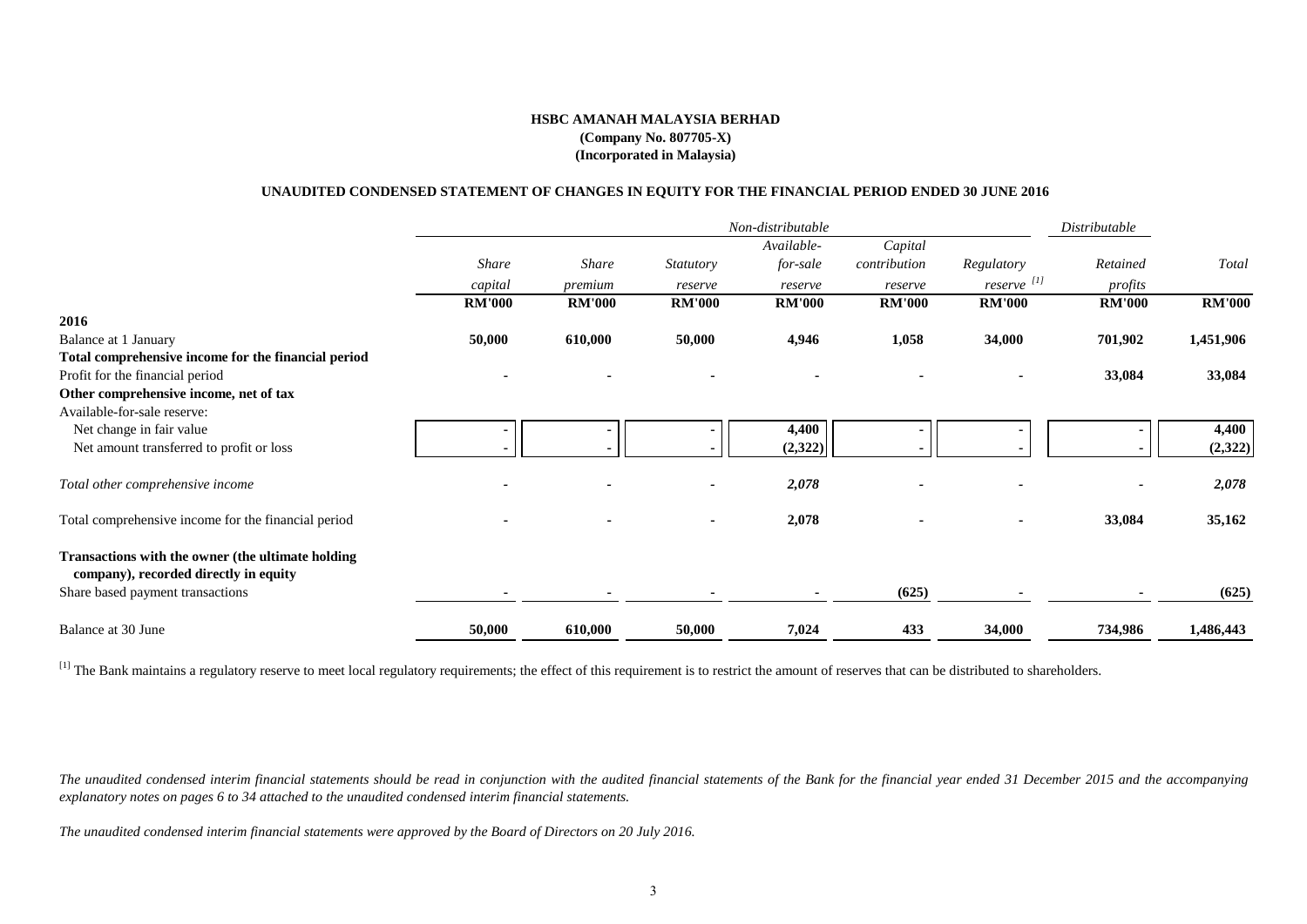#### **UNAUDITED CONDENSED STATEMENT OF CHANGES IN EQUITY FOR THE FINANCIAL PERIOD ENDED 30 JUNE 2016 (Cont'd)**

|                                                                                            |               |               |                  | Non-distributable        |                          |                        | Distributable |                          |
|--------------------------------------------------------------------------------------------|---------------|---------------|------------------|--------------------------|--------------------------|------------------------|---------------|--------------------------|
|                                                                                            |               |               |                  | Available-               | Capital                  |                        |               |                          |
|                                                                                            | <b>Share</b>  | <b>Share</b>  | <i>Statutory</i> | for-sale                 | contribution             | Regulatory             | Retained      | Total                    |
|                                                                                            | capital       | premium       | reserve          | reserve                  | reserve                  | reserve <sup>[1]</sup> | profits       |                          |
|                                                                                            | <b>RM'000</b> | <b>RM'000</b> | <b>RM'000</b>    | <b>RM'000</b>            | <b>RM'000</b>            | <b>RM'000</b>          | <b>RM'000</b> | <b>RM'000</b>            |
| 2015                                                                                       |               |               |                  |                          |                          |                        |               |                          |
| Balance at 1 January                                                                       | 50,000        | 610,000       | 50,000           | (6, 488)                 | 1,374                    | 13,000                 | 600,823       | 1,318,709                |
| Total comprehensive income for the financial period                                        |               |               |                  |                          |                          |                        |               |                          |
| Profit for the financial period                                                            |               |               |                  |                          |                          |                        | 69,553        | 69,553                   |
| Other comprehensive income, net of tax                                                     |               |               |                  |                          |                          |                        |               |                          |
| Available-for-sale reserve:                                                                |               |               |                  |                          |                          |                        |               |                          |
| Net change in fair value                                                                   |               |               |                  | 9,247                    |                          |                        |               | 9,247                    |
| Total other comprehensive income                                                           |               |               |                  | 9,247                    |                          |                        |               | 9,247                    |
| Total comprehensive income for the financial period                                        |               |               |                  | 9,247                    |                          |                        | 69,553        | 78,800                   |
| Transactions with the owner (the ultimate holding<br>company), recorded directly in equity |               |               |                  |                          |                          |                        |               |                          |
| Share based payment transactions                                                           |               |               |                  |                          | 203                      |                        |               | 203                      |
| Transfer relating to regulatory reserves                                                   |               |               |                  | $\overline{\phantom{a}}$ | $\overline{\phantom{a}}$ | 6,000                  | (6,000)       | $\overline{\phantom{a}}$ |
| Balance at 30 June                                                                         | 50,000        | 610,000       | 50,000           | 2,759                    | 1,577                    | 19,000                 | 664,376       | 1,397,712                |

<sup>[1]</sup> The Bank maintains a regulatory reserve to meet local regulatory requirements; the effect of this requirement is to restrict the amount of reserves that can be distributed to shareholders.

The unaudited condensed interim financial statements should be read in conjunction with the audited financial statements of the Bank for the financial year ended 31 December 2015 and the accompanying *explanatory notes on pages 6 to 34 attached to the unaudited condensed interim financial statements.*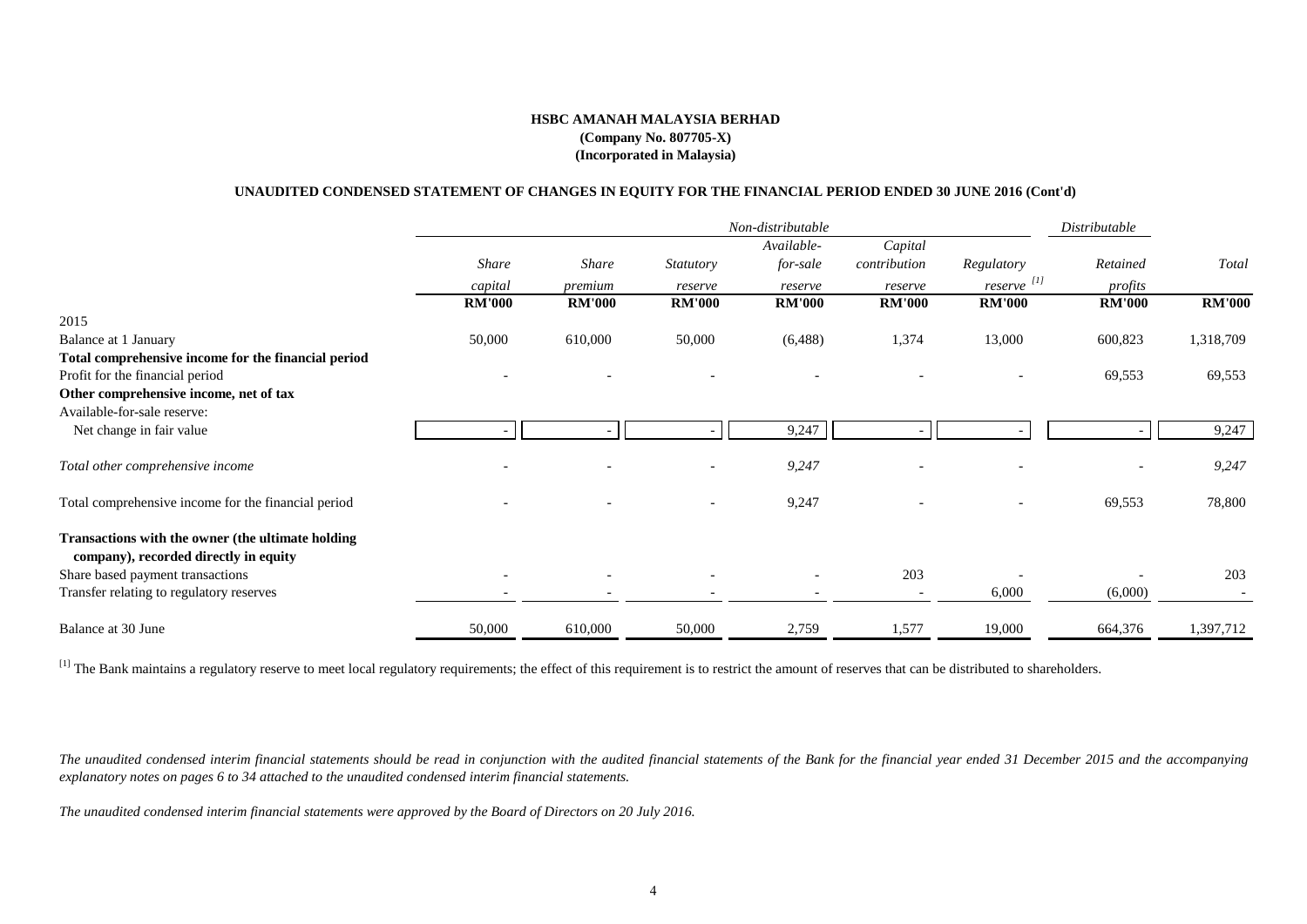### **FOR THE FINANCIAL PERIOD ENDED 30 JUNE 2016 UNAUDITED CONDENSED CASH FLOW STATEMENT**

|                                                  | 30 Jun 2016<br><b>RM'000</b> | 30 Jun 2015<br><b>RM'000</b> |
|--------------------------------------------------|------------------------------|------------------------------|
| Profit before tax                                | 41,426                       | 86,561                       |
| Adjustments for non-operating and non-cash items | 72,148                       | 4,061                        |
| Operating profit before working capital changes  | 113,574                      | 90,622                       |
| Changes in working capital:                      |                              |                              |
| Net changes in operating assets                  | 594,507                      | (541, 344)                   |
| Net changes in operating liabilities             | (3, 156, 364)                | 724,737                      |
| Income tax paid                                  | (13, 458)                    | (17,708)                     |
| Net cash used in operating activities            | (2,461,741)                  | 256,307                      |
| Net cash generated from investing activities     | 383,582                      | 2,427,620                    |
| Net cash generated from financing activities     | (43, 537)                    | 1,000,299                    |
|                                                  | 340,045                      | 3,427,919                    |
| Net changes in cash and cash equivalents         | (2,121,696)                  | 3,684,226                    |
| Cash and cash equivalents at 1 January           | 4,750,390                    | 670,934                      |
| Cash and cash equivalents at 30 June             | 2,628,694                    | 4,355,160                    |
| Analysis of cash and cash equivalents            |                              |                              |
| Cash and short-term funds                        | 2,628,694                    | 4,355,160                    |

The unaudited condensed interim financial statements should be read in conjunction with the audited financial statements of the Bank for the financial year ended 31 December 2015 and the accompanying explanatory notes on pages 6 to 34 *attached to the unaudited condensed interim financial statements.*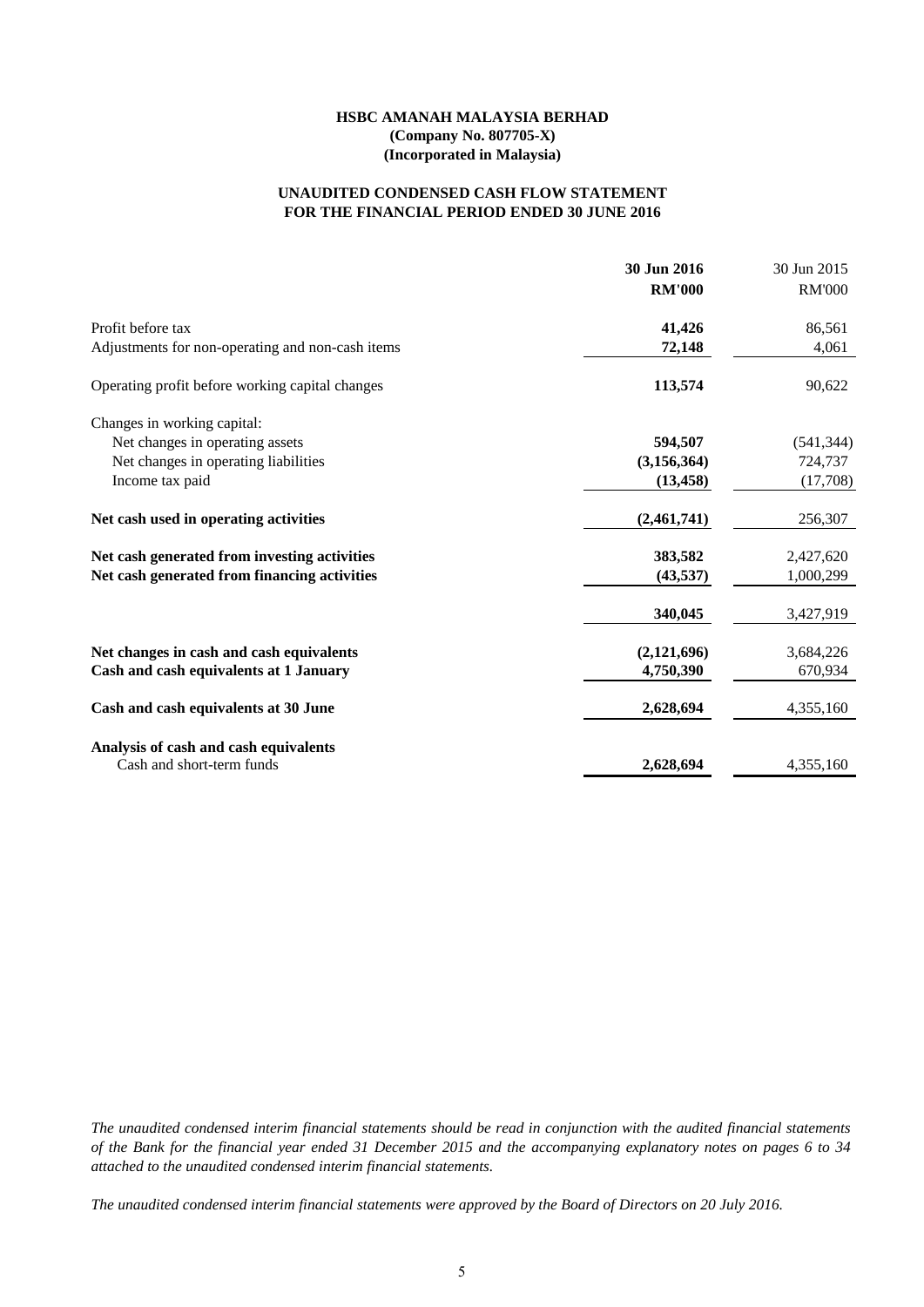#### **NOTES TO THE FINANCIAL STATEMENTS**

#### **1 General Information**

HSBC Amanah Malaysia Berhad (the Bank) is a licensed Islamic Bank under the Islamic Financial Services Act, 2013. The principal activities of the Bank are Islamic banking and related financial services.

There were no significant changes in these activities during the financial period.

The Bank is a public limited liability company, incorporated and domiciled in Malaysia. The registered office of the Bank is located at 2, Leboh Ampang, 50100 Kuala Lumpur.

The immediate parent bank and ultimate holding company during the financial period are HSBC Bank Malaysia Berhad and HSBC Holdings Plc, respectively.

The financial statements were approved and authorised for issue by the Board of Directors on 20 July 2016.

#### **2 Basis of Preparation**

The unaudited condensed interim financial statements for the financial period ended 30 June 2016 have been prepared under the historical cost convention except for the following assets and liabilities which are stated at fair values: financial instruments held-for-trading, financial investments available-for-sale, derivative financial instruments and financial instruments fair valued through profit and loss.

The unaudited condensed interim financial statements for the financial period ended 30 June 2016 have been prepared in accordance with the requirements of Malaysian Financial Reporting Standards (MFRS) 134: Interim Financial Reporting issued by the Malaysian Accounting Standards Board (MASB) and Bank Negara Malaysia (BNM) requirements on Shariah related disclosures.

The unaudited condensed interim financial statements do not include all of the information required for full annual financial statements, and should be read in conjunction with the audited financial statements of the Bank for the financial year ended 31 December 2015. The explanatory notes attached in the unaudited condensed interim financial statements provide an explanation of events and transactions that are significant for an understanding of the changes in the financial position and performance of the Bank since the financial year ended 31 December 2015.

All significant accounting policies and methods of computation applied in the unaudited condensed interim financial statements are consistent with those adopted in the most recent audited annual financial statements for the year ended 31 December 2015.

#### (i) Standards and amendments to published standards that are effective and applicable to the Bank

The new accounting standards and amendments to published accounts that are effective and applicable to the Bank for the financial year beginning on 1 January 2016 are as follows:

- Amendments to MFRS 116 'Property, plant and equipment' and MFRS 138 'Intangible assets' clarify that the use of revenue-based methods to calculate the depreciation of an item of property, plant and equipment is not appropriate. This is because revenue generated by an activity that includes the use of an asset generally reflects factors other than the consumption of the economic benefits embodied in the asset.
- The amendments to MFRS 138 also clarify that revenue is generally presumed to be an inappropriate basis for measuring the consumption of the economic benefits embodied in an intangible asset. This presumption can be overcome only in the limited circumstances where the intangible asset is expressed as a measure of revenue or where it can be demonstrated that revenue and the consumption of the economic benefits of the intangible asset are highly correlated.

The adoption of the above amendments, interpretations and circular did not have any material impact on the financial results of the Bank.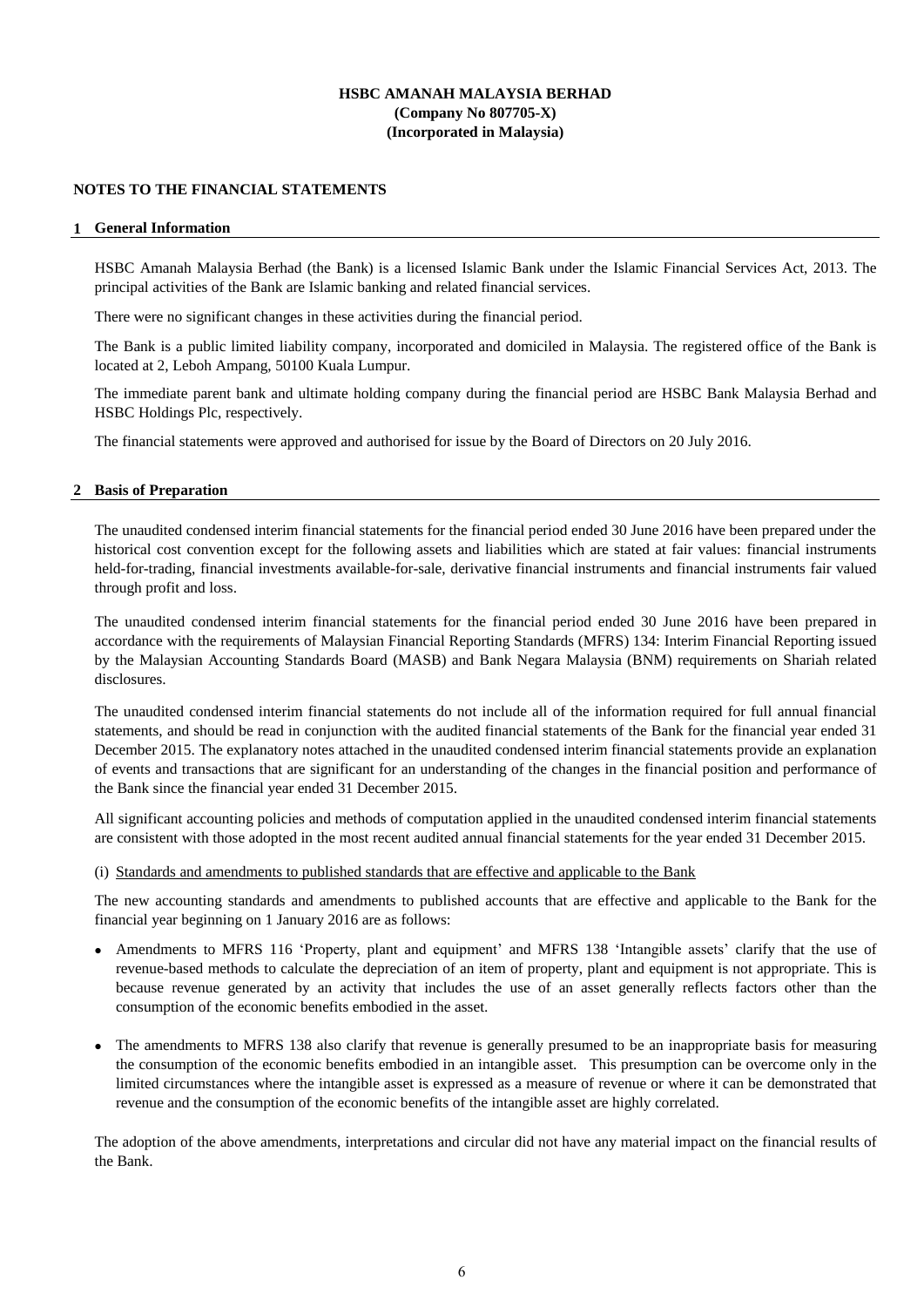### **2 Basis of Preparation (Cont'd)**

#### *(a) Statement of Compliance (Cont'd)*

(ii) Standards, amendments to published standards and interpretations to existing standards that are applicable to the Bank but not yet effective

The Bank will apply these standards, amendments to published standards from:

- a. Financial year beginning on/after 1 January 2017:
- $\bullet$ Amendments to MFRS 107 'Disclosure Initiative'

Disclosure Initiative introduces additional on changes in liabilities arising from financing activities.

 $\bullet$ Amendments to MFRS 112 'Recognition on Deferred Tax Assets For Unrealised Losses'

Amendments to MFRS 112 clarify the requirements for recognising deferred tax assets on unrealised losses arising from deductible temporary difference on asset carried at fair value.

In addition, in evaluating whether an entity will have sufficient taxable profits in future periods against which deductible temporary differences can be utilised, the amendments require an entity to compare the deductible temporary differences with future taxable profits that excludes tax deductions resulting from the reversal of those temporary differences.

- b. Financial year beginning on/after 1 January 2018
- $\bullet$ MFRS 9 'Financial Instruments' will replace MFRS 139 'Financial Instruments: Recognition and Measurement'

MFRS 9 retains but simplifies the mixed measurement model in MFRS 139 and establishes three primary measurement categories for financial assets: amortised cost, fair value through profit or loss and fair value through other comprehensive income (OCI). The basis of classification depends on the entity's business model and the cash flow characteristics of the financial asset. Investments in equity instruments are always measured at fair value through profit or loss with an irrevocable option at inception to present changes in fair value in OCI (provided the instrument is not held for trading). A debt instrument is measured at amortised cost only if the entity is holding it to collect contractual cash flows and the cash flows represent principal and profit.

For liabilities, the standard retains most of the MFRS 139 requirements. These include amortised cost accounting for most financial liabilities, with bifurcation of embedded derivatives. The main change is that, in cases where the fair value option is taken for financial liabilities, the part of a fair value change due to an entity's own credit risk is recorded in other comprehensive income rather than the profit or loss, unless this creates an accounting mismatch.

MFRS 9 introduces an expected credit loss model on impairment for all financial assets that replaces the incurred loss impairment model used in MFRS 139. The expected credit loss model is forward-looking and eliminates the need for a trigger event to have occurred before credit losses are recognised.

 $\bullet$ MFRS 15 'Revenue from contracts with customers' replaces MFRS 118 'Revenue' and MFRS 111 'Construction contracts' and related interpretations. The standard deals with revenue recognition and establishes principles for reporting useful information to users of financial statements about the nature, amount, timing and uncertainty of revenue and cash flows arising from an entity's contracts with customers.

Revenue is recognised when a customer obtains control of a good or service and thus has the ability to direct the use and obtain the benefits from the good or service. The core principle in MFRS 15 is that an entity recognises revenue to depict the transfer of promised goods or services to the customer in an amount that reflects the consideration to which the entity expects to be entitled in exchange for those goods or services.

- c. Financial year beginning on/after 1 January 2019
- $\bullet$ MFRS 16 'Leases'

On 15 April 2016, MASB issued MFRS 16 effective for annual periods beginning on or after 1 January 2019. MFRS 16 requires recognition of operating lease commitments on balance sheet together with right of use asset.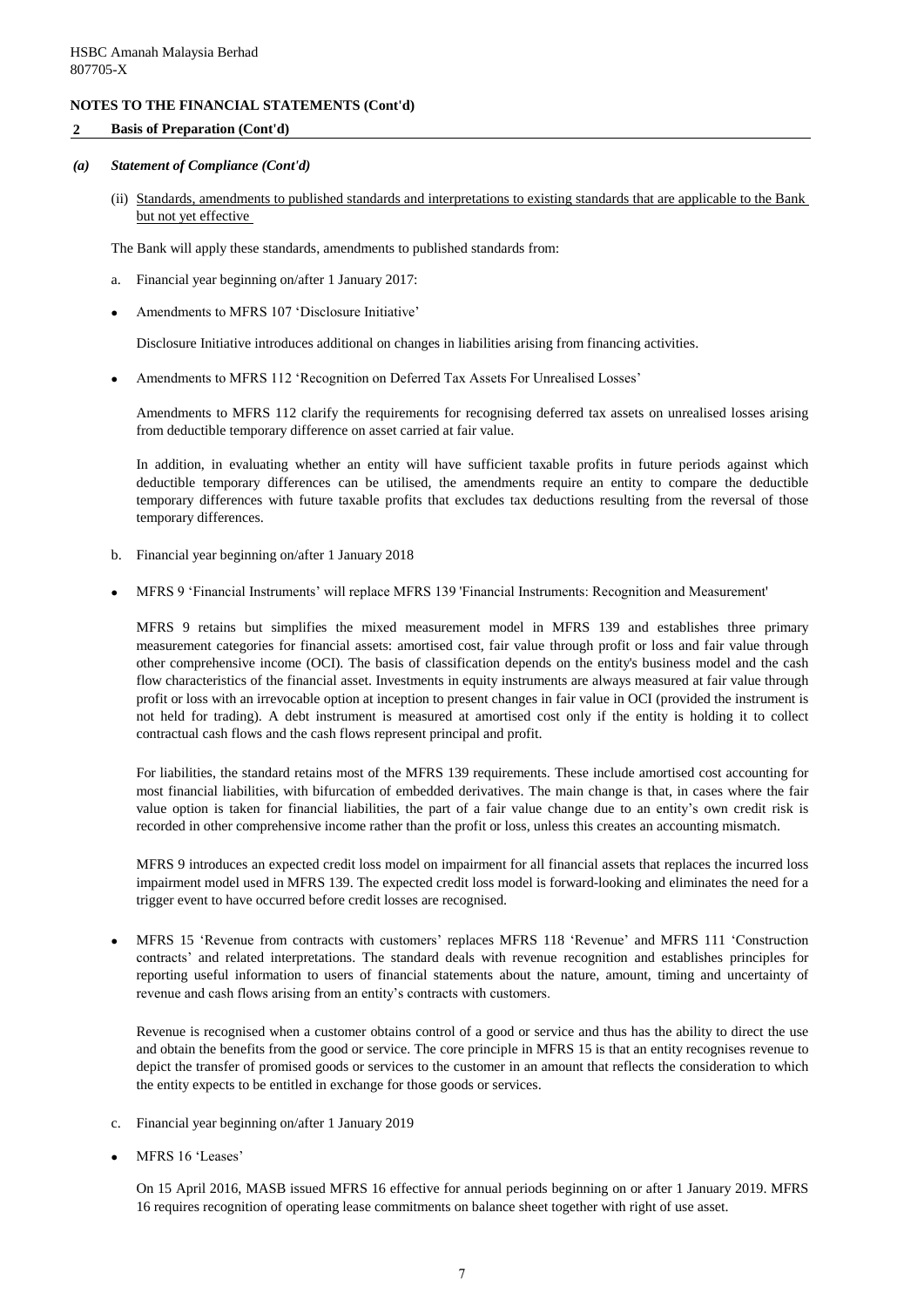#### **2 Basis of Preparation (Cont'd)**

#### *(a) Statement of Compliance (Cont'd)*

(ii) Standards, amendments to published standards and interpretations to existing standards that are applicable to the Bank but not yet effective (Cont'd)

The initial application of the above accounting standards, amendments and interpretation are not expected to have any material financial impacts to the current and prior year's financial statement of the Bank upon its first adoption, except for MFRS 9.

MFRS 9 replaces the guidance in MFRS 139 'Financial Instruments, Recognition and Measurement' on the classification and measurement of financial assets and financial liabilities, and on hedge accounting. The Bank is currently assessing the financial impact that may arise from the adoption of MFRS 9.

The financial statements of the Bank have been prepared on the historical cost basis, except for the following assets and liabilities as explained in their respective accounting policy notes:

- Trading assets and liabilities
- Financial investments
- Derivatives and hedge accounting

#### **3 Auditors' Report On Preceding Annual Financial Statements**

The audit report on the audited financial statements for the financial year ended 31 December 2015 was not subject to any qualification.

#### **4 Seasonality or Cyclical Factors**

The business operations of the Bank are not subject to material seasonal or cyclical fluctuations.

### **5 Unusual Items Due to Their Nature, Size or Incidence**

There were no unusual items affecting assets, liabilities, equity, net income or cash flows of the Bank for the financial period ended 30 June 2016.

#### **6 Changes in Estimates**

The preparation of financial information requires the use of estimates. The use of available information and the application of judgement are inherent in the formation of estimates; actual results in the future may differ from those reported. Management believes that critical accounting policies where judgement is necessarily applied are those which relate to impairment allowances for financing and advances, the valuation of financial instruments and the impairment allowance of available-for-sale financial investments.

There were no material changes in estimates of amounts reported in prior financial years that have a material effect on the financial results and position of the Bank for the financial period ended 30 June 2016.

#### **7 Debt and Equity Securities**

There were no other issuances, cancellations, repurchases, resale or repayment of other debt or equity securities during the financial period ended 30 June 2016.

#### **8 Dividend**

No interim dividend was declared nor paid during the financial period ended 30 June 2016.

#### **9 Significant and Subsequent Events**

There were no material events subsequent to the date of the statement of financial position that require disclosure or adjustments to the unaudited condensed interim financial statements.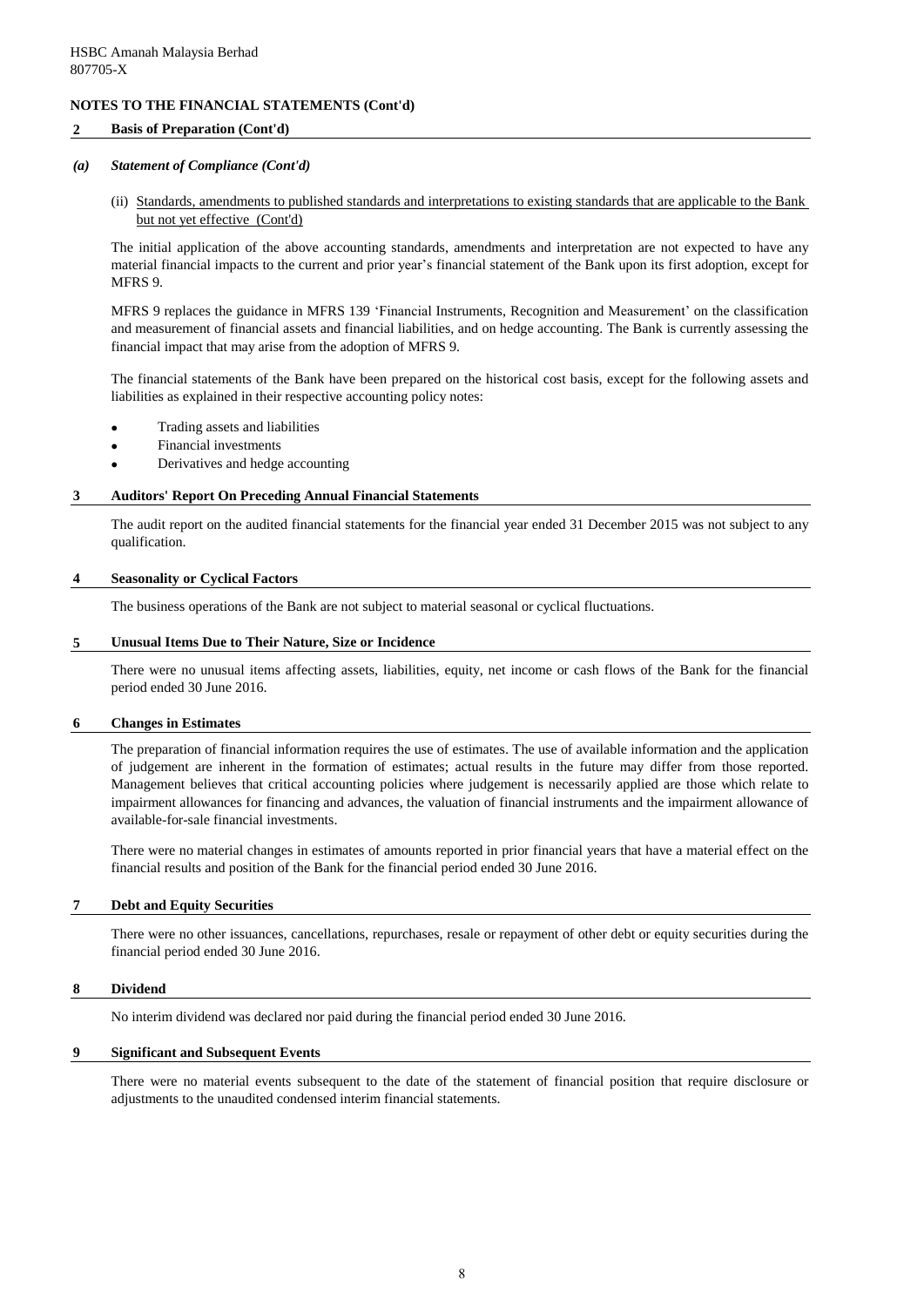# **10 Cash and Short-Term Funds**

|    |                                                                                                                    | 30 Jun 2016                  | 31 Dec 2015                  |
|----|--------------------------------------------------------------------------------------------------------------------|------------------------------|------------------------------|
|    |                                                                                                                    | <b>RM'000</b>                | <b>RM'000</b>                |
|    | Cash and balances with banks and other financial institutions<br>Money at call and interbank placements            | 158,694                      | 369,010                      |
|    | maturing within one month                                                                                          | 2,470,000                    | 4,381,380                    |
|    |                                                                                                                    | 2,628,694                    | 4,750,390                    |
| 11 | <b>Financial Assets Held-for-Trading</b>                                                                           |                              |                              |
|    |                                                                                                                    | 30 Jun 2016<br><b>RM'000</b> | 31 Dec 2015<br><b>RM'000</b> |
|    | At fair value                                                                                                      |                              |                              |
|    | Money market instruments:                                                                                          |                              |                              |
|    | Malaysian Government Islamic bonds                                                                                 | 501                          | 490                          |
|    | Unquoted:                                                                                                          |                              |                              |
|    | Sukuk                                                                                                              | 200                          | 10,002                       |
|    |                                                                                                                    | 701                          | 10,492                       |
| 12 | <b>Financial Investments Available-for-Sale</b>                                                                    |                              |                              |
|    |                                                                                                                    | 30 Jun 2016                  | 31 Dec 2015                  |
|    | At fair value                                                                                                      | <b>RM'000</b>                | <b>RM'000</b>                |
|    | Money market instruments:                                                                                          |                              |                              |
|    | Malaysian Government Islamic bonds                                                                                 | 1,324,581                    | 1,701,243                    |
|    | The maturity structure of money market instruments held as financial investments available-for-sale is as follows: |                              |                              |
|    | Maturing within one year                                                                                           | 170,716                      | 171,710                      |
|    | More than one year to three years                                                                                  | 1,113,159                    | 1,310,874                    |
|    | More than three years to five years                                                                                | 20,242                       | 218,659                      |
|    | Over five years                                                                                                    | 20,464<br>1,324,581          | 1,701,243                    |
|    |                                                                                                                    |                              |                              |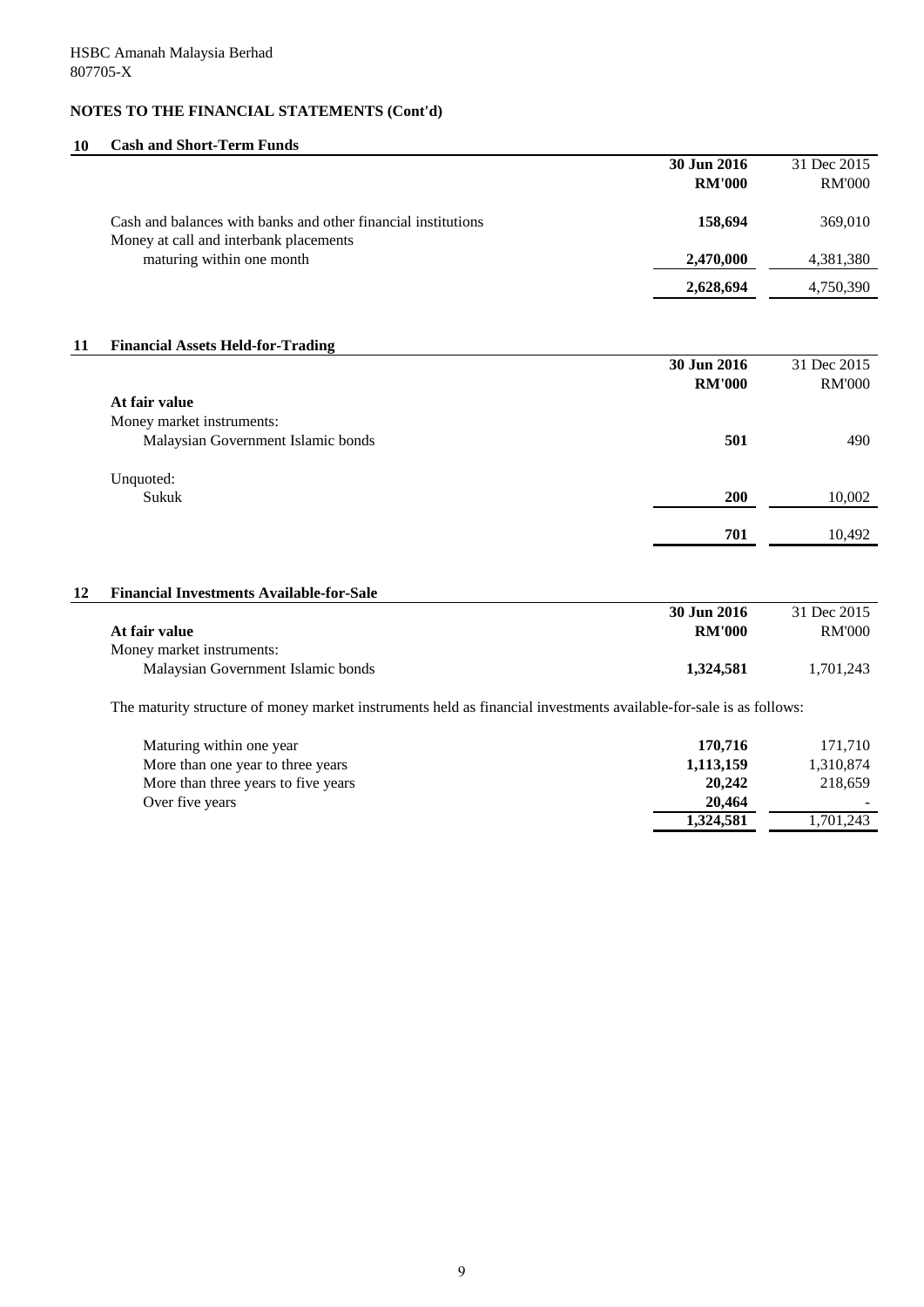#### **13 Financing and Advances**

#### **(i) By type and Shariah contracts**

|                                        |                             |                     |               |                              |                | <b>Equity-based</b> |               |               |
|----------------------------------------|-----------------------------|---------------------|---------------|------------------------------|----------------|---------------------|---------------|---------------|
| At amortised cost                      | <b>Sale-based contracts</b> |                     |               | <b>Lease-based contracts</b> | contracts      |                     |               |               |
|                                        | <b>Commodity</b>            | <b>Bai Bithaman</b> | Bai           | <b>I</b> jarah               | Ijarah Thumma  | <b>Diminishing</b>  | <b>Ujrah</b>  | <b>Total</b>  |
|                                        | <b>Murabahah</b>            | Ajil                | Al-Inah       |                              | Al-Bai         | <b>Musharakah</b>   |               |               |
| 30 Jun 2016                            | <b>RM'000</b>               | <b>RM'000</b>       | <b>RM'000</b> | <b>RM'000</b>                | <b>RM'000</b>  | <b>RM'000</b>       | <b>RM'000</b> | <b>RM'000</b> |
| Cash line-i                            | 94,976                      |                     |               |                              |                |                     |               | 94,976        |
| Term financing:                        |                             |                     |               |                              |                |                     |               |               |
| House financing                        |                             | 749                 |               |                              |                | 4,287,506           |               | 4,288,255     |
| Hire purchase receivables              |                             |                     |               |                              | 223,536        |                     |               | 223,536       |
| Lease receivables                      |                             |                     |               | 3,430                        |                |                     |               | 3,430         |
| Syndicated term financing              | 630,625                     |                     |               |                              |                |                     |               | 630,625       |
| Other term financing                   | 2,850,647                   | 14,516              | 8,656         |                              |                | 1,020,276           |               | 3,894,095     |
| Trust receipts                         | 507,228                     |                     |               |                              |                |                     |               | 507,228       |
| Claims on customers under              |                             |                     |               |                              |                |                     |               |               |
| acceptance credits                     | 735,676                     |                     |               |                              |                |                     |               | 735,676       |
| Staff financing-i                      | 3,008                       |                     | 559           |                              |                | 3,352               |               | 6,919         |
| Credit cards-i                         |                             |                     |               |                              | $\blacksquare$ |                     | 613,195       | 613,195       |
| Revolving credit                       | 792,244                     |                     |               |                              |                |                     |               | 792,244       |
| Gross financing and advances           | 5,614,404                   | 15,265              | 9,215         | 3,430                        | 223,536        | 5,311,134           | 613,195       | 11,790,179    |
| Less: Allowance for impaired financing |                             |                     |               |                              |                |                     |               |               |
| Collective allowances for impairment   |                             |                     |               |                              |                |                     |               | (178, 698)    |
| Individual allowances for impairment   |                             |                     |               |                              |                |                     |               | (54, 168)     |
|                                        |                             |                     |               |                              |                |                     |               |               |
| Total net financing and advances       |                             |                     |               |                              |                |                     |               | 11,557,313    |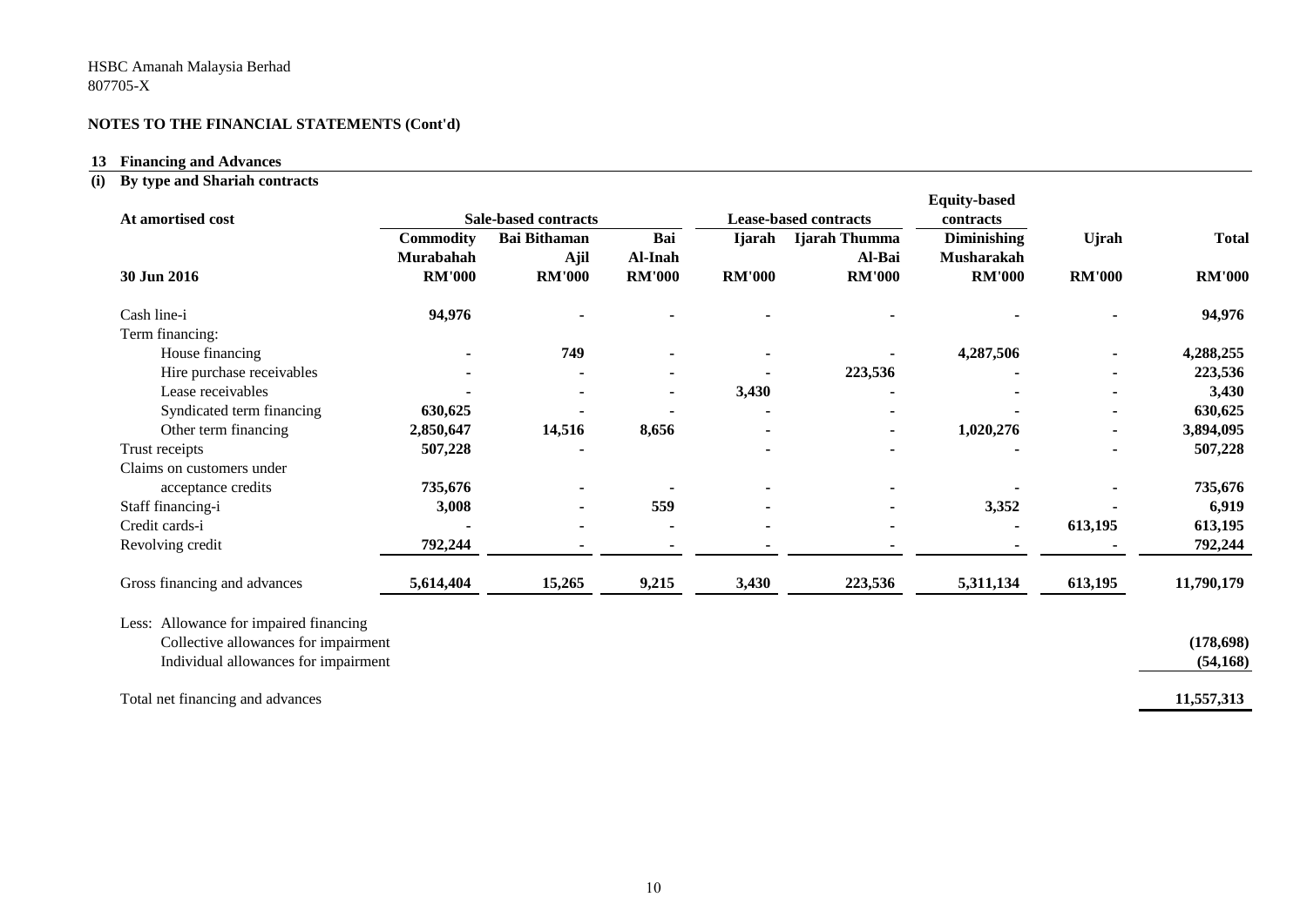#### **13 Financing and Advances (Cont'd)**

#### **(i) By type and Shariah contracts (Cont'd)**

|                                        |               | Sale-based contracts                                                                                |               |                          |                          | Equity-based  |               |               |
|----------------------------------------|---------------|-----------------------------------------------------------------------------------------------------|---------------|--------------------------|--------------------------|---------------|---------------|---------------|
|                                        | Commodity     | Lease-based contracts<br>contracts<br>Diminishing<br>Bai<br>Bai Bithaman<br>Ijarah Thumma<br>Ijarah |               | Ujrah                    | Total                    |               |               |               |
|                                        | Murabahah     | Ajil                                                                                                | Al-Inah       |                          | Al-Bai                   | Musharakah    |               |               |
| 31 Dec 2015                            | <b>RM'000</b> | <b>RM'000</b>                                                                                       | <b>RM'000</b> | <b>RM'000</b>            | <b>RM'000</b>            | <b>RM'000</b> | <b>RM'000</b> | <b>RM'000</b> |
| Cash line-i                            | 90,400        |                                                                                                     |               |                          |                          |               |               | 90,400        |
| Term financing:                        |               |                                                                                                     |               |                          |                          |               |               |               |
| House financing                        |               | 1,179                                                                                               |               |                          |                          | 4,207,587     |               | 4,208,766     |
| Hire purchase receivables              |               |                                                                                                     |               |                          | 229,552                  |               |               | 229,552       |
| Lease receivables                      |               |                                                                                                     |               | 4,103                    |                          |               |               | 4,103         |
| Syndicated term financing              | 954,559       |                                                                                                     |               |                          |                          |               |               | 954,559       |
| Other term financing                   | 2,818,469     | 25,973                                                                                              | 31,784        |                          | $\overline{\phantom{a}}$ | 992,306       |               | 3,868,532     |
| Trust receipts                         | 603,681       |                                                                                                     |               |                          |                          |               |               | 603,681       |
| Claims on customers under              |               |                                                                                                     |               |                          |                          |               |               |               |
| acceptance credits                     | 833,970       |                                                                                                     |               |                          |                          |               |               | 833,970       |
| Staff financing-i                      | 3,468         |                                                                                                     | 775           |                          |                          | 3,266         |               | 7,509         |
| Credit cards-i                         |               |                                                                                                     |               | $\overline{\phantom{a}}$ |                          |               | 569,358       | 569,358       |
| Revolving credit                       | 806,698       |                                                                                                     |               |                          |                          |               |               | 806,698       |
| Gross financing and advances           | 6,111,245     | 27,152                                                                                              | 32,559        | 4,103                    | 229,552                  | 5,203,159     | 569,358       | 12, 177, 128  |
| Less: Allowance for impaired financing |               |                                                                                                     |               |                          |                          |               |               |               |
| Collective allowances for impairment   |               |                                                                                                     |               |                          |                          |               |               | (140, 264)    |
| Individual allowances for impairment   |               |                                                                                                     |               |                          |                          |               |               | (68, 647)     |
| Total net financing and advances       |               |                                                                                                     |               |                          |                          |               |               | 11,968,217    |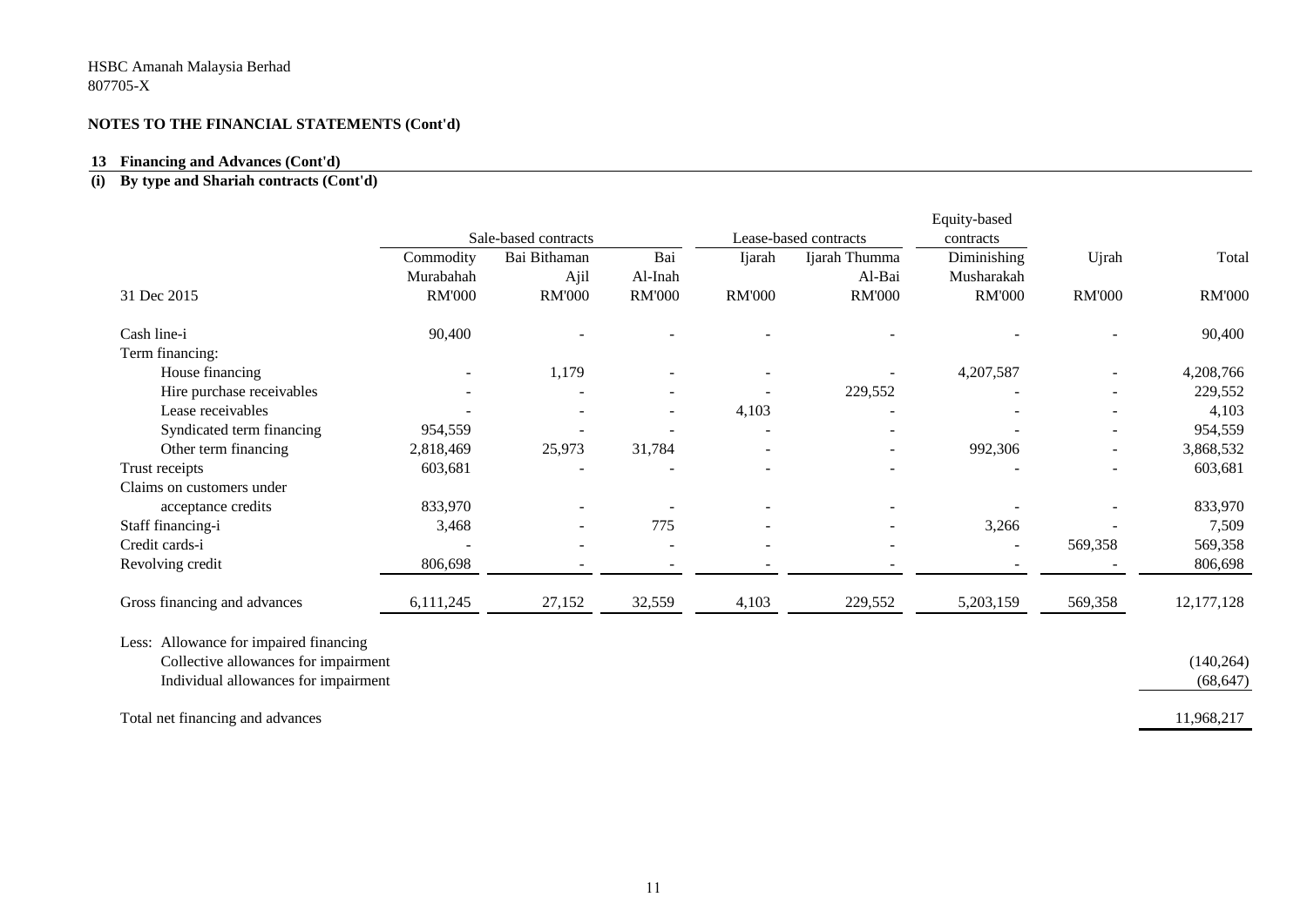# **13 Financing and Advances (Cont'd)**

# **(ii) By type of customer**

|       |                                          | 30 Jun 2016   | 31 Dec 2015   |
|-------|------------------------------------------|---------------|---------------|
|       |                                          | <b>RM'000</b> | <b>RM'000</b> |
|       | Domestic non-bank financial institutions | 594,412       | 670,298       |
|       | Domestic business enterprises:           |               |               |
|       | Small medium enterprises                 | 1,976,453     | 2,004,648     |
|       | Others                                   | 2,481,311     | 2,944,504     |
|       | Government and statutory bodies          | 11,851        | 13,566        |
|       | Individuals                              | 5,611,367     | 5,431,238     |
|       | Other domestic entities                  | 1,516         | 1,568         |
|       | Foreign entities                         | 1,113,269     | 1,111,306     |
|       |                                          | 11,790,179    | 12, 177, 128  |
| (iii) | By profit rate sensitivity               |               |               |
|       |                                          | 30 Jun 2016   | 31 Dec 2015   |
|       |                                          | <b>RM'000</b> | <b>RM'000</b> |
|       | Fixed rate:                              |               |               |
|       | House financing                          | 729           | 1,135         |
|       | Hire purchase receivables                | 223,536       | 229,552       |
|       | Other financing                          | 2,741,614     | 2,840,103     |
|       | Variable rate:                           |               |               |
|       | <b>BR/BFR</b> plus                       | 5,394,902     | 5,277,948     |
|       | Cost-plus                                | 3,429,398     | 3,828,390     |
|       |                                          | 11,790,179    | 12, 177, 128  |
| (iv)  | By residual contractual maturity         |               |               |
|       |                                          | 30 Jun 2016   | 31 Dec 2015   |
|       |                                          | <b>RM'000</b> | <b>RM'000</b> |
|       | Maturing within one year                 | 4,220,434     | 4,532,866     |
|       | More than one year to three years        | 693,932       | 642,702       |
|       | More than three years to five years      | 1,161,327     | 1,490,233     |
|       | Over five years                          | 5,714,486     | 5,511,327     |
|       |                                          | 11,790,179    | 12, 177, 128  |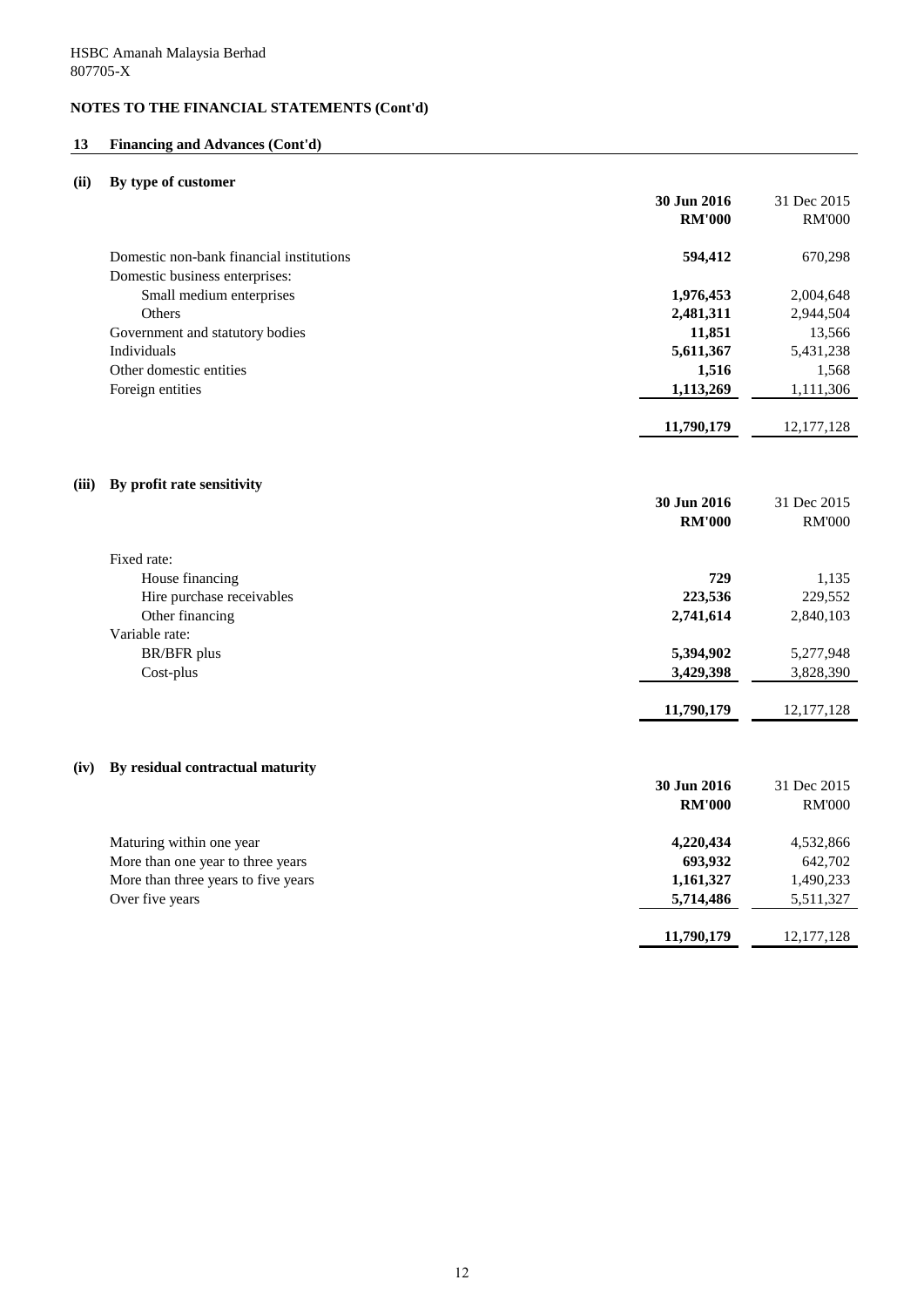## **13 Financing and Advances (Cont'd)**

#### **(v) By sector**

|       |                                                      | 30 Jun 2016   | 31 Dec 2015   |
|-------|------------------------------------------------------|---------------|---------------|
|       |                                                      | <b>RM'000</b> | <b>RM'000</b> |
|       | Agriculture, hunting, forestry & fishing             | 168,711       | 624,260       |
|       | Mining and quarrying                                 | 173,055       | 206,294       |
|       | Manufacturing                                        | 1,266,133     | 1,306,244     |
|       | Electricity, gas and water                           | 27,804        | 14,772        |
|       | Construction                                         | 350,203       | 597,155       |
|       | Real estate                                          | 725,476       | 392,934       |
|       | Wholesale $\&$ retail trade, restaurants $\&$ hotels | 1,004,535     | 1,088,766     |
|       | Transport, storage and communication                 | 169,557       | 166,443       |
|       | Finance, takaful and business services               | 984,500       | 1,035,462     |
|       | Household - Retail                                   | 6,248,495     | 6,073,723     |
|       | Others                                               | 671,710       | 671,075       |
|       |                                                      |               |               |
|       |                                                      | 11,790,179    | 12, 177, 128  |
|       |                                                      |               |               |
| (vi)  | By purpose                                           |               |               |
|       |                                                      | 30 Jun 2016   | 31 Dec 2015   |
|       |                                                      | <b>RM'000</b> | <b>RM'000</b> |
|       |                                                      |               |               |
|       | Purchase of landed property:                         |               |               |
|       | Residential                                          | 4,291,608     | 4,212,033     |
|       | Non-residential                                      | 851,848       | 840,581       |
|       | Purchase of transport vehicles                       | 1,838         | 2,122         |
|       | Purchase of fixed assets excluding land & building   | 514           | 3,706         |
|       | Consumption credit                                   | 1,674,736     | 1,588,371     |
|       | Construction                                         | 355,989       | 586,283       |
|       | Working capital                                      | 4,125,654     | 4,461,645     |
|       | Other purpose                                        | 487,992       | 482,387       |
|       |                                                      | 11,790,179    | 12, 177, 128  |
|       |                                                      |               |               |
| (vii) | By geographical distribution                         |               |               |
|       |                                                      | 30 Jun 2016   | 31 Dec 2015   |
|       |                                                      | <b>RM'000</b> | <b>RM'000</b> |
|       |                                                      |               |               |
|       | Northern Region                                      | 1,426,724     | 1,448,803     |
|       | Southern Region                                      | 1,610,641     | 1,638,669     |
|       | <b>Central Region</b>                                | 8,282,344     | 8,609,131     |
|       | <b>Eastern Region</b>                                | 470,470       | 480,525       |
|       |                                                      | 11,790,179    | 12, 177, 128  |
|       |                                                      |               |               |

Concentration by location for financing and advances is based on the location of the customer.

The Northern region consists of the states of Perlis, Kedah, Penang, Perak, Pahang, Kelantan and Terengganu.

The Southern region consists of the states of Johor, Malacca and Negeri Sembilan.

The Central region consists of the states of Selangor and the Federal Territory of Kuala Lumpur.

The Eastern region consists of the states of Sabah, Sarawak and the Federal Territory of Labuan.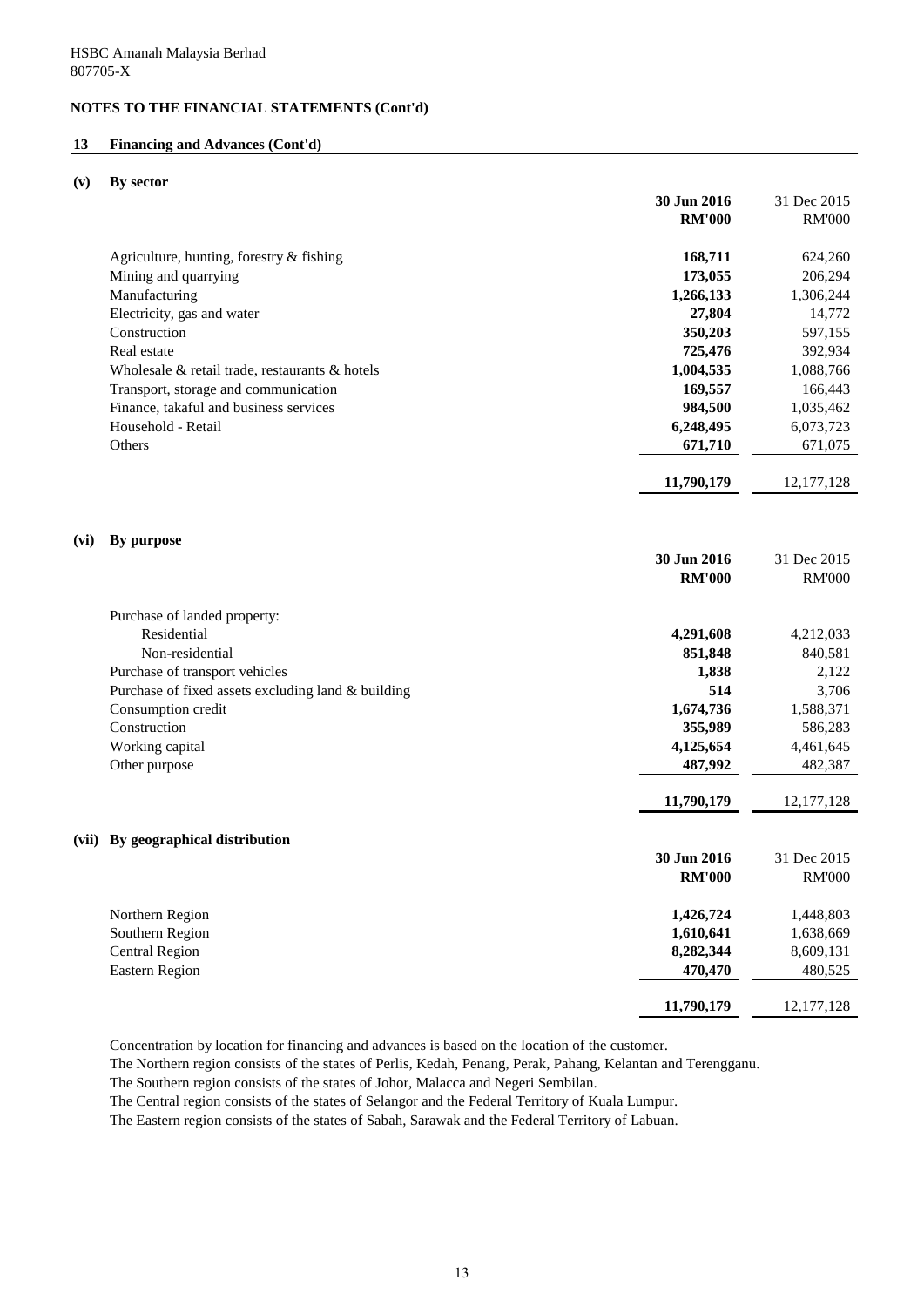# **13 Financing and Advances (Cont'd)**

#### **(viii) Assets under Management**

The details of assets under management in respect of the Restricted Investment Account (RPSIA) and Syndicated Investment Agency Financing (SIAF)/Investment Agency Account (IAA) financing are as below. The exposures and the corresponding risk weighted amount are reported in investors' financial statements.

|                                                                      | 30 Jun 2016<br><b>RM'000</b> | 31 Dec 2015<br><b>RM'000</b>          |
|----------------------------------------------------------------------|------------------------------|---------------------------------------|
| Under SIAF/IAA arrangement<br>Under RPSIA arrangement                | 1,433,269                    | 1,573,615<br>19,918                   |
| Total net financing and advances                                     | 1,433,269                    | 1,593,533                             |
| <b>Principal amount</b><br>Irrevocable commitments to extend credit: | 30 Jun 2016<br><b>RM'000</b> | 31 Dec 2015<br><b>RM'000</b>          |
| Maturity not exceeding one year                                      |                              |                                       |
| Under SIAF/IAA arrangement                                           | 127,395                      | 180,273                               |
| Under RPSIA arrangement                                              |                              | 858,598                               |
| Total commitments and contingencies                                  | 127,395                      | 1,038,871                             |
|                                                                      | Principal<br><b>RM'000</b>   | <b>Risk weighted</b><br><b>RM'000</b> |
| <b>Total RWA for Credit Risk</b>                                     |                              |                                       |
| $-$ at 30 Jun 2016                                                   |                              |                                       |
| Under SIAF/IAA arrangement                                           | 1,458,748                    | 1,458,748                             |
| - at 31 Dec 2015                                                     |                              |                                       |
| Under SIAF/IAA arrangement                                           | 1,609,670                    | 1,609,670                             |
| Under RPSIA arrangement                                              | 191,638                      | 191,638                               |
|                                                                      | 1,801,308                    | 1,801,308                             |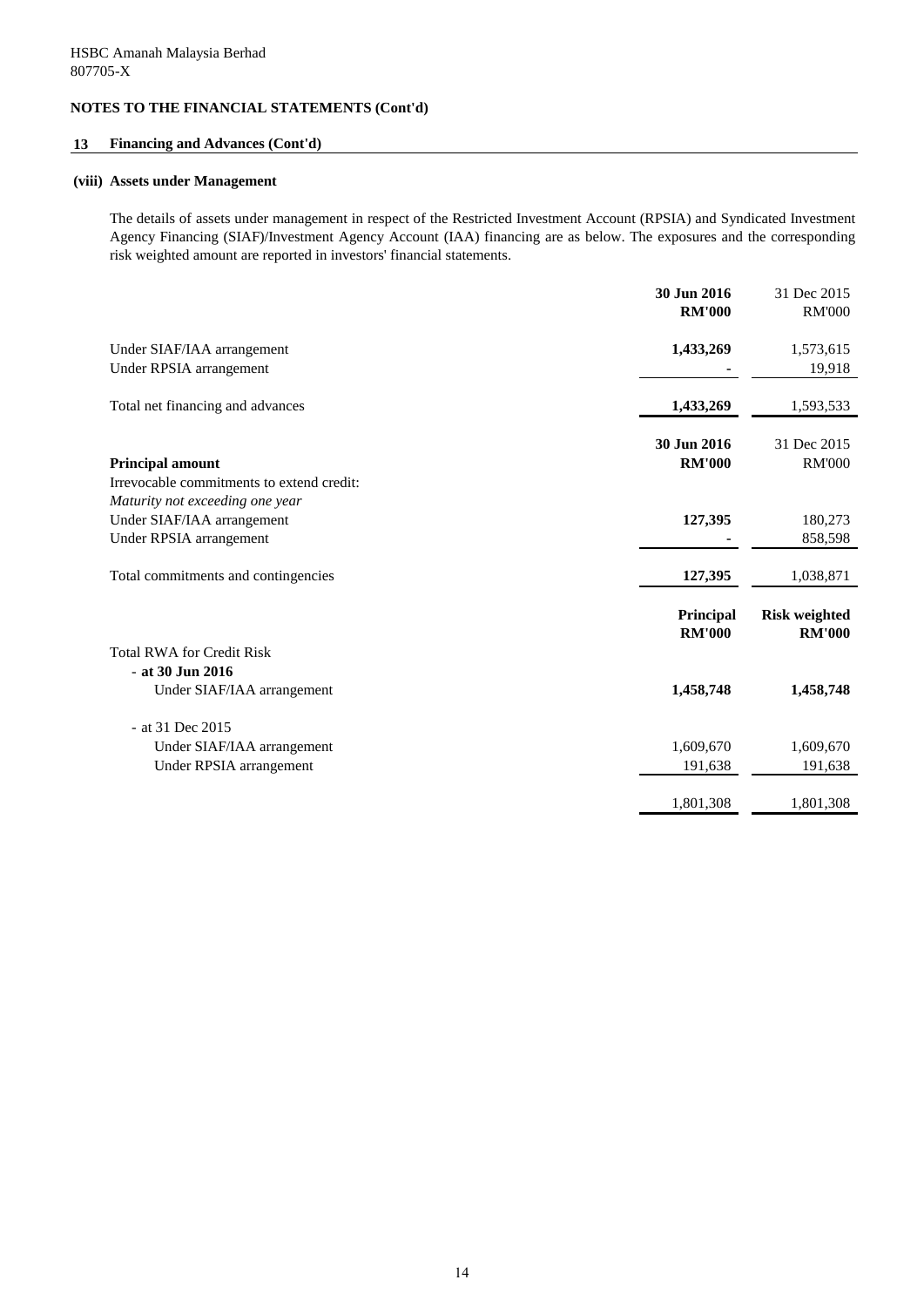### **13 Financing and Advances (Cont'd)**

#### **(viii) Assets under Management (Cont'd)**

The Restricted Profit Sharing Investment Account (RPSIA) is with the Bank's holding company, HSBC Bank Malaysia Berhad (HBMY), and the contract is based on the Mudharabah principle where HBMY provides the funds, whilst the assets are managed by the Bank. The profits of the underlying assets are shared based on pre-agreed ratios, whilst risks on the financing are borne by HBMY. Hence, the underlying assets and allowances for impairment arising thereon, if any, are recognised and accounted for by HBMY. Effective 31 March 2015, Syndicated Investment Account for Financing/Investment Agency Account (SIAF/IAA) replaces RPSIA for new financing and advances.

The SIAF/IAA arrangement is based on the Wakalah principle where HBMY, solely or together with other financial institutions provide the funds, whilst the assets are managed by the Bank (as the Wakeel or agent). However, in the arrangement, the profits of the underlying assets are recognised by HBMY and the other financial institutions proportionately in relation to the funding provided in the syndication arrangement. At the same time, risks on the financing are also proportionately borne by HBMY and the other financial institutions. Hence, the underlying assets and allowances for impairment arising thereon, if any, are proportionately recognised and accounted for by HBMY and the other financial institutions.

The recognition and derecognition treatments of the above are in accordance to Note 3f(i) and Note 3f(iii) on financial instruments in the audited financial statements of the Bank for the financial year ended 31 December 2015.

#### **14 Impaired Financing**

| (i)  | Movements in impaired financing and advances                                                                                                                |                                              |                                               |
|------|-------------------------------------------------------------------------------------------------------------------------------------------------------------|----------------------------------------------|-----------------------------------------------|
|      |                                                                                                                                                             | 30 Jun 2016<br><b>RM'000</b>                 | 31 Dec 2015<br><b>RM'000</b>                  |
|      | Balance at 1 January<br>Classified as impaired during the financial period/year<br>Reclassified as performing<br>Amount recovered                           | 235,279<br>150,634<br>(56, 520)<br>(24, 894) | 162,227<br>319,623<br>(109, 381)<br>(54, 894) |
|      | Amount written off<br>Balance at 30 June/31 December                                                                                                        | (66, 579)<br>237,920                         | (82, 296)<br>235,279                          |
| (ii) | Movements in allowance for impaired financing                                                                                                               | 30 Jun 2016<br><b>RM'000</b>                 | 31 Dec 2015<br><b>RM'000</b>                  |
|      | <b>Collective allowance for impairment</b><br><b>Balance at 1 January</b><br>Made during the financial period/year<br>Amount released<br>Amount written off | 140,264<br>119,969<br>(35,346)<br>(46, 189)  | 124,817<br>160,940<br>(67,064)<br>(78, 429)   |
|      | Balance at 30 June/31 December                                                                                                                              | 178,698                                      | 140,264                                       |
|      |                                                                                                                                                             | 30 Jun 2016<br><b>RM'000</b>                 | 31 Dec 2015<br><b>RM'000</b>                  |
|      | Individual allowance for impairment<br><b>Balance at 1 January</b><br>Made during the financial period/year<br>Amount recovered<br>Amount written off       | 68,647<br>17,229<br>(13,765)<br>(17, 943)    | 43,821<br>45,829<br>(27, 717)<br>6,714        |
|      | Balance at 30 June/31 December                                                                                                                              | 54,168                                       | 68,647                                        |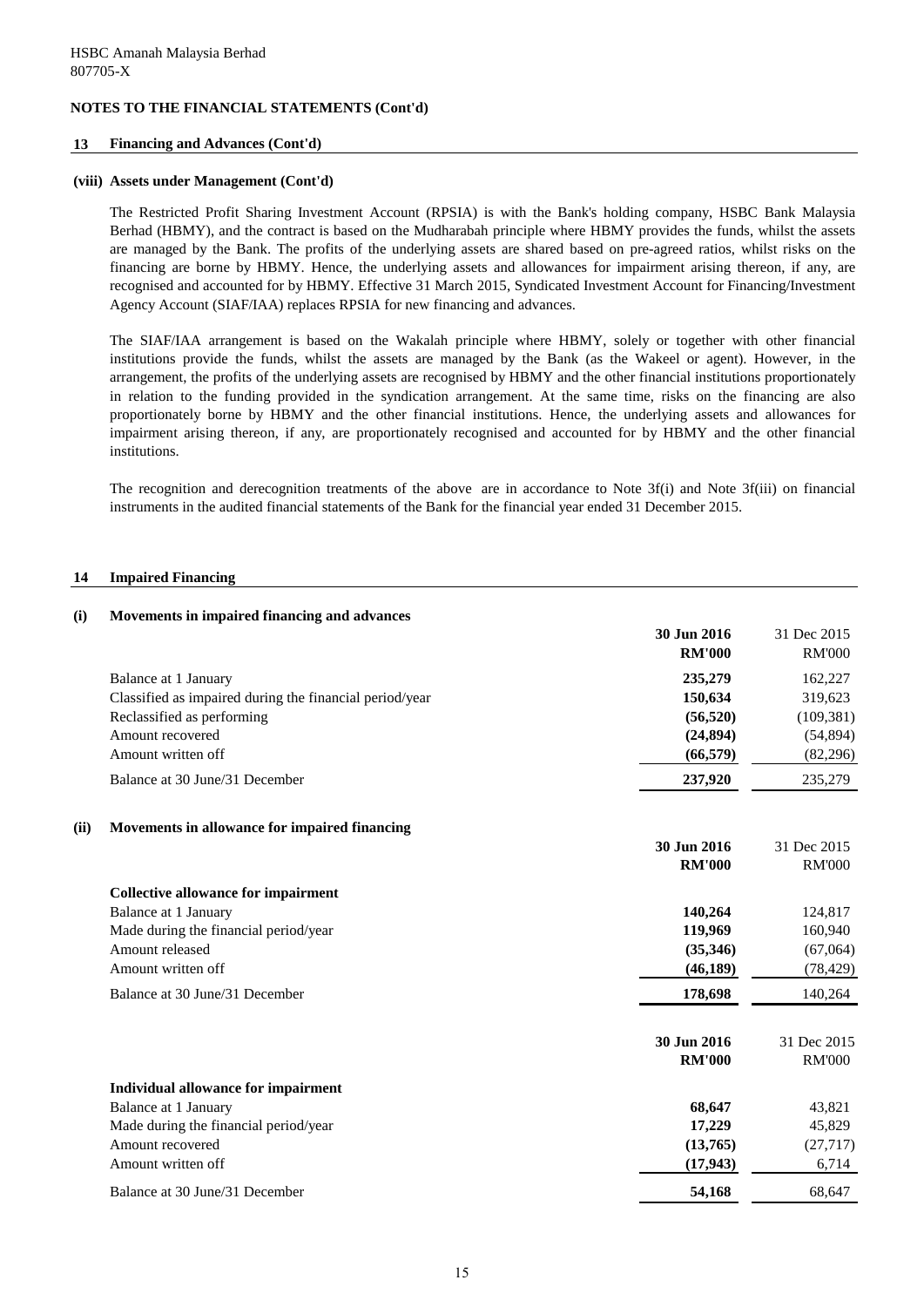# **14 Impaired Financing (Cont'd)**

# **(iii) By contract**

| (III) | Dy contract                                        | 30 Jun 2016<br><b>RM'000</b> | 31 Dec 2015<br><b>RM'000</b> |
|-------|----------------------------------------------------|------------------------------|------------------------------|
|       | Bai Bithaman Ajil (deferred payment sale)          |                              | 69                           |
|       | Ijarah Thumma Al-Bai (AITAB) (hire purchase)       | 6,149                        | 7,049                        |
|       | Murabahah (cost-plus)                              | 93,087                       | 102,339                      |
|       | Musharakah (profit and loss sharing)               | 123,882                      | 110,720                      |
|       | Bai Al-Inah (sell and buy back)                    | 984                          | 2,776                        |
|       | Ujrah (fee-based)                                  | 13,818                       | 12,326                       |
|       |                                                    | 237,920                      | 235,279                      |
| (iv)  | By sector                                          |                              |                              |
|       |                                                    | 30 Jun 2016                  | 31 Dec 2015                  |
|       |                                                    | <b>RM'000</b>                | <b>RM'000</b>                |
|       | Manufacturing                                      | 2,597                        | 21,093                       |
|       | Construction                                       | 204                          | 204                          |
|       | Wholesale & retail trade, restaurants & hotels     | 15,194                       | 9,672                        |
|       | Transport, storage and communication               | 3,952                        | 5,443                        |
|       | Finance, takaful and business services             | 5,644                        | 5,527                        |
|       | Household - Retail                                 | 209,699                      | 192,687                      |
|       | Others                                             | 630                          | 653                          |
|       |                                                    | 237,920                      | 235,279                      |
| (v)   | By purpose                                         |                              |                              |
|       |                                                    | 30 Jun 2016                  | 31 Dec 2015                  |
|       |                                                    | <b>RM'000</b>                | <b>RM'000</b>                |
|       | Purchase of landed property:                       |                              |                              |
|       | Residential                                        | 105,129                      | 94,984                       |
|       | Non-residential                                    | 12,894                       | 10,255                       |
|       | Purchase of transport vehicles                     | 23                           | 133                          |
|       | Purchase of fixed assets excluding land & building | 358                          | 358                          |
|       | Consumption credit                                 | 101,778                      | 95,770                       |
|       | Construction                                       | 204                          | 204                          |
|       | Working capital                                    | 17,534                       | 33,575                       |
|       |                                                    | 237,920                      | 235,279                      |
| (vi)  | By geographical distribution                       |                              |                              |
|       |                                                    | 30 Jun 2016                  | 31 Dec 2015                  |
|       |                                                    | <b>RM'000</b>                | <b>RM'000</b>                |

| Northern Region       | 43,466  | 54,102  |
|-----------------------|---------|---------|
| Southern Region       | 28,177  | 30,267  |
| <b>Central Region</b> | 156,056 | 141,764 |
| Eastern Region        | 10,221  | 9,146   |
|                       | 237,920 | 235,279 |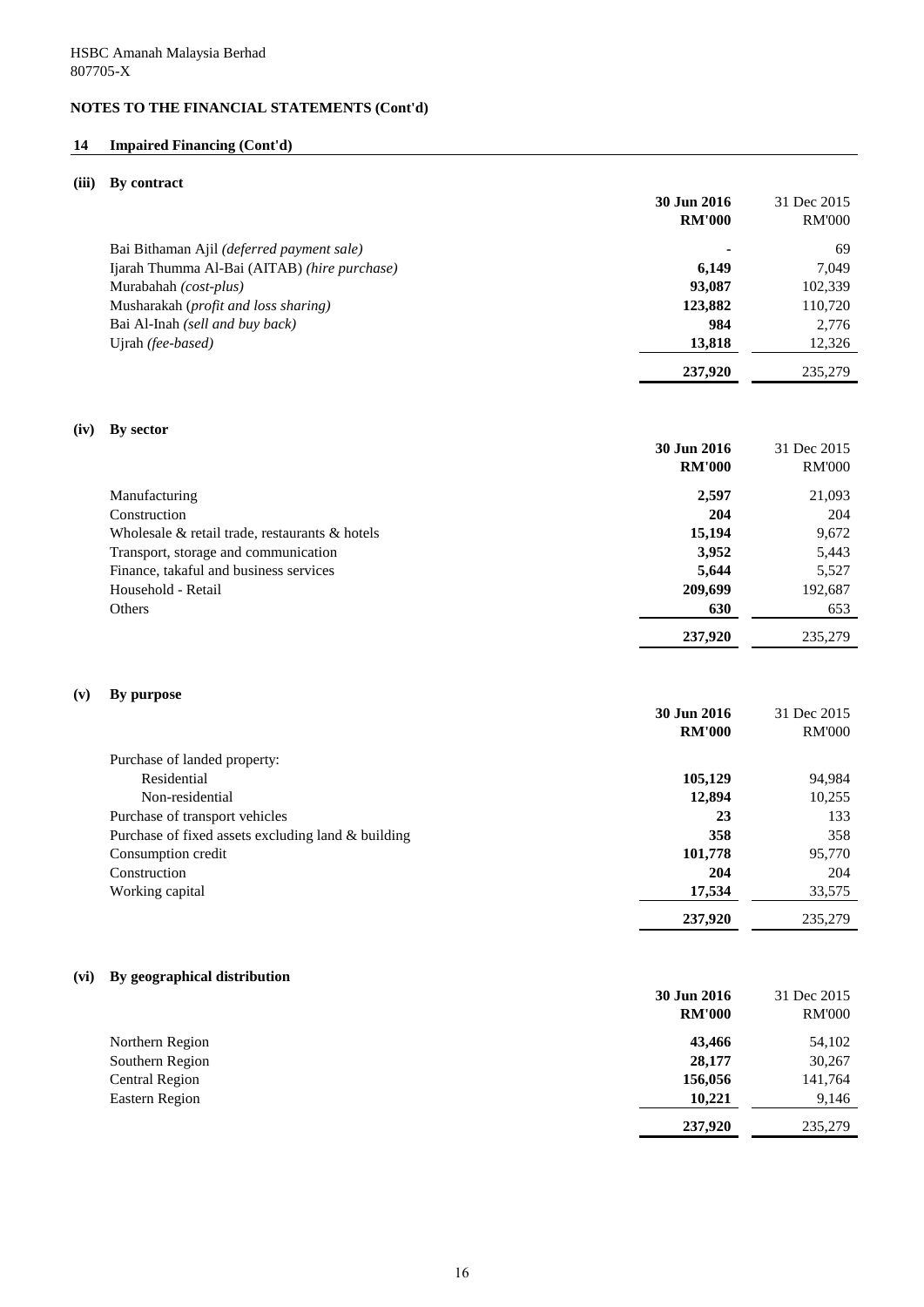## **15 Derivative Financial Instruments**

Details of derivative financial instruments outstanding are as follows:

Derivative financial instruments measured at their fair values together with their corresponding contract/notional amounts:

|                               | <b>Contract / Notional Amount</b> |                                 |                               | <b>Positive Fair Value</b>    |                                 |                               | <b>Negative Fair Value</b> |                                              |                               |
|-------------------------------|-----------------------------------|---------------------------------|-------------------------------|-------------------------------|---------------------------------|-------------------------------|----------------------------|----------------------------------------------|-------------------------------|
| 30 Jun 2016                   | Up to 1 Year<br><b>RM'000</b>     | $>1 - 5$ Years<br><b>RM'000</b> | <b>Total</b><br><b>RM'000</b> | Up to 1 Year<br><b>RM'000</b> | $>1 - 5$ Years<br><b>RM'000</b> | <b>Total</b><br><b>RM'000</b> | <b>RM'000</b>              | Up to 1 Year $>1$ - 5 Years<br><b>RM'000</b> | <b>Total</b><br><b>RM'000</b> |
| <b>Trading derivatives:</b>   |                                   |                                 |                               |                               |                                 |                               |                            |                                              |                               |
| Foreign exchange contracts    |                                   |                                 |                               |                               |                                 |                               |                            |                                              |                               |
| - Forwards                    | 2,231,454                         |                                 | 2,231,454                     | 13,941                        |                                 | 13,941                        | 21,664                     |                                              | 21,664                        |
| - Swaps                       |                                   | 1,609,368                       | 1,609,368                     |                               | 170,924                         | 170,924                       | $\blacksquare$             | 172,038                                      | 172,038                       |
| - Options                     | 252,378                           | 336,479                         | 588,857                       | 1,076                         | 2,318                           | 3,394                         | 1,076                      | 2,318                                        | 3,394                         |
| Profit rate related contracts |                                   |                                 |                               |                               |                                 |                               |                            |                                              |                               |
| - Swaps                       | 1,965,000                         | 4,795,995                       | 6,760,995                     | 1,058                         | 36,603                          | 37,661                        | 775                        | 23,776                                       | 24,551                        |
| - Options                     |                                   | 198,325                         | 198,325                       |                               | 4,782                           | 4,782                         |                            |                                              |                               |
| Equity related contracts      |                                   |                                 |                               |                               |                                 |                               |                            |                                              |                               |
| - Options purchased           | 472,456                           | 539,794                         | 1,012,250                     | 109                           |                                 | 109                           | 104,553                    | 71,456                                       | 176,009                       |
| Sub-total                     | 4,921,288                         | 7,479,961                       | 12,401,249                    | 16,184                        | 214,627                         | 230,811                       | 128,068                    | 269,588                                      | 397,656                       |
| <b>Hedging Derivatives:</b>   |                                   |                                 |                               |                               |                                 |                               |                            |                                              |                               |
| <b>Fair Value Hedge</b>       |                                   |                                 |                               |                               |                                 |                               |                            |                                              |                               |
| Profit rate related contracts |                                   |                                 |                               |                               |                                 |                               |                            |                                              |                               |
| - Swaps                       | 90,000                            | 190,000                         | 280,000                       |                               |                                 |                               | 29                         | 1,519                                        | 1,548                         |
| Sub-total                     | 90,000                            | 190,000                         | 280,000                       |                               |                                 |                               | 29                         | 1,519                                        | 1,548                         |
| <b>Total</b>                  | 5,011,288                         | 7,669,961                       | 12,681,249                    | 16,184                        | 214,627                         | 230,811                       | 128,097                    | 271,107                                      | 399,204                       |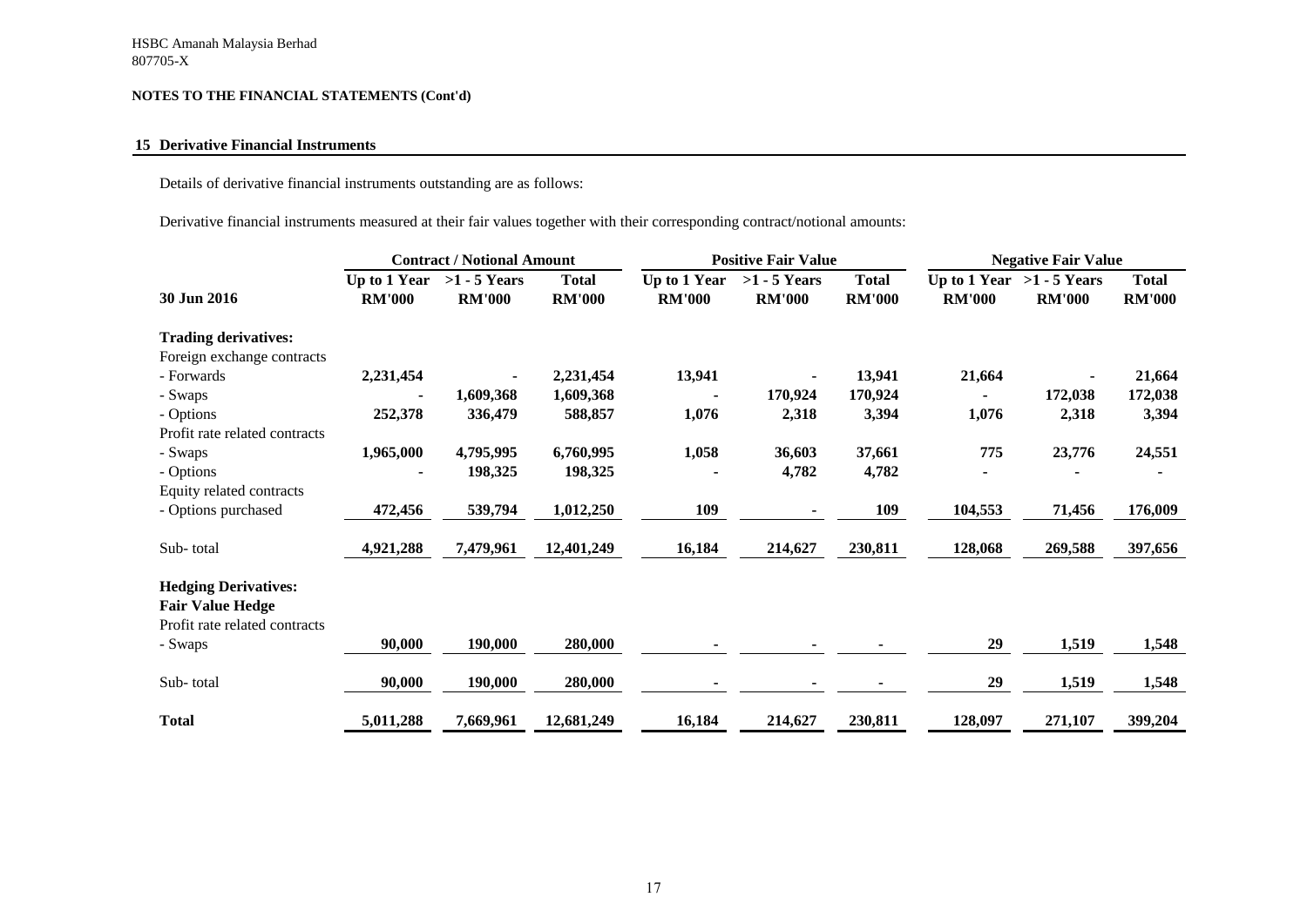## **15 Derivative Financial Instruments (Cont'd)**

|                                                                                         |                               | <b>Contract / Notional Amount</b> |                        | <b>Positive Fair Value</b>    |                                 |                        | <b>Negative Fair Value</b>    |                                 |                        |
|-----------------------------------------------------------------------------------------|-------------------------------|-----------------------------------|------------------------|-------------------------------|---------------------------------|------------------------|-------------------------------|---------------------------------|------------------------|
| 31 Dec 2015                                                                             | Up to 1 Year<br><b>RM'000</b> | $>1 - 5$ Years<br><b>RM'000</b>   | Total<br><b>RM'000</b> | Up to 1 Year<br><b>RM'000</b> | $>1 - 5$ Years<br><b>RM'000</b> | Total<br><b>RM'000</b> | Up to 1 Year<br><b>RM'000</b> | $>1 - 5$ Years<br><b>RM'000</b> | Total<br><b>RM'000</b> |
| <b>Trading derivatives:</b>                                                             |                               |                                   |                        |                               |                                 |                        |                               |                                 |                        |
| Foreign exchange contracts                                                              |                               |                                   |                        |                               |                                 |                        |                               |                                 |                        |
| - Forwards                                                                              | 2,389,269                     |                                   | 2,389,269              | 59,414                        |                                 | 59,414                 | 54,748                        |                                 | 54,748                 |
| - Swaps                                                                                 |                               | 1,676,892                         | 1,676,892              | $\overline{\phantom{a}}$      | 228,113                         | 228,113                | $\overline{\phantom{a}}$      | 232,103                         | 232,103                |
| - Options                                                                               | 48,046                        | 349,125                           | 397,171                |                               | 4,918                           | 4,918                  |                               | 4,918                           | 4,918                  |
| Profit rate related contracts                                                           |                               |                                   |                        |                               |                                 |                        |                               |                                 |                        |
| - Swaps                                                                                 | 1,201,265                     | 6,114,917                         | 7,316,182              | 2,221                         | 10,996                          | 13,217                 | 1,760                         | 15,869                          | 17,629                 |
| - Options                                                                               |                               | 250,891                           | 250,891                |                               | 849                             | 849                    |                               | 2,908                           | 2,908                  |
| Equity related contracts                                                                |                               |                                   |                        |                               |                                 |                        |                               |                                 |                        |
| - Options purchased                                                                     | 192,724                       | 948,669                           | 1,141,393              | 83                            | 306                             | 389                    | 70,618                        | 90,106                          | 160,724                |
|                                                                                         |                               |                                   |                        |                               |                                 |                        |                               |                                 |                        |
| Sub-total                                                                               | 3,831,304                     | 9,340,494                         | 13, 171, 798           | 61,718                        | 245,182                         | 306,900                | 127,126                       | 345,904                         | 473,030                |
| <b>Hedging Derivatives:</b><br><b>Fair Value Hedge</b><br>Profit rate related contracts |                               |                                   |                        |                               |                                 |                        |                               |                                 |                        |
| - Swaps                                                                                 |                               | 280,000                           | 280,000                |                               | 399                             | 399                    |                               | 201                             | 201                    |
| Sub-total                                                                               |                               | 280,000                           | 280,000                |                               | 399                             | 399                    |                               | 201                             | 201                    |
| Total                                                                                   | 3,831,304                     | 9,620,494                         | 13,451,798             | 61,718                        | 245,581                         | 307,299                | 127,126                       | 346,105                         | 473,231                |

Included in the net non-profit income is the net gains/(losses) arising from fair value hedges during the financial period as follows:

|                                                                                         | 30 Jun 2016<br><b>RM'000</b> | 30 Jun 2015<br><b>RM'000</b> |
|-----------------------------------------------------------------------------------------|------------------------------|------------------------------|
| Loss on hedging instruments<br>Gain on the hedged items attributable to the hedged risk | (1,723)<br>1,744             | (1,450)<br>1,397             |
|                                                                                         | 21                           | (53)                         |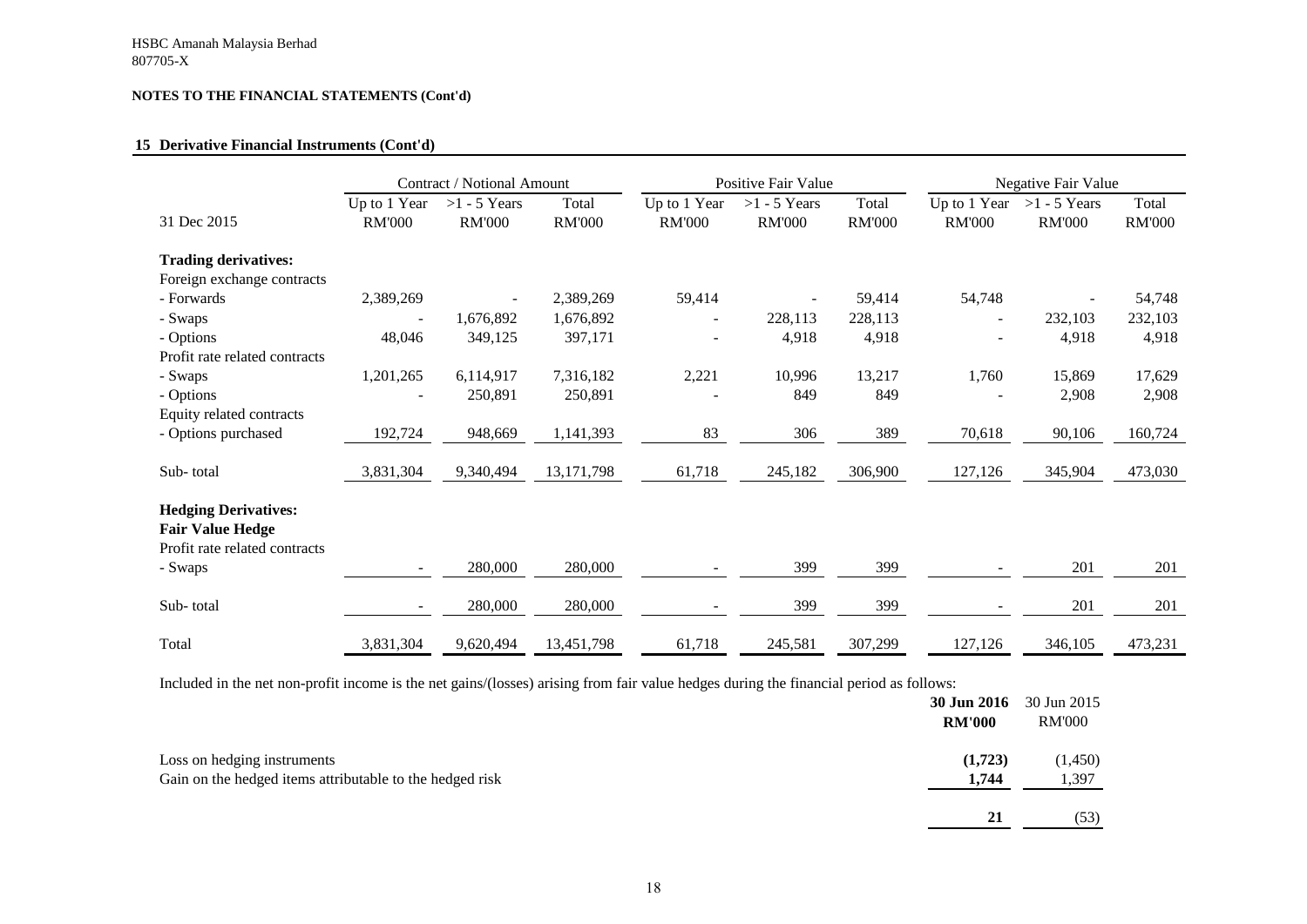#### **16 Other Assets**

|                                                   | 30 Jun 2016<br><b>RM'000</b> | 31 Dec 2015<br><b>RM'000</b> |
|---------------------------------------------------|------------------------------|------------------------------|
| Income receivable                                 | 10,777                       | 12,037                       |
| Amount due from holding company/related companies | 18,732                       | 209,358                      |
| Other receivables, deposits and prepayments       | 18,188                       | 20,216                       |
|                                                   | 47,697                       | 241,611                      |

#### **17 Statutory deposits with Bank Negara Malaysia**

The non-profit bearing statutory deposits are maintained with Bank Negara Malaysia in compliance with Section 26(2)c and 26(3) of the Central Bank of Malaysia Act 2009, the amounts of which are determined at set percentages of total eligible liabilities.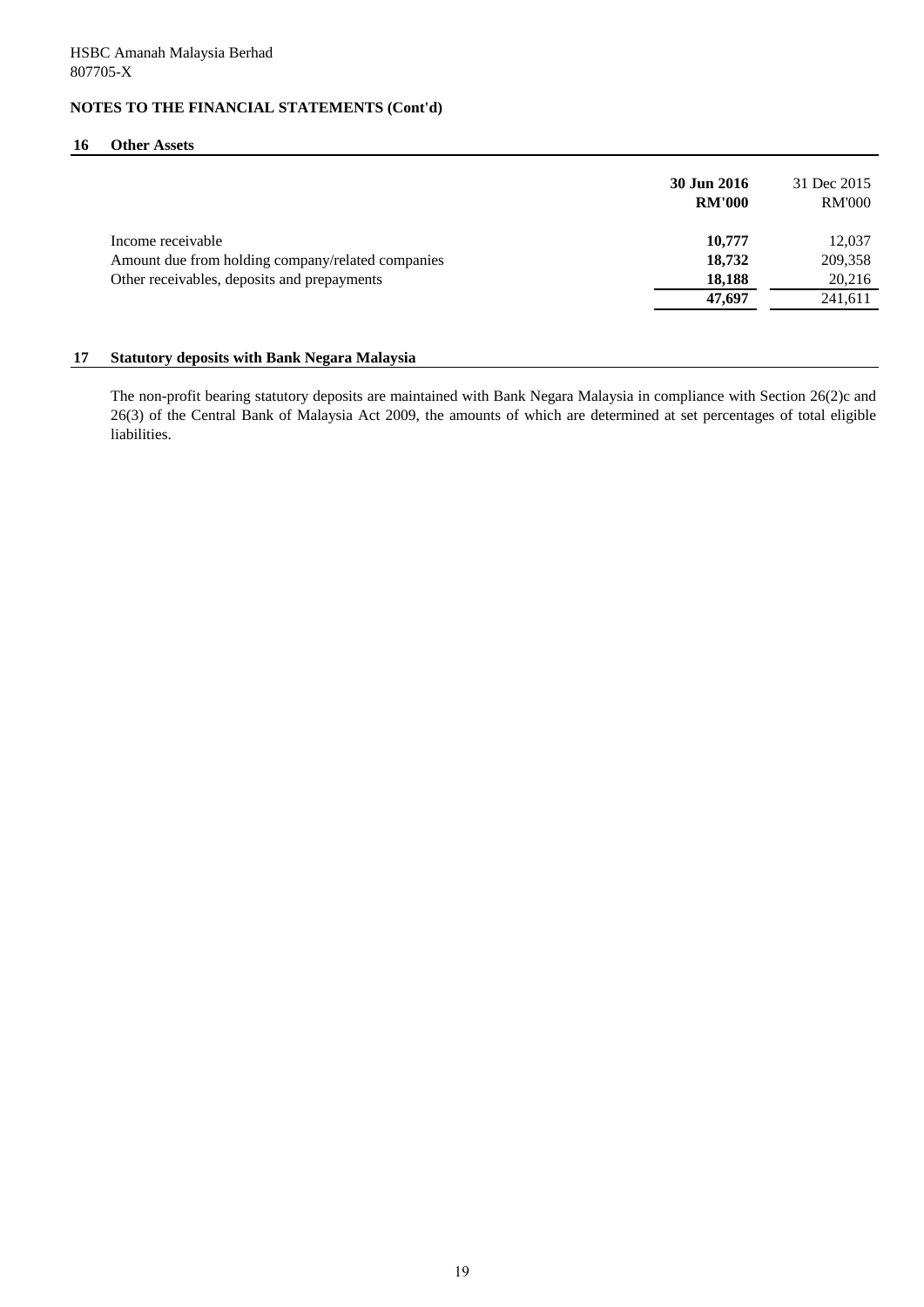#### **18 Deposits From Customers**

### **(i) By type of deposit**

| $\mathbf{v}_j$ vi po or we pool.<br>At amortised cost                    | 30 Jun 2016<br><b>RM'000</b> | 31 Dec 2015<br><b>RM'000</b> |
|--------------------------------------------------------------------------|------------------------------|------------------------------|
| Non-Mudharabah Fund                                                      |                              |                              |
| Demand deposits                                                          |                              |                              |
| - Wadiah                                                                 | 1,770,569                    | 1,857,231                    |
| Savings deposits                                                         |                              |                              |
| - Wadiah                                                                 | 1,587,116                    | 1,589,421                    |
| Fixed return investment deposits<br>- Murabahah                          | 5,387,646                    | 5,799,059                    |
| Islamic repurchase agreements                                            |                              |                              |
| - Bai Al-Inah                                                            | 90,031                       | 140,412                      |
|                                                                          |                              |                              |
|                                                                          | 8,835,362                    | 9,386,123                    |
| The maturity structure of term deposits is as follows:                   |                              |                              |
|                                                                          | 30 Jun 2016                  | 31 Dec 2015                  |
|                                                                          | <b>RM'000</b>                | <b>RM'000</b>                |
|                                                                          |                              |                              |
| Due within six months                                                    | 4,515,976                    | 4,906,663                    |
| More than six months to one year                                         | 840,480<br>28,757            | 848,285                      |
| More than one year to three years<br>More than three years to five years | 2,433                        | 42,063<br>2,048              |
|                                                                          |                              |                              |
|                                                                          | 5,387,646                    | 5,799,059                    |
| (ii) By type of customer                                                 |                              |                              |
|                                                                          | 30 Jun 2016                  | 31 Dec 2015                  |
|                                                                          | <b>RM'000</b>                | <b>RM'000</b>                |
| Government and statutory bodies                                          | 10,371                       | 8,848                        |
| Business enterprises                                                     | 2,093,688                    | 2,379,984                    |
| Individuals                                                              | 4,812,503                    | 5,065,914                    |
| Others                                                                   | 1,918,800                    | 1,931,377                    |
|                                                                          | 8,835,362                    | 9,386,123                    |
|                                                                          |                              |                              |
| 19 Deposits and Placements from Banks and Other Financial Institutions   |                              |                              |
|                                                                          | 30 Jun 2016                  | 31 Dec 2015                  |
|                                                                          | <b>RM'000</b>                | <b>RM'000</b>                |
| Non-Mudharabah Fund                                                      |                              |                              |
| Licensed banks                                                           | 1,775,493                    | 2,833,307                    |
| Bank Negara Malaysia                                                     | 29,578                       | 49,614                       |
| Other financial institutions                                             |                              | 1,277,168                    |
|                                                                          | 1,805,071                    | 4,160,089                    |

Included in deposits and placements from banks and other financial institutions are placements from the Bank's parent company, HSBC Bank Malaysia Berhad, of RM1.8 billion (31 Dec 2015: RM2.8 billion).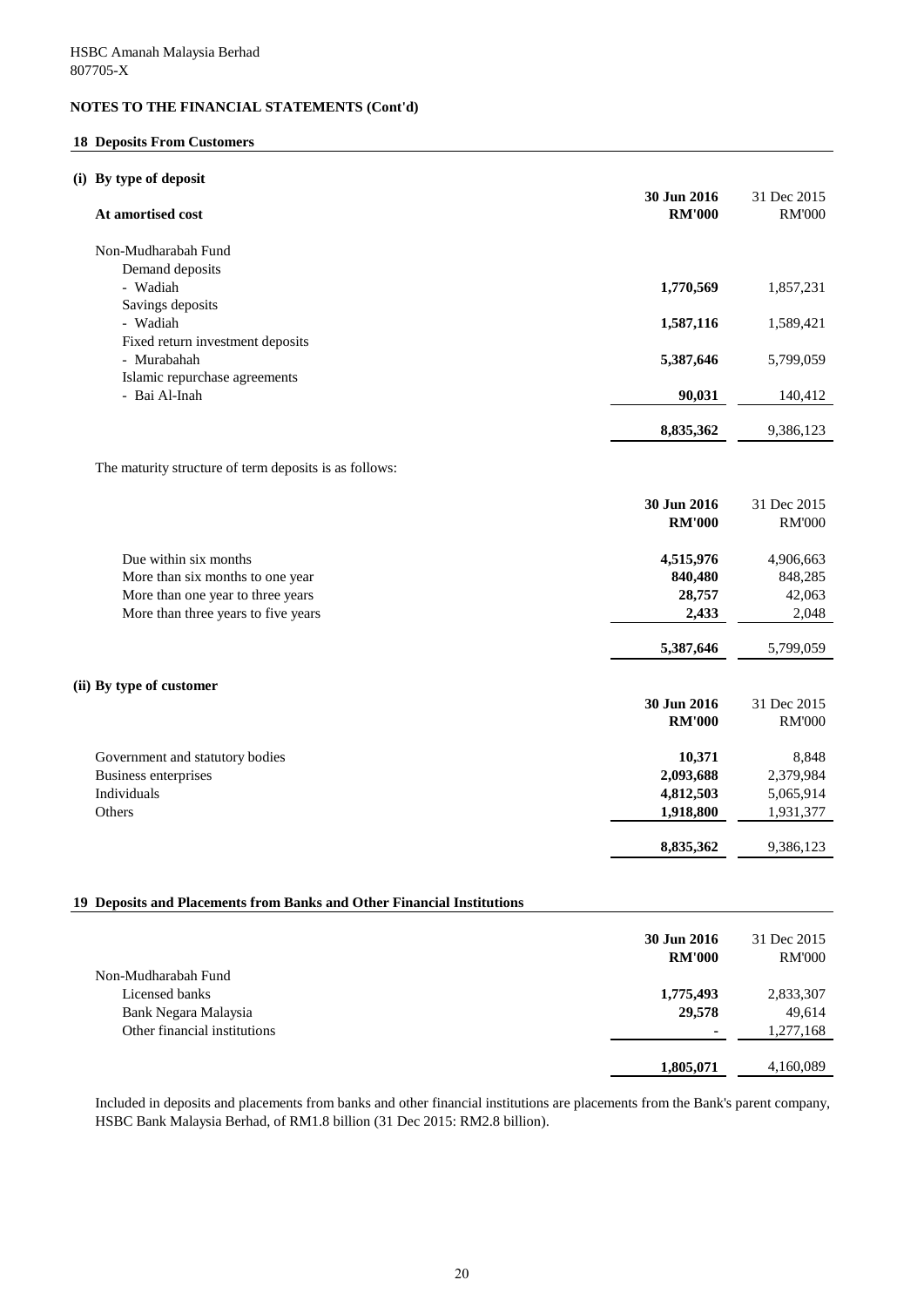#### **20 Other Liabilities**

|                                                   | <b>Note</b> | 30 Jun 2016<br><b>RM'000</b> | 31 Dec 2015<br><b>RM'000</b> |
|---------------------------------------------------|-------------|------------------------------|------------------------------|
| At amortised cost                                 |             |                              |                              |
| <b>Settlements</b>                                |             | 20,787                       |                              |
| Amounts due to holding company/ related companies |             | 1,493                        | 89                           |
| Profit payable                                    |             |                              |                              |
| Structured products                               |             | 4,865                        | 5,375                        |
| Others                                            |             | 64,662                       | 74,233                       |
| Other creditors and accruals                      | (a)         | 120,488                      | 127,021                      |
|                                                   |             | 212,295                      | 206,718                      |
| At fair value                                     |             |                              |                              |
| Structured products, at fair value                |             |                              |                              |
| Wakalah with Commodity Wa'ad                      | (b)         | 1,031,064                    | 1,268,657                    |
|                                                   |             | 1,243,359                    | 1,475,375                    |
|                                                   |             |                              |                              |

Structured products are measured at fair value over the life of the instruments. Structured products are deposits with embedded derivatives, of which both profit paid and fair valuation on the structured products are recorded in net trading income, as per accounting policy in Note 3(i), and respective fair value on trading liabilities is shown in Note 5(ii) in the audited financial statements of the Bank for the financial year ended 31 December 2015.

#### (a) Other creditors and accruals

Included in other creditors and accruals is excess compensation balance and profit earned from inadvertent financing of Shariah non-compliant activities. The contribution was distributed to the Non-Governmental Organisations approved by the Shariah Committee during the financial period/year.

#### **Source and use of charity funds**

|                                                | 30 Jun 2016   | 31 Dec 2015   |
|------------------------------------------------|---------------|---------------|
|                                                | <b>RM'000</b> | <b>RM'000</b> |
| <b>Source of charity funds</b>                 |               |               |
| Balance at 1 January                           | 70            | 165           |
| Income for the financial period/year           | 39            | 135           |
| Use of charity funds                           |               |               |
| Contribution to non-profit organisations       | (56)          | (230)         |
| Balance at 30 June/31 December                 | 53            | 70            |
| (b) Movement in structured products            |               |               |
|                                                | 30 Jun 2016   | 31 Dec 2015   |
|                                                | <b>RM'000</b> | <b>RM'000</b> |
| Balance at 1 January                           | 1,268,657     |               |
| Reclassified from deposits from customers      |               | 1,788,427     |
| New placement during the financial period/year | 239,166       | 2,724,356     |
| Redemption during the financial period/year    | (466, 959)    | (3,108,048)   |
| Fair value mark-to-market                      | (9,800)       | (136,078)     |
| Balance at 30 June/31 December                 | 1,031,064     | 1,268,657     |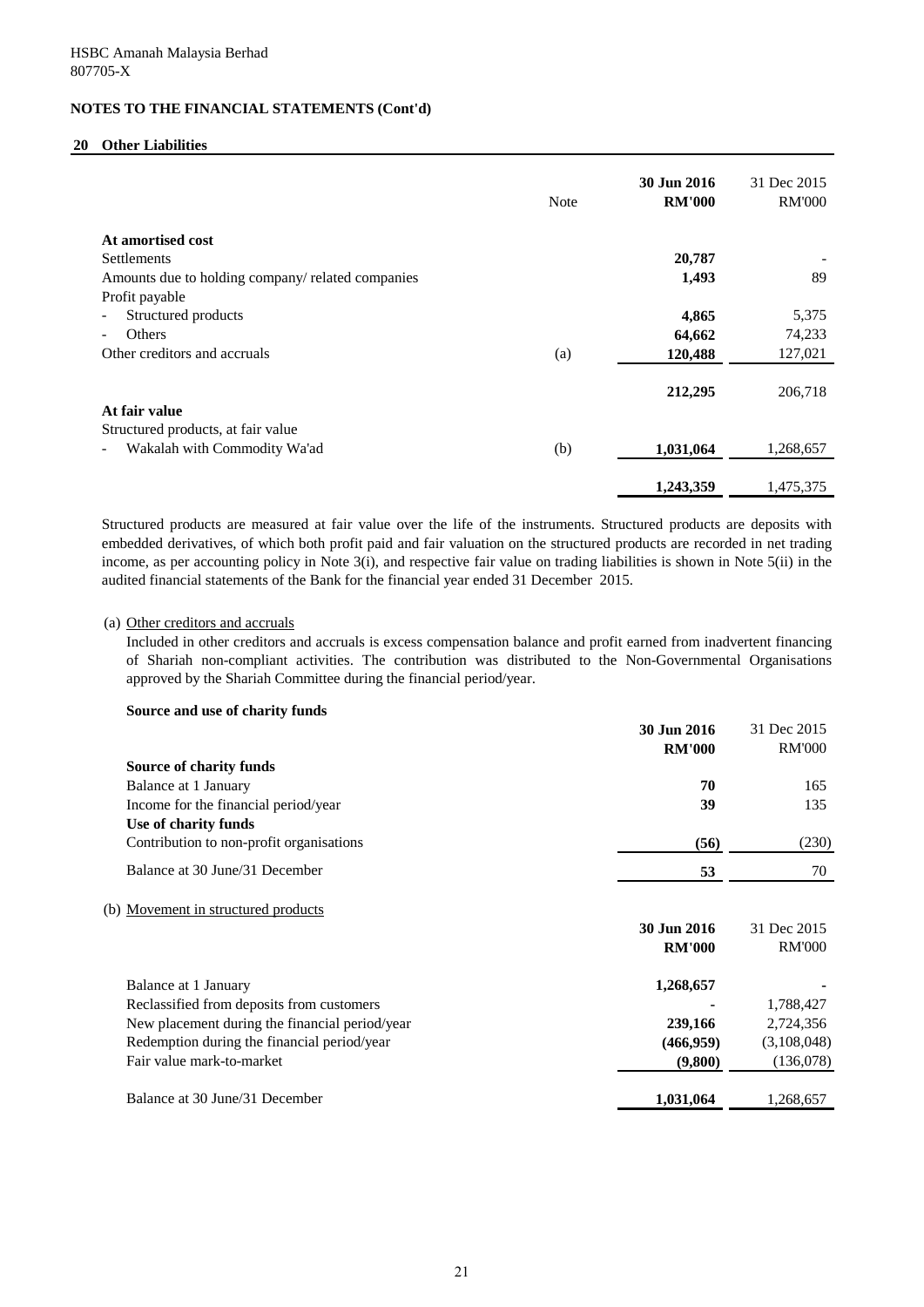### **21 Multi-Currency Sukuk Programme**

|                                       | 30 Jun 2016<br><b>RM'000</b> | 31 Dec 2015<br><b>RM'000</b> |
|---------------------------------------|------------------------------|------------------------------|
| Multi-Currency Sukuk Programme (MCSP) | 1,757,968                    | 1,749,823                    |

The Bank issued the following series of 5-year unsecured Sukuk under its RM3 billion MCSP.

|                              | <b>Nominal</b> |              |                 | <b>Carrying Value</b> |               |  |
|------------------------------|----------------|--------------|-----------------|-----------------------|---------------|--|
|                              | <b>Value</b>   | <b>Issue</b> | <b>Maturity</b> | 30 Jun 2016           | 31 Dec 2015   |  |
| Issuance under MCSP          | <b>RM'000</b>  | Date         | <b>Date</b>     | <b>RM'000</b>         | <b>RM'000</b> |  |
| At amortised cost            |                |              |                 |                       |               |  |
| 1st series at amortised cost | 500,000        | 28 Sept 2012 | 28 Sept 2017    | 500,000               | 500,000       |  |
| At fair value                |                |              |                 |                       |               |  |
| 2nd series                   | 500,000        | 16 Oct 2014  | 16 Oct 2019     | 503,519               | 500,641       |  |
| 3rd series                   | 750,000        | 27 Mar 2015  | 27 Mar 2020     | 754,449               | 749,182       |  |
|                              | 1,250,000      |              |                 | 1,257,968             | 1,249,823     |  |
|                              | 1,750,000      |              |                 | 1,757,968             | 1,749,823     |  |

#### Movement in MCSP

|                                                                       | 2nd series    |               | 3rd series                   |                              |
|-----------------------------------------------------------------------|---------------|---------------|------------------------------|------------------------------|
|                                                                       | 30 Jun 2016   | 31 Dec 2015   | 30 Jun 2016                  | 31 Dec 2015                  |
|                                                                       | <b>RM'000</b> | <b>RM'000</b> | <b>RM'000</b>                | <b>RM'000</b>                |
| Balance at 1 January                                                  | 500,641       | 501,854       | 749,182                      |                              |
| New issuance during the financial period/year                         |               |               |                              | 750,000                      |
| Change in fair value other than from own credit risk                  | 6,768         | 1,374         | 11,814                       | (7,020)                      |
| Change in fair value from own credit risk                             | (3,890)       | (2,587)       | (6, 547)                     | 6,202                        |
| Balance at 30 June/31 December                                        | 503,519       | 500,641       | 754,449                      | 749,182                      |
|                                                                       |               |               | 30 Jun 2016<br><b>RM'000</b> | 31 Dec 2015<br><b>RM'000</b> |
| The cumulative change in fair value due to changes in own credit risk |               |               | (10, 437)                    | 3,615                        |
|                                                                       |               |               |                              |                              |

| 22 Subordinated Commodity Murabahah Financing                  |               |               |
|----------------------------------------------------------------|---------------|---------------|
|                                                                | 30 Jun 2016   | 31 Dec 2015   |
|                                                                | <b>RM'000</b> | <b>RM'000</b> |
| Subordinated Commodity Murabahah Financing, at amortised costs |               |               |
| First tranche issued on 25 June 2014<br>$\sim$                 | 313,316       | 333,515       |
| Second tranche issued on 30 June 2015<br>$\sim$                | 267,689       | 284,946       |
|                                                                | 581,005       | 618,461       |

The unsecured Subordinated Commodity Murabahah financing comprise of two tranches of Basel III compliant Tier 2 subordinated financing of USD equivalent of RM250 million each from the Bank's immediate holding company, HSBC Bank Malaysia Berhad (HBMY). The tenor for both the Subordinated Commodity Murabahah financing is 10 years from the utilisation date with profit payable quarterly in arrears.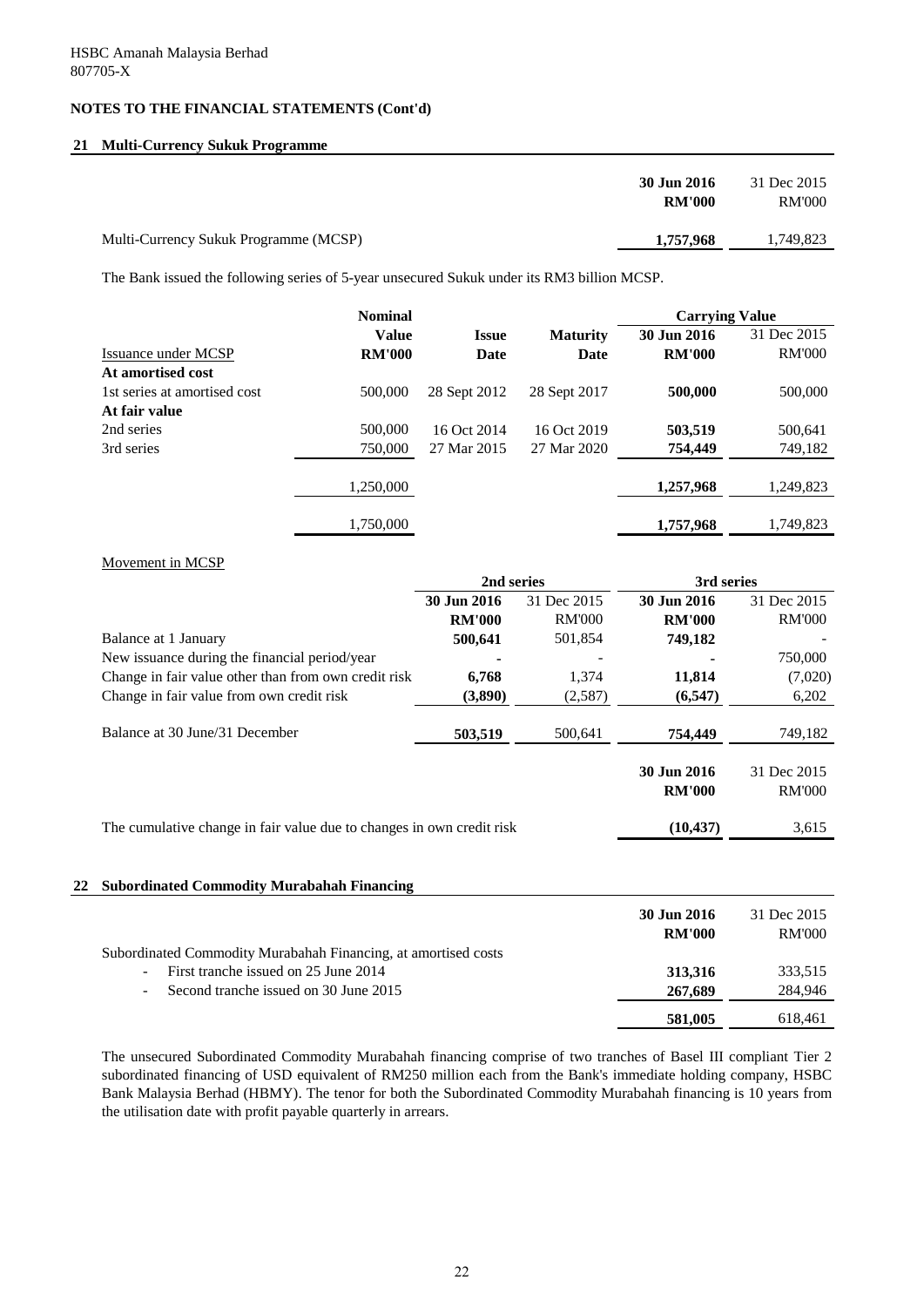## **23 Income Derived from Investment of Depositors' Funds and Others**

|                                                                          | <b>Second Quarter</b>                |                              | <b>Six Months Ended</b>                |                              |
|--------------------------------------------------------------------------|--------------------------------------|------------------------------|----------------------------------------|------------------------------|
|                                                                          | 30 Jun 2016                          | 30 Jun 2015                  | 30 Jun 2016                            | 30 Jun 2015                  |
|                                                                          | <b>RM'000</b>                        | <b>RM'000</b>                | <b>RM'000</b>                          | <b>RM'000</b>                |
| Income derived from investment of:                                       |                                      |                              |                                        |                              |
| (i) general investment deposits                                          | 114,544                              | 124,682                      | 229,843                                | 242,619                      |
| (ii) specific investment deposits                                        | 7,746                                | 17,381                       | 15,479                                 | 29,240                       |
| (iii) others                                                             | 51,437                               | 43,231                       | 106,855                                | 82,844                       |
|                                                                          | 173,727                              | 185,294                      | 352,177                                | 354,703                      |
|                                                                          |                                      |                              |                                        |                              |
|                                                                          | <b>Second Quarter</b>                |                              | <b>Six Months Ended</b>                |                              |
|                                                                          | 30 Jun 2016                          | 30 Jun 2015                  | 30 Jun 2016                            | 30 Jun 2015                  |
|                                                                          | <b>RM'000</b>                        | <b>RM'000</b>                | <b>RM'000</b>                          | <b>RM'000</b>                |
| (i) Income derived from investment of general investment deposits        |                                      |                              |                                        |                              |
| Finance income:                                                          |                                      |                              |                                        |                              |
| Financing and advances<br>- Profit earned other than recoveries from     |                                      |                              |                                        |                              |
| impaired financing                                                       | 90,505                               | 92,609                       | 177,785                                | 186,138                      |
| - Recoveries from impaired financing                                     | 2,786                                | 1,940                        | 5,340                                  | 4,627                        |
| Financial investments available-for-sale                                 | 7,733                                | 15,782                       | 16,698                                 | 35,500                       |
| Money at call and deposit with financial institutions                    | 13,790                               | 17,375                       | 32,438                                 | 25,702                       |
|                                                                          |                                      |                              |                                        |                              |
|                                                                          | 114,814                              | 127,706                      | 232,261                                | 251,967                      |
|                                                                          |                                      |                              |                                        |                              |
| Other operating income<br>Realised gain from dealing in foreign currency | 12,812                               | 14,456                       | 14,560                                 | 8,225                        |
| Unrealised loss from dealing in foreign currency                         | (8,304)                              | (17, 643)                    | (7,651)                                | (10, 913)                    |
| Gain from sale of financial assets held-for-trading                      |                                      |                              |                                        |                              |
| and other financial instruments                                          | 280                                  | 2,793                        | 885                                    | 3,876                        |
| Unrealised (loss)/gain from revaluation of financial                     |                                      |                              |                                        |                              |
| assets held-for-trading                                                  | (129)                                | 1,390                        | (68)                                   | 1,511                        |
| Net profit paid for financial assets held-for-trading                    |                                      |                              |                                        |                              |
| and other financial instruments                                          | (6,369)                              | (5,112)                      | (13, 452)                              | (12,606)                     |
| Realised gain from trading in derivatives                                | 1,132                                | 1,832                        | 1,437                                  | 2,685                        |
| Unrealised gain/(loss) from trading in derivatives                       | 305                                  | (709)                        | 1,858                                  | (2,090)                      |
| Other gain/(loss)                                                        | 3                                    | (31)                         | 13                                     | (36)                         |
|                                                                          | (270)                                | (3,024)                      | (2, 418)                               | (9,348)                      |
|                                                                          | 114,544                              | 124,682                      | 229,843                                | 242,619                      |
|                                                                          |                                      |                              |                                        |                              |
|                                                                          | <b>Second Quarter</b><br>30 Jun 2016 |                              | <b>Six Months Ended</b><br>30 Jun 2016 |                              |
|                                                                          | <b>RM'000</b>                        | 30 Jun 2015<br><b>RM'000</b> | <b>RM'000</b>                          | 30 Jun 2015<br><b>RM'000</b> |
| (ii) Income derived from investment of specific investment deposits      |                                      |                              |                                        |                              |
| Finance income:                                                          |                                      |                              |                                        |                              |
| Financing and advances                                                   |                                      |                              |                                        |                              |
| Profit earned other than recoveries from                                 |                                      |                              |                                        |                              |
| impaired financing                                                       | 6,350                                | 8,674                        | 13,084                                 | 16,632                       |

| 6,350 | 8,674   | 13,084 | 16,632 |
|-------|---------|--------|--------|
|       |         |        |        |
| 228   | 662     | 524    | 2,417  |
| 1,320 | (1,767) | 1,955  | 10,225 |
| (152) | 9,812   | (84)   | (34)   |
| 1,396 | 8,707   | 2,395  | 12,608 |
|       |         |        |        |

**7,746** 17,381 15,479 29,240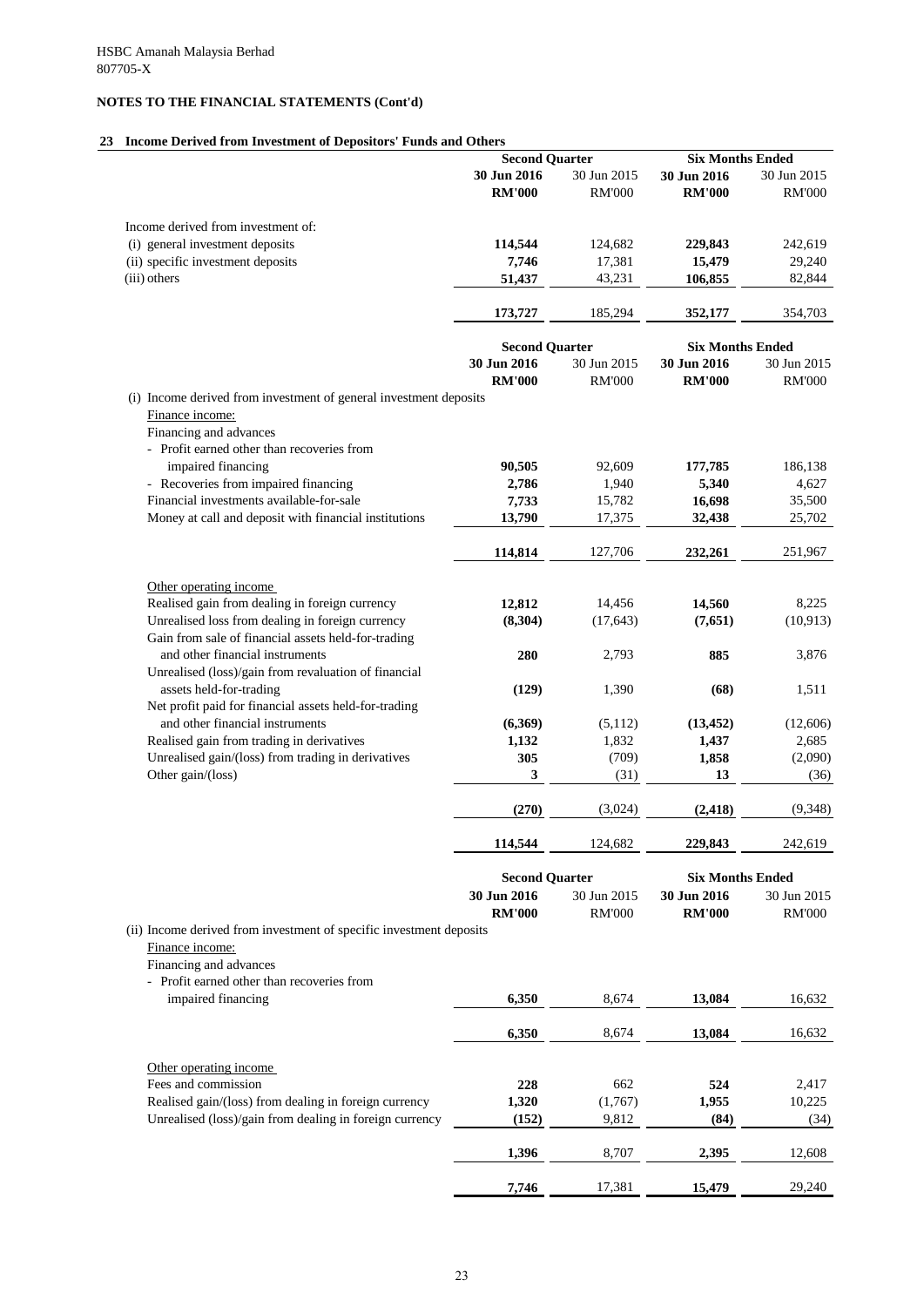# **23 Income Derived from Investment of Depositors' Funds and Others (Cont'd)**

|                                                                                    | <b>Second Quarter</b> |               | <b>Six Months Ended</b> |               |
|------------------------------------------------------------------------------------|-----------------------|---------------|-------------------------|---------------|
|                                                                                    | 30 Jun 2016           | 30 Jun 2015   | 30 Jun 2016             | 30 Jun 2015   |
|                                                                                    | <b>RM'000</b>         | <b>RM'000</b> | <b>RM'000</b>           | <b>RM'000</b> |
| The above fees and commissions were derived from the following major contributors: |                       |               |                         |               |
| Guarantee fees                                                                     | 74                    | 344           | 232                     | 539           |
| Service charges and fees                                                           | 153                   | 595           | 290                     | 1,876         |
|                                                                                    |                       |               |                         |               |
|                                                                                    | <b>Second Quarter</b> |               | <b>Six Months Ended</b> |               |
|                                                                                    | 30 Jun 2016           | 30 Jun 2015   | 30 Jun 2016             | 30 Jun 2015   |
|                                                                                    | <b>RM'000</b>         | <b>RM'000</b> | <b>RM'000</b>           | <b>RM'000</b> |
| (iii) Income derived from investment of others                                     |                       |               |                         |               |
| Finance income:                                                                    |                       |               |                         |               |
| Financing and advances                                                             |                       |               |                         |               |
| - Profit earned other than recoveries from                                         |                       |               |                         |               |
| impaired financing                                                                 | 40,703                | 32,143        | 82,653                  | 63,558        |
| - Recoveries from impaired financing                                               | 1,255                 | 679           | 2,483                   | 1,580         |
| Financial investments available-for-sale                                           | 3,454                 | 5,499         | 7,763                   | 12,122        |
| Money at call and deposit with financial institutions                              | 6,117                 | 5,979         | 15,080                  | 8,776         |
|                                                                                    | 51,529                | 44,300        | 107,979                 | 86,036        |
| Other operating income                                                             |                       |               |                         |               |
| Realised gain from dealing in foreign currency                                     | 5,929                 | 4,901         | 6,769                   | 2,808         |
| Unrealised loss from dealing in foreign currency                                   | (3,871)               | (5,987)       | (3,557)                 | (3,726)       |
| Gain from sale of financial assets held-for-trading                                |                       |               |                         |               |
| and other financial instruments                                                    | 120                   | 959           | 411                     | 1,323         |
| Unrealised (loss)/gain from revaluation of financial                               |                       |               |                         |               |
| assets held-for-trading                                                            | (60)                  | 475           | (31)                    | 516           |
| Net profit paid from financial assets held-for-trading                             |                       |               |                         |               |
| and other financial instruments                                                    | (2, 850)              | (1,787)       | (6,254)                 | (4,304)       |
| Realised gain from trading in derivatives                                          | 522                   | 631           | 668                     | 917           |
| Unrealised gain/(loss) from trading in derivatives                                 | 117                   | (251)         | 864                     | (714)         |
| Other gain/(loss)                                                                  | $\mathbf{1}$          | (10)          | 6                       | (12)          |
|                                                                                    | (92)                  | (1,069)       | (1,124)                 | (3,192)       |
|                                                                                    | 51,437                | 43,231        | 106,855                 | 82,844        |

#### **24 Income Derived from Investment of Shareholder's Funds**

|                                                       | <b>Second Quarter</b> |               | <b>Six Months Ended</b> |               |
|-------------------------------------------------------|-----------------------|---------------|-------------------------|---------------|
|                                                       | 30 Jun 2016           | 30 Jun 2015   | 30 Jun 2016             | 30 Jun 2015   |
|                                                       | <b>RM'000</b>         | <b>RM'000</b> | <b>RM'000</b>           | <b>RM'000</b> |
|                                                       |                       | (Restated)    |                         | (Restated)    |
| Finance income:                                       |                       |               |                         |               |
| Financing and advances                                |                       |               |                         |               |
| - Profit earned other than recoveries from            |                       |               |                         |               |
| impaired financing                                    | 12,627                | 10,687        | 25,456                  | 22,570        |
| - Recoveries from impaired financing                  | 390                   | 220           | 765                     | 561           |
| Financial investments available-for-sale              | 1,073                 | 1,799         | 2,391                   | 4,304         |
| Money at call and deposit with financial institutions | 1,903                 | 2,058         | 4,644                   | 3,116         |
|                                                       |                       |               |                         |               |

| 002<br>15,995 | $\sqrt{ }$<br>- - | 75C<br>.430<br>$\cdot$ |  |
|---------------|-------------------|------------------------|--|
|               |                   |                        |  |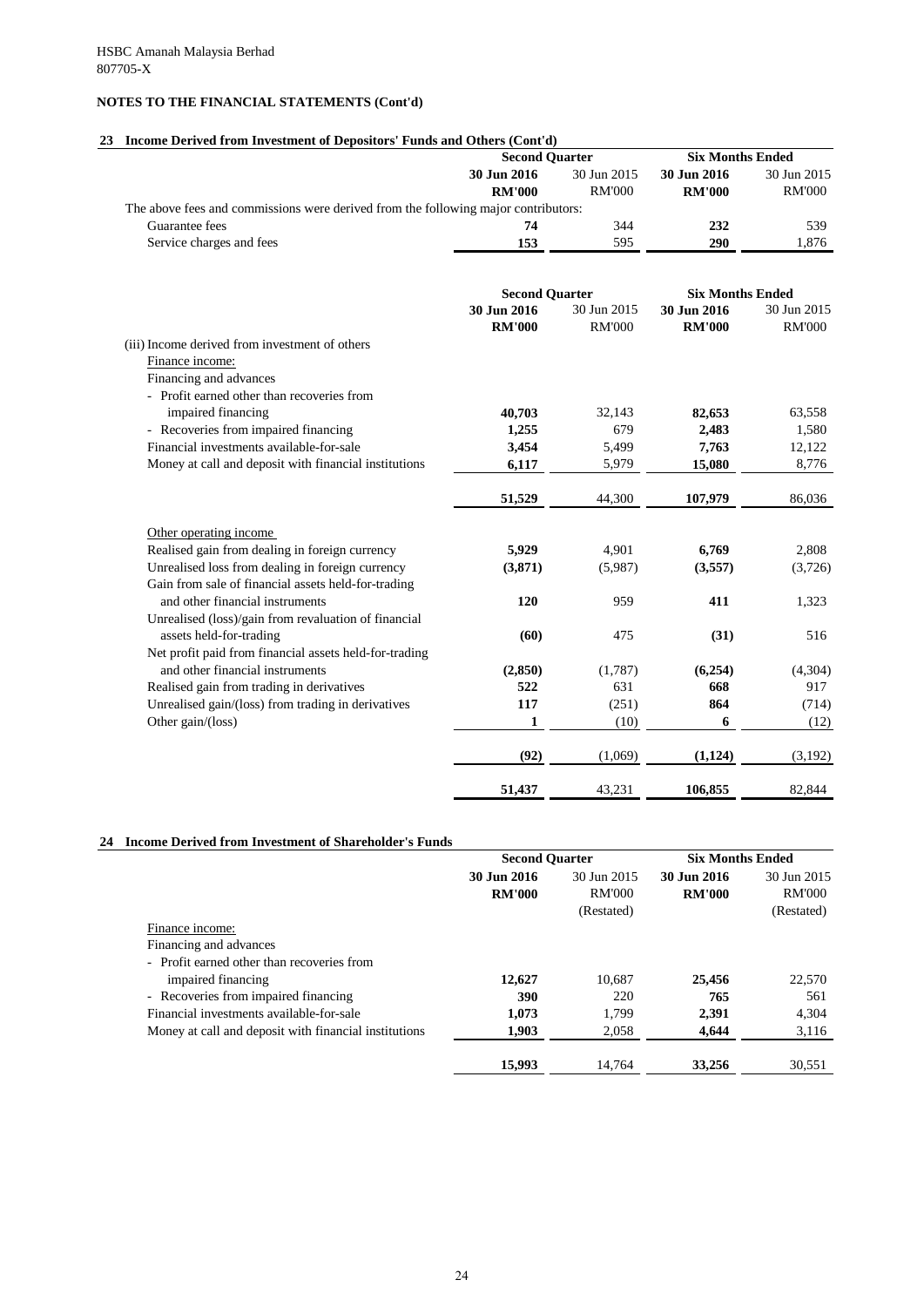## **24 Income Derived from Investment of Shareholder's Funds (Cont'd)**

|                                                                                    | <b>Second Quarter</b>        |                              | <b>Six Months Ended</b>      |                              |
|------------------------------------------------------------------------------------|------------------------------|------------------------------|------------------------------|------------------------------|
|                                                                                    | 30 Jun 2016<br><b>RM'000</b> | 30 Jun 2015<br><b>RM'000</b> | 30 Jun 2016<br><b>RM'000</b> | 30 Jun 2015<br><b>RM'000</b> |
| Other operating income                                                             |                              | (Restated)                   |                              | (Restated)                   |
| Fees and commission                                                                |                              | 15,486                       | 26,588                       | 29,297                       |
|                                                                                    | 12,280                       |                              |                              |                              |
| Realised gain from dealing in foreign currency                                     | 1,828                        | 1,789                        | 2,085                        | 997                          |
| Unrealised loss from dealing in foreign currency                                   | (1,192)                      | (2,178)                      | (1,096)                      | (1,323)                      |
| Gain from sale of financial assets held-for-trading                                |                              |                              |                              |                              |
| and other financial instruments                                                    | 38                           | 332                          | 127                          | 470                          |
| Unrealised (loss)/gain from revaluation of financial                               |                              |                              |                              |                              |
| assets held-for-trading                                                            | (19)                         | 168                          | (10)                         | 183                          |
| Net profit paid from financial assets held-for-trading                             |                              |                              |                              |                              |
| and other financial instruments                                                    | (885)                        | (576)                        | (1,926)                      | (1,528)                      |
| Realised gain from trading in derivatives                                          | 161                          | 217                          | 206                          | 325                          |
| Unrealised gain/(loss) from trading in derivatives                                 | 38                           | (78)                         | 266                          | (253)                        |
| Shared-service fees from holding company                                           | 763                          | 835                          | 1,576                        | 1,705                        |
| Net gain on disposal of financial assets                                           |                              |                              |                              |                              |
| available-for-sale                                                                 |                              | 232                          | 3,055                        | 232                          |
| Net gain/(loss) on financial instruments designated                                |                              |                              |                              |                              |
| at fair value through profit or loss                                               | 966                          | (9,952)                      | 9,940                        | (7,648)                      |
| Other income                                                                       | 30                           | 8                            | 59                           | 39                           |
|                                                                                    | 14,008                       | 6,283                        | 40,870                       | 22,496                       |
|                                                                                    | 30,001                       | 21,047                       | 74,126                       | 53,047                       |
| The above fees and commissions were derived from the following major contributors: |                              |                              |                              |                              |
| Service charges and fees                                                           | 4,643                        | 6,052                        | 10,290                       | 11,702                       |
| Cards                                                                              | 6,088                        | 4,012                        | 11,172                       | 8,735                        |
| Agency fees                                                                        | 1,773                        | 2,064                        | 3,488                        | 5,212                        |

# **25 Impairment Losses on Financing**

|                                    | <b>Second Quarter</b> |               | <b>Six Months Ended</b> |               |
|------------------------------------|-----------------------|---------------|-------------------------|---------------|
|                                    | 30 Jun 2016           | 30 Jun 2015   | 30 Jun 2016             | 30 Jun 2015   |
|                                    | <b>RM'000</b>         | <b>RM'000</b> | <b>RM'000</b>           | <b>RM'000</b> |
| Impairment charges on financing:   |                       |               |                         |               |
| (a) Individual impairment          |                       |               |                         |               |
| - Made during the financial period | 7,289                 | 2,149         | 17,229                  | 13,944        |
| - Written back                     | (5,062)               | (4,818)       | (13,765)                | (16,295)      |
| (b) Collective impairment          |                       |               |                         |               |
| - Made during the financial period | 41,104                | 28,250        | 119,969                 | 77,985        |
| - Written back                     | (9,255)               | (24, 033)     | (35,346)                | (38, 223)     |
| Impaired financing                 |                       |               |                         |               |
| - Recovered during the period      | (8,406)               | (8,295)       | (15, 655)               | (16,650)      |
| - Written off                      | 742                   | 687           | 1,868                   | 1,282         |

 **26,412** (6,060) **74,300** 22,043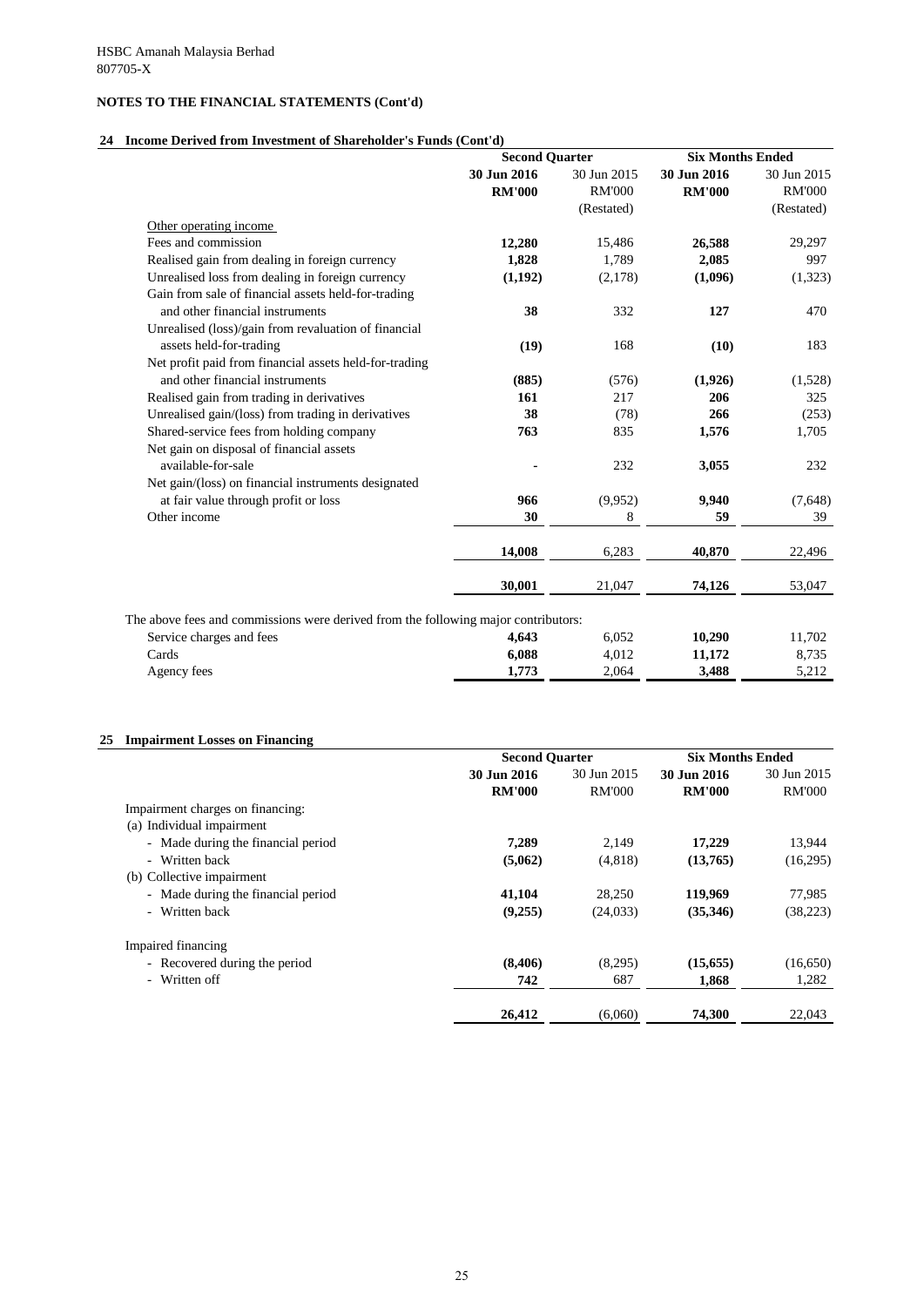# **26 Income Attributable to Depositors**

## **27 Operating Expenses**

|                                              | <b>Second Quarter</b> |               | <b>Six Months Ended</b> |               |
|----------------------------------------------|-----------------------|---------------|-------------------------|---------------|
|                                              | 30 Jun 2016           | 30 Jun 2015   | 30 Jun 2016             | 30 Jun 2015   |
|                                              | <b>RM'000</b>         | <b>RM'000</b> | <b>RM'000</b>           | <b>RM'000</b> |
| Non-Mudharabah Fund                          |                       |               |                         |               |
| Deposits from customers                      | 52,757                | 57,526        | 106,614                 | 112,790       |
| - Deposits and placements of banks and other |                       |               |                         |               |
| financial institutions                       | 14,249                | 11,425        | 34,306                  | 25,839        |
| - Others                                     | 22,178                | 20,195        | 44,864                  | 32,878        |
| Mudharabah Fund                              |                       |               |                         |               |
| Deposits and placements of banks and other   |                       |               |                         |               |
| financial institutions                       |                       | 5,242         |                         | 8,216         |
|                                              | 89,184                | 94,388        | 185,784                 | 179,723       |

|                                               | <b>Second Quarter</b> |               | <b>Six Months Ended</b> |                |
|-----------------------------------------------|-----------------------|---------------|-------------------------|----------------|
|                                               | 30 Jun 2016           | 30 Jun 2015   | 30 Jun 2016             | 30 Jun 2015    |
|                                               | <b>RM'000</b>         | <b>RM'000</b> | <b>RM'000</b>           | <b>RM'000</b>  |
|                                               |                       | (Restated)    |                         | (Restated)     |
| Personnel expenses                            | 12,228                | 13,605        | 20,597                  | 26,403         |
| Promotion and marketing related expenses      | 3,000                 | 2,210         | 6,704                   | 5,660          |
| Establishment related expenses                | 4,750                 | 5,182         | 9,772                   | 10,684         |
| General administrative expenses               | 41,906                | 40,057        | 87,720                  | 76,676         |
|                                               | 61,884                | 61,054        | 124,793                 | 119,423        |
| Personnel expenses                            |                       |               |                         |                |
| Salaries, allowances and bonuses              | 9,271                 | 10,720        | 16,327                  | 21,245         |
| <b>Employees Provident Fund contributions</b> | 1,598                 | 1,984         | 2,850                   | 3,645          |
| Other staff related costs                     | 1,359                 | 901           | 1,420                   | 1,513          |
|                                               | 12,228                | 13,605        | 20,597                  | 26,403         |
| Promotion and marketing related expenses      | 3,000                 | 2,210         | 6,704                   | 5,660          |
| Establishment related expenses                |                       |               |                         |                |
| Depreciation of equipment                     | 1,258                 | 1,929         | 2,608                   | 3,856          |
| Amortisation of intangible assets             |                       |               |                         | $\overline{2}$ |
| Information technology costs                  | 452                   | 449           | 1,145                   | 1,432          |
| Rental of premises                            | 2,088                 | 2,085         | 4,148                   | 4,101          |
| Others                                        | 952                   | 719           | 1,871                   | 1,293          |
|                                               | 4,750                 | 5,182         | 9,772                   | 10,684         |
| General administrative expenses               |                       |               |                         |                |
| Group recharges                               | 32,597                | 33,329        | 69,064                  | 66,605         |
| Others                                        | 9,309                 | 6,728         | 18,656                  | 10,071         |

**41,906** 40,057 87,720 76,676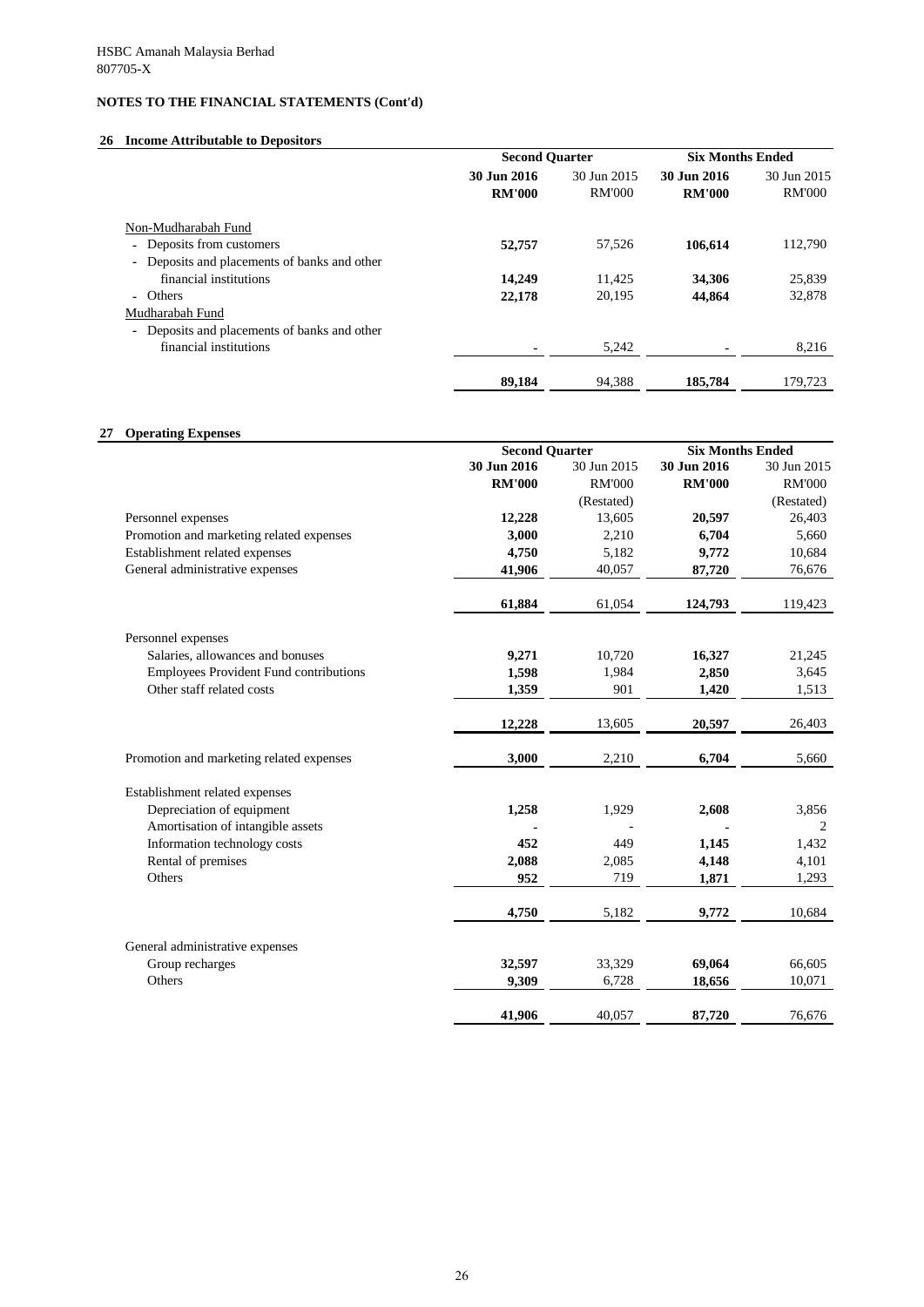#### **28 Credit exposure to connected parties**

The credit exposures of the Bank to connected parties, as defined by Bank Negara Malaysia's Guidelines on Credit Transactions and Exposures with Connected Parties' are as follows:

|                                                                                                                                                            | 30 Jun 2016   | 31 Dec 2015   |
|------------------------------------------------------------------------------------------------------------------------------------------------------------|---------------|---------------|
|                                                                                                                                                            | <b>RM'000</b> | <b>RM'000</b> |
| Aggregate value of outstanding credit exposures to connected                                                                                               |               |               |
| parties                                                                                                                                                    | 699,112       | 547,758       |
| As a percentage of total credit exposures                                                                                                                  | $4.44\%$      | 3.41%         |
| Aggregate value of outstanding credit exposures to connected parties<br>which is non-performing or in default<br>As a percentage of total credit exposures |               |               |

#### **29 Capital Adequacy**

|                                                                            | 30 Jun 2016   | 31 Dec 2015   |
|----------------------------------------------------------------------------|---------------|---------------|
|                                                                            | <b>RM'000</b> | <b>RM'000</b> |
| Tier 1 capital                                                             |               |               |
| Paid-up ordinary share capital                                             | 50,000        | 50,000        |
| Share premium                                                              | 610,000       | 610,000       |
| Retained profits                                                           | 734,987       | 701,902       |
| Other reserves                                                             | 93,675        | 91,565        |
| Regulatory adjustments                                                     | (52, 473)     | (37, 639)     |
| Total Common Equity Tier 1 (CET1) and Tier 1 capital                       | 1,436,189     | 1,415,828     |
| Tier 2 capital                                                             |               |               |
| Subordinated Commodity Murabahah financing                                 | 581,005       | 618,461       |
| Collective impairment allowance (unimpaired portion) & regulatory reserves | 128,961       | 118,212       |
| Total Tier 2 capital                                                       | 709,966       | 736,673       |
| <b>Capital base</b>                                                        | 2,146,155     | 2,152,501     |
| <b>CET1</b> and Tier 1 Capital ratio                                       | 12.774%       | 11.911%       |
| <b>Total Capital ratio</b>                                                 | 19.089%       | 18.108%       |
|                                                                            |               |               |

The total capital and capital adequacy ratios have been computed based on the Standardised Approach in accordance with the Capital Adequacy Framework for Islamic Banks (CAFIB). The Bank has adopted the Standardised Approach for Credit Risk and Market Risk, and the Basic Indicator Approach for Operational Risk.

Breakdown of risk-weighted assets (RWA) in the various categories of risk weights:

|                                | 30 Jun 2016      | 31 Dec 2015   |               |               |
|--------------------------------|------------------|---------------|---------------|---------------|
|                                | <b>Principal</b> | Risk-weighted | Principal     | Risk-weighted |
|                                | <b>RM'000</b>    | <b>RM'000</b> | <b>RM'000</b> | <b>RM'000</b> |
| Total RWA for credit risk      | 19,420,808       | 10,316,914    | 22,406,281    | 10,885,513    |
| Total RWA for market risk      | $\blacksquare$   | 25,955        |               | 104,374       |
| Total RWA for operational risk | ۰                | 900,187       |               | 897,064       |
|                                | 19,420,808       | 11,243,056    | 22,406,281    | 11,886,951    |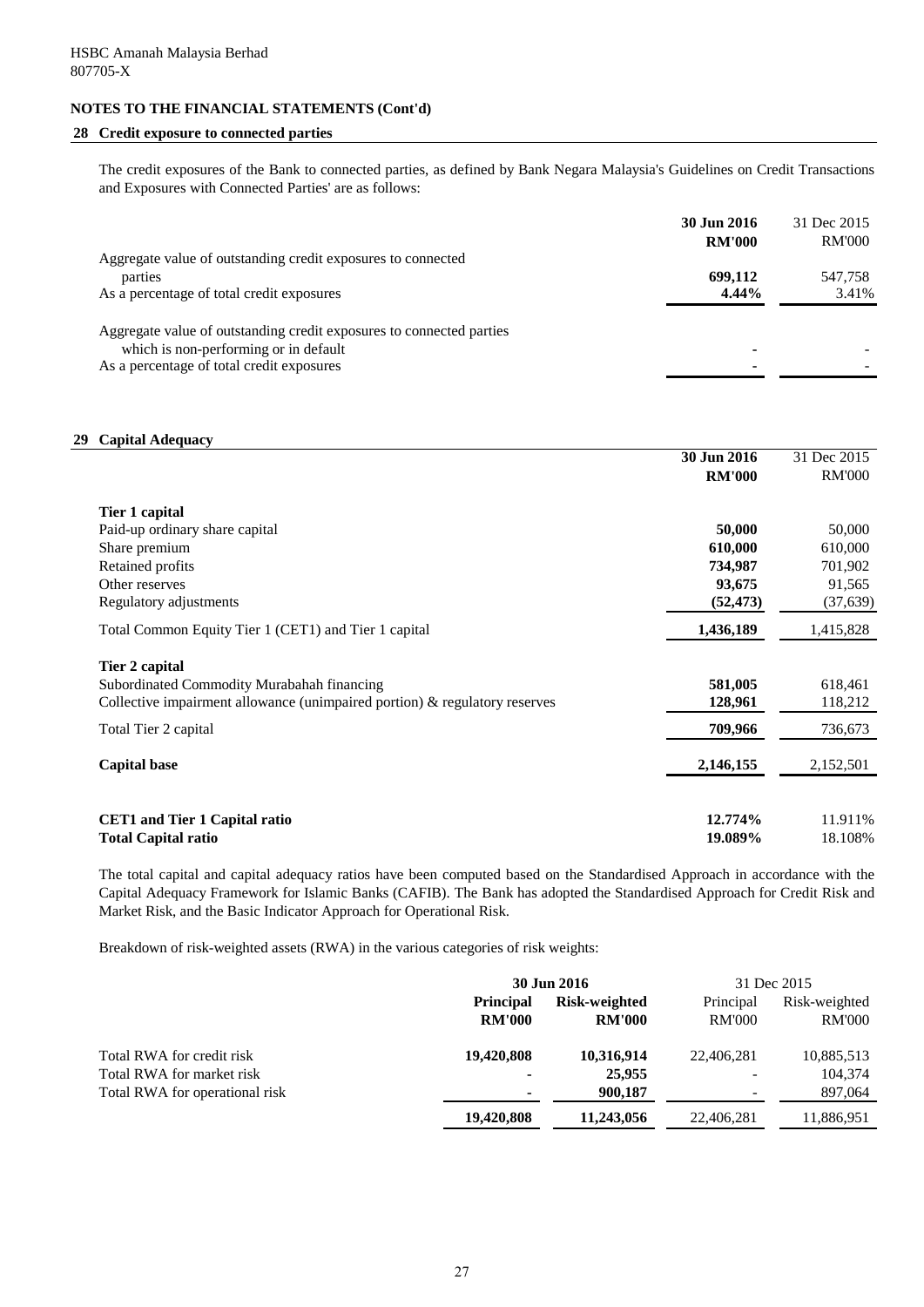#### **30 Commitments and Contingencies**

The table below shows the contracts or underlying principal amounts, positive fair value of derivative contracts, credit equivalent amounts and risk weighted amounts of unmatured off-balance sheet transactions at the statement of financial position date. The underlying principal amounts indicate the volume of business outstanding and do not represent amounts at risk.

These commitments and contingencies are not secured over the assets of the Bank.

|                                                         | 30 Jun 2016   | 31 Dec 2015   |
|---------------------------------------------------------|---------------|---------------|
|                                                         | Principal     | Principal     |
|                                                         | amount        | amount        |
| <b>Principal amount</b>                                 | <b>RM'000</b> | <b>RM'000</b> |
| Direct credit substitutes                               | 718,104       | 622,855       |
| Transaction-related contingent items                    | 1,061,816     | 1,089,395     |
| Short-term self-liquidating trade-related contingencies | 152,195       | 172,151       |
| Irrevocable commitments to extend credit                |               |               |
| - Maturity not exceeding one year                       | 3,552,218     | 3,056,937     |
| - Maturity exceeding one year                           | 1,810,152     | 1,818,014     |
| Unutilised credit card lines                            | 2,037,287     | 1,678,518     |
| Equity related contracts                                |               |               |
| - Less than one year                                    | 472,456       | 192,724       |
| - One year to less than five years                      | 539,794       | 948,669       |
| Profit rate related contracts                           |               |               |
| - Less than one year                                    | 2,055,000     | 1,201,265     |
| - One year to less than five years                      | 5,184,320     | 6,645,808     |
| Foreign exchange related contracts                      |               |               |
| - Less than one year                                    | 2,483,832     | 2,437,315     |
| - One year to less than five years                      | 1,945,847     | 2,026,017     |
|                                                         | 22,013,021    | 21,889,668    |

**[1]** The credit equivalent and risk weighted amounts are computed using credit conversion factors and risk weighting rules as per BNM guidelines. The credit conversion factors and risk weighting rules were based on Basel II Capital Adequacy Framework for Islamic Banks (CAFIB).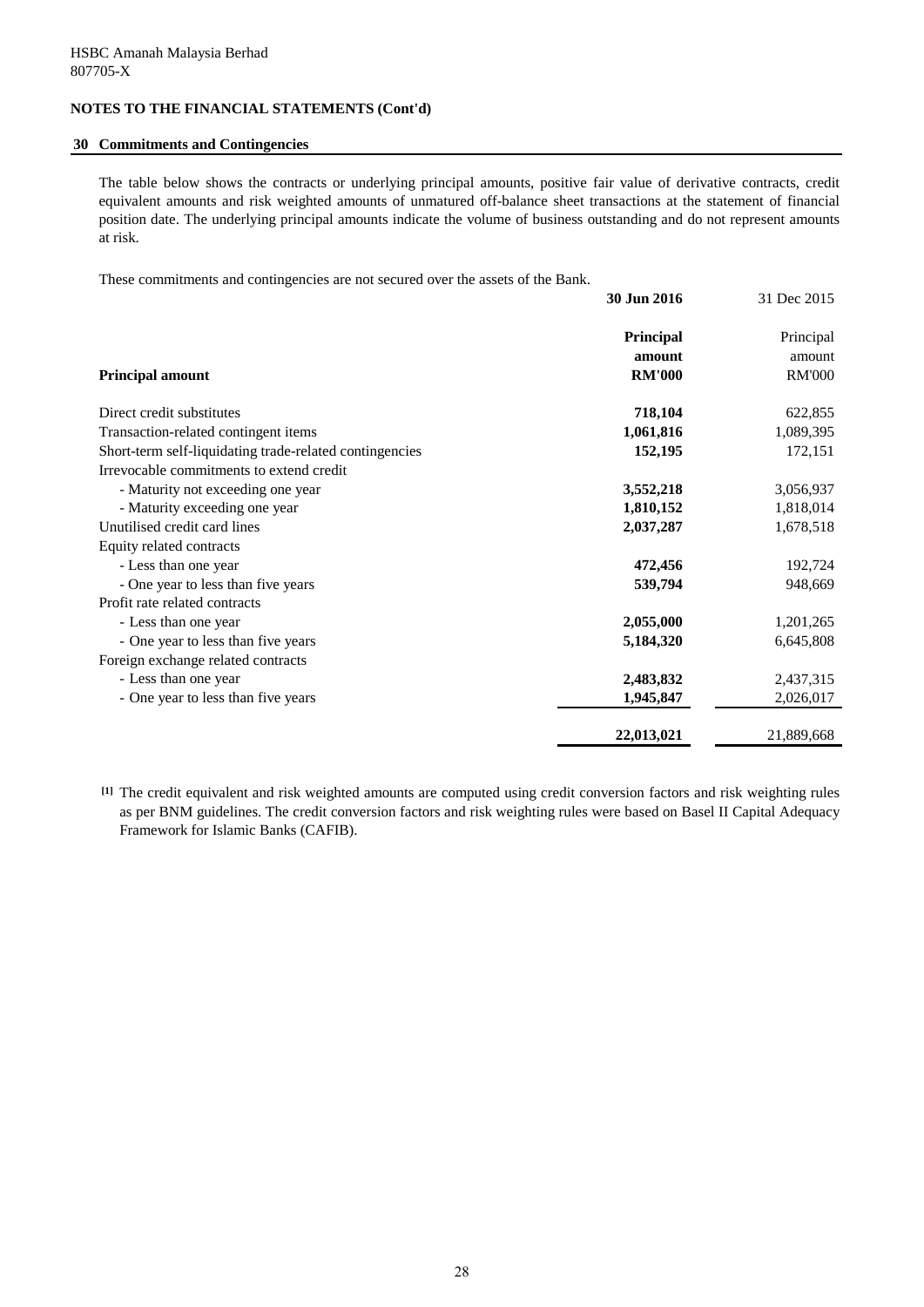#### **31 Profit Rate Risk**

The Bank is exposed to various risks associated with the effects of fluctuations in the prevailing levels of market profit rates on its financial position and cash flows. The following table summarises the Bank's exposure to the profit rates risk. The assets and liabilities at carrying amount are allocated to time bands by reference to the earlier of the next contractual repricing dates and maturity dates.

|                                          | Non-trading book |               |               |               |               |               |                | <b>Effective</b> |               |
|------------------------------------------|------------------|---------------|---------------|---------------|---------------|---------------|----------------|------------------|---------------|
|                                          | Up to            | $>1 - 3$      | $>3 - 12$     | $1 - 5$       | Over 5        | Non-profit    | <b>Trading</b> |                  | profit        |
| 30 Jun 2016                              | 1 month          | months        | months        | years         | years         | sensitive     | book           | <b>Total</b>     | rate          |
|                                          | <b>RM'000</b>    | <b>RM'000</b> | <b>RM'000</b> | <b>RM'000</b> | <b>RM'000</b> | <b>RM'000</b> | <b>RM'000</b>  | <b>RM'000</b>    | $\frac{0}{0}$ |
| <b>ASSETS</b>                            |                  |               |               |               |               |               |                |                  |               |
| Cash and short-term funds                | 2,536,740        |               |               |               |               | 91,954        |                | 2,628,694        | 3.24          |
| Financial assets held-for-trading        |                  |               |               |               |               |               | 701            | 701              | 6.07          |
| Financial investments available-for-sale |                  |               | 170,716       | 1,133,401     | 20,464        |               |                | 1,324,581        | 3.59          |
| Financing and advances                   |                  |               |               |               |               |               |                |                  |               |
| - performing                             | 2,673,182        | 7,608,679     | 251,913       | 880,682       | 137,803       |               | $\blacksquare$ | 11,552,259       | 5.29          |
| - impaired $^{[1]}$                      |                  |               |               |               |               | 183,752       |                | 183,752          |               |
| - collective allowance                   |                  |               |               |               |               | (178, 698)    |                | (178, 698)       |               |
| Derivative financial assets              |                  |               |               |               |               |               | 230,811        | 230,811          |               |
| Other assets                             |                  |               |               |               |               | 47,697        |                | 47,697           |               |
| <b>Total Financial Assets</b>            | 5,209,922        | 7,608,679     | 422,629       | 2,014,083     | 158,267       | 144,705       | 231,512        | 15,789,797       |               |
|                                          |                  |               |               |               |               |               |                |                  |               |
| Deposits from customers                  | 5,027,574        | 1,638,505     | 1,448,620     | 31,190        |               | 689,473       |                | 8,835,362        | 2.53          |
| Deposits and placements from             |                  |               |               |               |               |               |                |                  |               |
| banks and other financial                |                  |               |               |               |               |               |                |                  |               |
| institutions                             | 546,327          |               | 1,203,301     | 29,975        |               | 25,468        |                | 1,805,071        | 2.73          |
| Bills and acceptances payable            |                  |               |               |               |               | 26,837        |                | 26,837           |               |
| Multi-Currency Sukuk Programme           |                  |               |               | 1,757,968     |               |               |                | 1,757,968        | 4.05          |
| Subordinated Commodity Murabahah         |                  |               |               |               |               |               |                |                  |               |
| Financing                                |                  |               |               |               | 581,005       |               |                | 581,005          | 2.73          |
| Derivative financial liabilities         |                  |               | 29            | 1,519         |               |               | 397,656        | 399,204          |               |
| Other liabilities                        |                  |               |               |               |               | 1,215,960     |                | 1,215,960        | 3.25          |
| <b>Total Financial Liabilities</b>       | 5,573,901        | 1,638,505     | 2,651,950     | 1,820,652     | 581,005       | 1,957,738     | 397,656        | 14,621,407       |               |
| <b>Total profit</b>                      |                  |               |               |               |               |               |                |                  |               |
| sensitivity gap                          | (363,979)        | 5,970,174     | (2,229,321)   | 193,431       | (422, 738)    | (1,813,033)   | (166, 144)     | 1,168,390        |               |

 $[1]$  This is arrived at after deducting individual impairment allowance from impaired financing.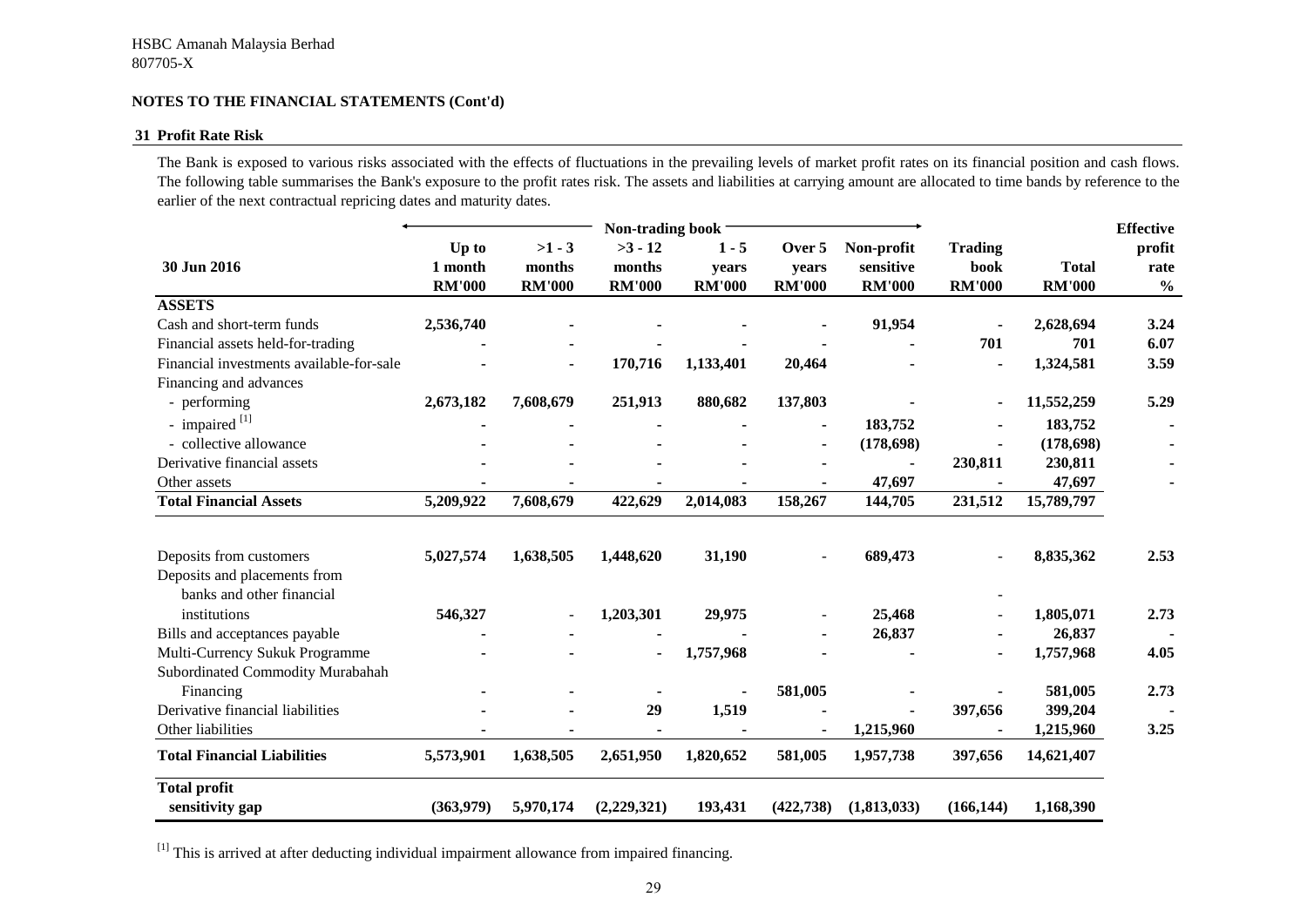## **31 Profit rate risk (Cont'd)**

|                                          | Non-trading book                  |                                     |                                      |                                   |                                  |                                          |                                  |                        |                        |
|------------------------------------------|-----------------------------------|-------------------------------------|--------------------------------------|-----------------------------------|----------------------------------|------------------------------------------|----------------------------------|------------------------|------------------------|
| 31 Dec 2015                              | Up to<br>1 month<br><b>RM'000</b> | $>1 - 3$<br>months<br><b>RM'000</b> | $>3 - 12$<br>months<br><b>RM'000</b> | $1 - 5$<br>years<br><b>RM'000</b> | Over 5<br>years<br><b>RM'000</b> | Non-profit<br>sensitive<br><b>RM'000</b> | Trading<br>book<br><b>RM'000</b> | Total<br><b>RM'000</b> | profit<br>rate<br>$\%$ |
| <b>ASSETS</b>                            |                                   |                                     |                                      |                                   |                                  |                                          |                                  |                        |                        |
| Cash and short-term funds                | 4,662,526                         |                                     |                                      |                                   |                                  | 87,864                                   |                                  | 4,750,390              | 3.29                   |
| Financial assets held-for-trading        |                                   |                                     |                                      |                                   |                                  |                                          | 10,492                           | 10,492                 | 3.29                   |
| Financial investments available-for-sale |                                   |                                     | 171,710                              | 1,529,533                         |                                  |                                          |                                  | 1,701,243              | 3.54                   |
| Financing and advances                   |                                   |                                     |                                      |                                   |                                  |                                          |                                  |                        |                        |
| - performing                             | 2,942,903                         | 7,598,180                           | 430,346                              | 936,844                           | 33,576                           |                                          |                                  | 11,941,849             | 5.26                   |
| - impaired [1]                           |                                   |                                     |                                      |                                   | $\overline{\phantom{a}}$         | 166,632                                  |                                  | 166,632                |                        |
| - collective allowance                   |                                   |                                     |                                      |                                   | $\overline{\phantom{a}}$         | (140, 264)                               |                                  | (140, 264)             |                        |
| Derivative financial assets              |                                   |                                     |                                      | 399                               |                                  |                                          | 306,900                          | 307,299                |                        |
| Other assets                             |                                   |                                     |                                      |                                   | $\overline{\phantom{a}}$         | 241,611                                  |                                  | 241,611                |                        |
| <b>Total Financial Assets</b>            | 7,605,429                         | 7,598,180                           | 602,056                              | 2,466,776                         | 33,576                           | 355,843                                  | 317,392                          | 18,979,252             |                        |
| <b>LIABILITIES AND EQUITY</b>            |                                   |                                     |                                      |                                   |                                  |                                          |                                  |                        |                        |
| Deposits from customers                  | 5,182,972                         | 1,977,410                           | 1,405,652                            | 44,111                            |                                  | 775,978                                  |                                  | 9,386,123              | 2.60                   |
| Deposits and placements from             |                                   |                                     |                                      |                                   |                                  |                                          |                                  |                        |                        |
| banks and other financial                |                                   |                                     |                                      |                                   |                                  |                                          |                                  |                        |                        |
| institutions                             | 820,779                           | 735,392                             | 1,679,300                            | 879,219                           |                                  | 45,399                                   |                                  | 4,160,089              | 2.20                   |
| Bills and acceptances payable            |                                   |                                     |                                      |                                   |                                  | 14,904                                   |                                  | 14,904                 |                        |
| Multi-Currency Sukuk Programme           |                                   |                                     |                                      | 1,749,823                         |                                  |                                          |                                  | 1,749,823              | 4.00                   |
| Derivative financial liabilities         |                                   |                                     |                                      | 201                               |                                  |                                          | 473,030                          | 473,231                |                        |
| Subordinated Commodity Murabahah         |                                   |                                     |                                      |                                   |                                  |                                          |                                  |                        |                        |
| Financing                                |                                   |                                     |                                      |                                   | 618,461                          |                                          |                                  | 618,461                | 2.45                   |
| <b>Other Liabilities</b>                 |                                   |                                     |                                      |                                   |                                  | 1,445,212                                |                                  | 1,445,212              | 2.90                   |
| <b>Total Financial Liabilities</b>       | 6,003,751                         | 2,712,802                           | 3,084,952                            | 2,673,354                         | 618,461                          | 2,281,493                                | 473,030                          | 17,847,843             |                        |
| <b>Total profit</b>                      |                                   |                                     |                                      |                                   |                                  |                                          |                                  |                        |                        |
| sensitivity gap                          | 1,601,678                         | 4,885,378                           | (2,482,896)                          | (206, 578)                        | (584, 885)                       | (1,925,650)                              | (155, 638)                       | 1,131,409              |                        |

<sup>[1]</sup> This is arrived at after deducting individual impairment allowance from impaired financing.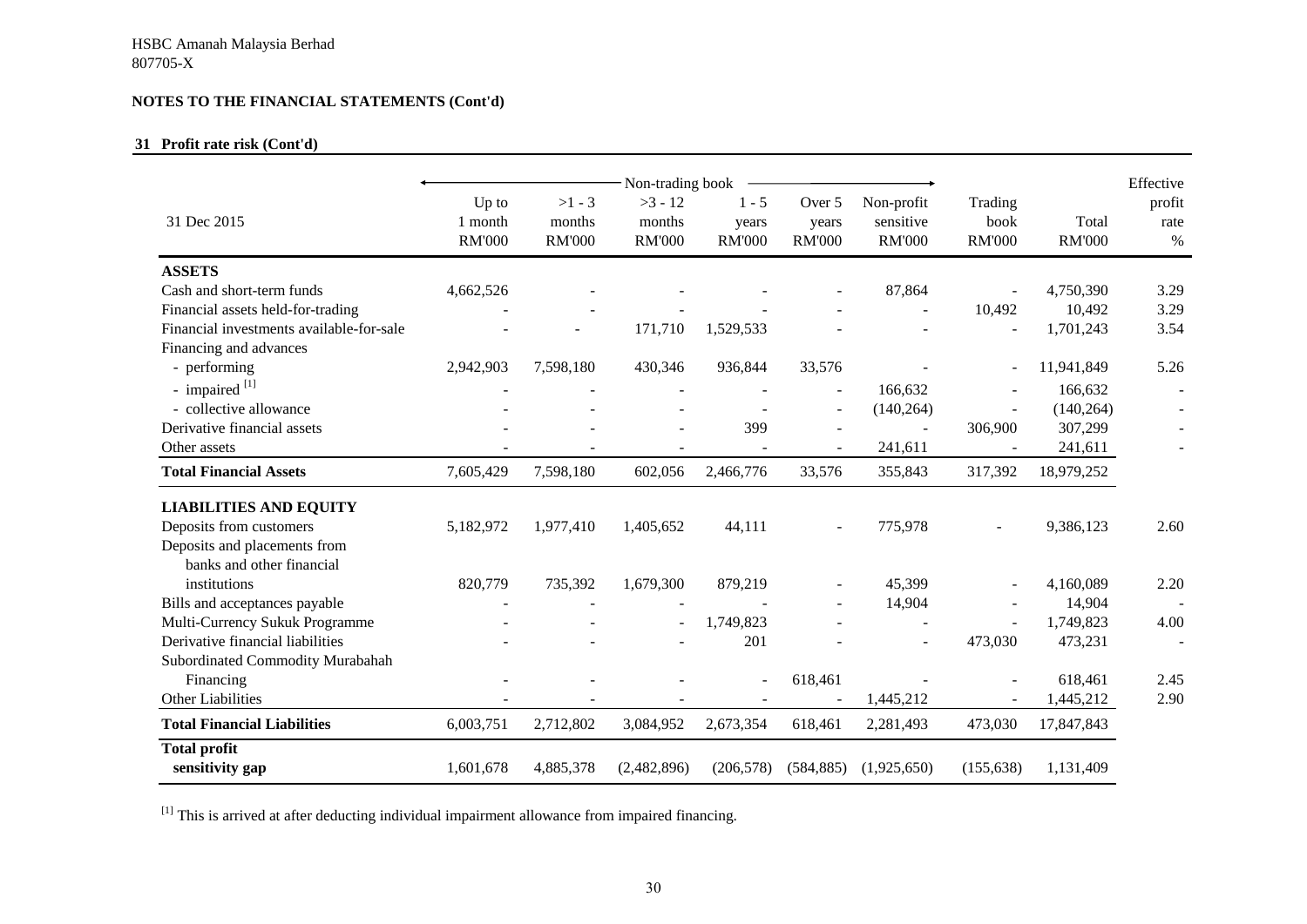#### **32 Contractual maturity / behavioural profile**

The following tables summarise the Bank's exposure to liquidity risk. The asset and liabilities at carrying amount are allocated to time bands by reference to the remaining contractual maturity and/or their behavioural profile.

|                                          | <b>Non-trading book</b> |               |                          |               |               |               |                          |               |
|------------------------------------------|-------------------------|---------------|--------------------------|---------------|---------------|---------------|--------------------------|---------------|
|                                          | Up to                   | $>1 - 3$      | $>3 - 12$                | $1 - 5$       | Over 5        | Non-specific  | <b>Trading</b>           |               |
| 30 Jun 2016                              | 1 month                 | months        | months                   | years         | years         | maturity      | book                     | <b>Total</b>  |
|                                          | <b>RM'000</b>           | <b>RM'000</b> | <b>RM'000</b>            | <b>RM'000</b> | <b>RM'000</b> | <b>RM'000</b> | <b>RM'000</b>            | <b>RM'000</b> |
| <b>ASSETS</b>                            |                         |               |                          |               |               |               |                          |               |
| Cash and short-term funds                | 2,628,694               |               |                          |               |               |               |                          | 2,628,694     |
| Financial assets held-for-trading        |                         |               |                          |               |               |               | 701                      | 701           |
| Financial investments available-for-sale |                         |               | 170,716                  | 1,133,401     | 20,464        |               |                          | 1,324,581     |
| Financing and advances                   | 1,999,520               | 1,724,483     | 462,907                  | 1,824,269     | 5,546,134     |               | $\overline{\phantom{a}}$ | 11,557,313    |
| Derivative financial assets              |                         |               |                          |               |               |               | 230,811                  | 230,811       |
| Others                                   | 19,906                  |               | 826                      | 8,382         | 395           | 363,640       |                          | 393,149       |
| <b>Total Assets</b>                      | 4,648,120               | 1,724,483     | 634,449                  | 2,966,052     | 5,566,993     | 363,640       | 231,512                  | 16, 135, 249  |
| <b>LIABILITIES AND EQUITY</b>            |                         |               |                          |               |               |               |                          |               |
| Deposits from customers                  | 5,717,047               | 1,638,505     | 1,448,620                | 31,190        |               |               |                          | 8,835,362     |
| Deposits and placements from banks       |                         |               |                          |               |               |               |                          |               |
| and other financial institutions         | 571,796                 |               | 1,203,300                | 29,975        |               |               |                          | 1,805,071     |
| Bills and acceptances payable            | 26,837                  |               |                          |               |               |               |                          | 26,837        |
| Multi-Currency Sukuk Programme           |                         |               | $\overline{\phantom{a}}$ | 1,757,968     |               |               |                          | 1,757,968     |
| Subordinated Commodity Murabahah         |                         |               |                          |               |               |               |                          |               |
| Financing                                |                         |               |                          |               | 581,005       |               |                          | 581,005       |
| Derivative financial liabilities         |                         |               | 29                       | 1,519         |               |               | 397,656                  | 399,204       |
| Others                                   | 36,999                  | 12,499        | 20,829                   | 21,472        | 119           | 120,377       | 1,031,064                | 1,243,359     |
| <b>Total Liabilities</b>                 | 6,352,679               | 1,651,004     | 2,672,778                | 1,842,124     | 581,124       | 120,377       | 1,428,720                | 14,648,806    |
| Equity                                   |                         |               |                          |               |               | 1,486,443     |                          | 1,486,443     |
| <b>Total Liabilities and Equity</b>      | 6,352,679               | 1,651,004     | 2,672,778                | 1,842,124     | 581,124       | 1,606,820     | 1,428,720                | 16, 135, 249  |
| Net maturity mismatches                  | (1,704,559)             | 73,479        | (2,038,329)              | 1,123,928     | 4,985,869     | (1,243,180)   | (1, 197, 208)            | $\bf{0}$      |
| <b>Off balance sheet liabilities</b>     | 8,396,505               | 1,031,106     | 4,529,862                | 8,051,796     | 3,752         |               |                          | 22,013,021    |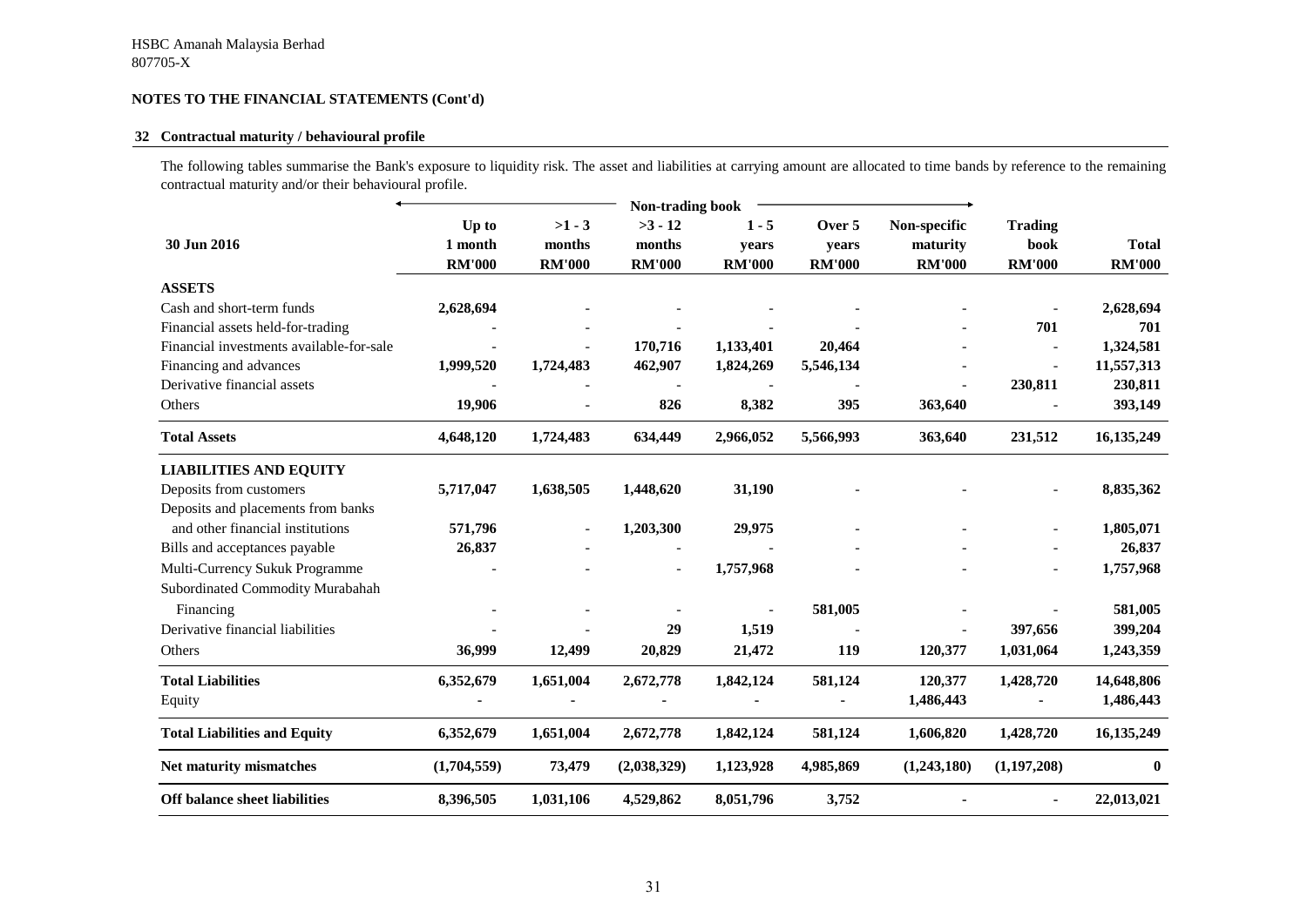#### **32 Contractual maturity / behavioural profile (Cont'd)**

|                                          | Non-trading book |               |               |            |               |               |                          |               |
|------------------------------------------|------------------|---------------|---------------|------------|---------------|---------------|--------------------------|---------------|
|                                          | Up to            | $>1 - 3$      | $>3 - 12$     | $1 - 5$    | Over 5        | Non-specific  | Trading                  |               |
| 31 Dec 2015                              | 1 month          | months        | months        | years      | years         | maturity      | book                     | Total         |
|                                          | <b>RM'000</b>    | <b>RM'000</b> | <b>RM'000</b> |            | <b>RM'000</b> | <b>RM'000</b> | <b>RM'000</b>            | <b>RM'000</b> |
| <b>ASSETS</b>                            |                  |               |               |            |               |               |                          |               |
| Cash and short-term funds                | 4,750,390        |               |               |            |               |               |                          | 4,750,390     |
| Financial assets held-for-trading        |                  |               |               |            |               |               | 10,492                   | 10,492        |
| Financial investments available-for-sale |                  |               | 171,710       | 1,529,533  |               |               | $\overline{\phantom{a}}$ | 1,701,243     |
| Financing and advances                   | 1,888,585        | 1,639,415     | 954,754       | 2,103,147  | 5,382,316     |               | $\overline{a}$           | 11,968,217    |
| Derivative financial assets              |                  |               |               | 399        |               |               | 306,900                  | 307,299       |
| Others                                   | 210,500          |               | 834           | 10,053     | 8             | 370,876       |                          | 592,271       |
| <b>Total Assets</b>                      | 6,849,475        | 1,639,415     | 1,127,298     | 3,643,132  | 5,382,324     | 370,876       | 317,392                  | 19,329,912    |
| <b>LIABILITIES AND EQUITY</b>            |                  |               |               |            |               |               |                          |               |
| Deposits from customers                  | 5,958,950        | 1,977,410     | 1,405,652     | 44,111     |               |               |                          | 9,386,123     |
| Deposits and placements from banks       |                  |               |               |            |               |               |                          |               |
| and other financial institutions         | 866,178          | 735,392       | 1,679,300     | 879,219    |               |               |                          | 4,160,089     |
| Bills and acceptances payable            | 14,904           |               |               |            |               |               |                          | 14,904        |
| Multi-Currency Sukuk Programme           |                  |               |               | 1,749,823  |               |               |                          | 1,749,823     |
| Subordinated Commodity Murabahah         |                  |               |               |            |               |               |                          |               |
| Financing                                |                  |               |               |            | 618,461       |               |                          | 618,461       |
| Derivative financial liabilities         |                  |               |               | 201        |               |               | 473,030                  | 473,231       |
| Others                                   | 21,454           | 13,047        | 20,332        | 24,577     | 145           | 127,163       |                          | 206,718       |
| <b>Total Liabilities</b>                 | 6,861,486        | 2,725,849     | 3,105,284     | 2,697,931  | 618,606       | 127,163       | 473,030                  | 16,609,349    |
| Equity                                   |                  |               |               |            |               | 1,451,906     | $\overline{\phantom{a}}$ | 1,451,906     |
| <b>Total Liabilities and Equity</b>      | 6,861,486        | 2,725,849     | 3,105,284     | 2,697,931  | 618,606       | 1,579,069     | 473,030                  | 18,061,255    |
| Net maturity mismatches                  | (12,011)         | (1,086,434)   | (1,977,986)   | 945,201    | 4,763,718     | (1,208,193)   | (155, 638)               | 1,268,657     |
| <b>Off balance sheet liabilities</b>     | 8,097,118        | 857,436       | 2,907,306     | 10,025,117 | 2,691         |               |                          | 21,889,668    |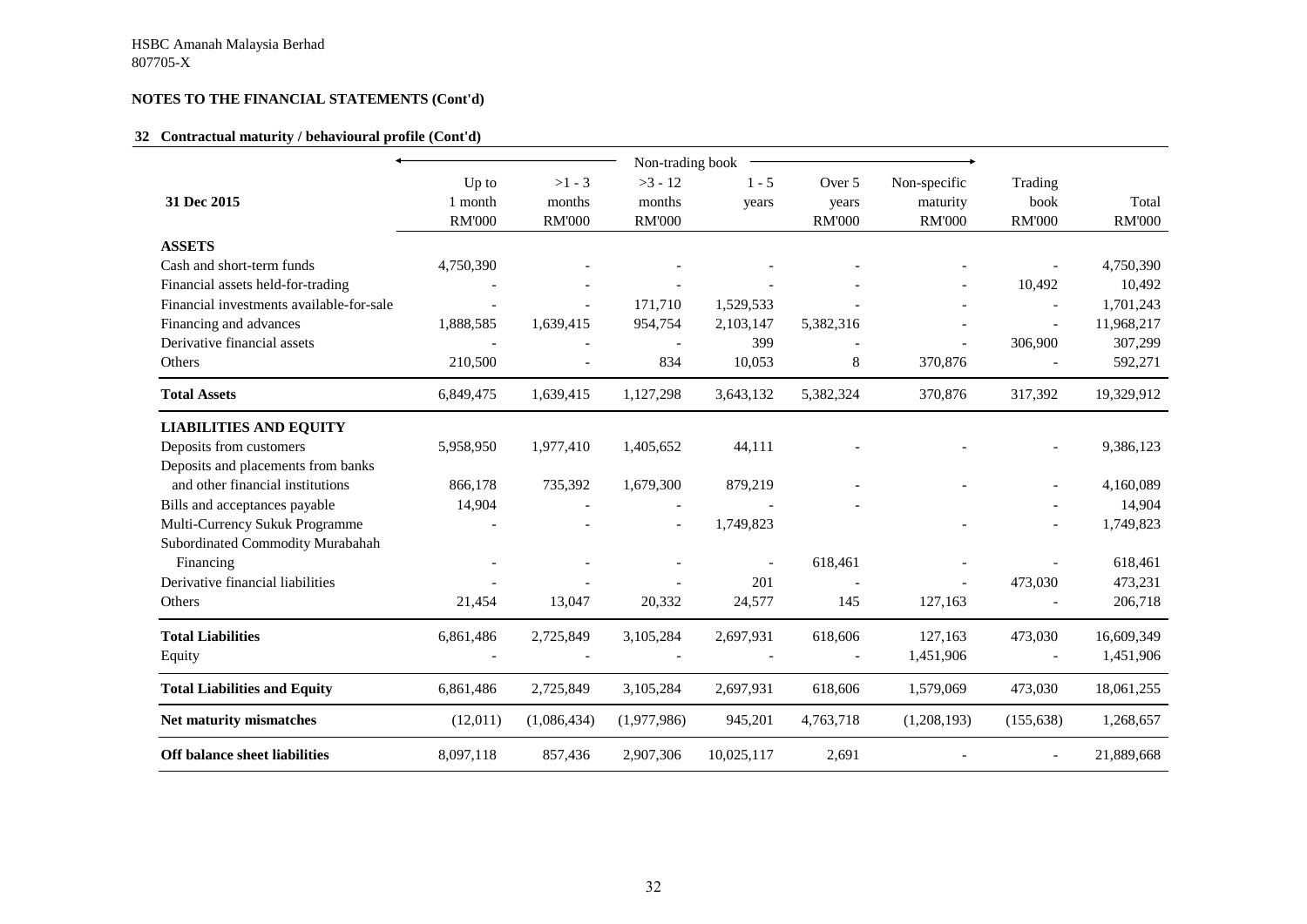#### **33 Performance Review**

Profit before tax (PBT) declined by RM45.1 million or 52.1% against history due to higher impairment loses on financing (up RM52.3 million), income attributable to depositors (up RM6.1 million) and operating expenses (up RM5.4 million), but partially offset by higher income derived from investment of shareholder's funds (up RM21.1 million).

Income derived from investment of shareholder's funds increased by RM21.1 million, mainly due to higher net gains on financial instruments fair valued through profit or loss (up RM17.6 million) and higher net gains on disposal of financial assets availablefor-sale (up RM2.8 million).

Impairment losses on financing increased by RM52.3 million arising mainly from higher collective impairment provision (up RM44.9 million), higher individual impairment provision (up RM5.8 million) and lower net recoveries from impaired financing (down RM1.6 million).

The income attributable to depositors and others increased due to higher profit paid on sukuk (up RM7.6 million) and subordinated Commodity Murabahah financing (up RM4.4 million), offset by lower profit paid on customer deposits (down RM6.2 million). Meanwhile, operating expenses increased mainly due to higher general administrative expenses (up RM8.6 million) and intercompany expenses (up RM2.5 million), offset by lower personnel expenses (down RM5.8 million).

Balance sheet size at RM16.1 billion decreased by RM3.2 billion or 16.5%, attributed to decrease in cash and short term funds (down RM2.1 billion), financial investments available-for-sale (down RM0.4 billion) and financing and advances (down RM0.4 billion). The Bank's capital and liquidity ratios remain strong and are well above regulatory requirements.

#### **34 Business Prospects**

The global economy, including Asia, is expected to grow more moderately, across major advanced and emerging markets economies and will continue to be susceptible to downside risks including possible effects from the recent results on the referendum by the British voters to exit United Kingdom from the European Union.

For the second half of 2016, the Malaysian economy is expected to face continuous challenging operating environment with the projected expansion moderation in domestic demand too, although overall domestic economy to remain on track to expand in 2016 and 2017. In view of the uncertainties in the global environment could affect Malaysia's growth prospect, Bank Negara Malaysia had on 13 July 2016 took the pre-emptive initiative to reduce the Overnight Policy Rate (OPR) from 3.25% to 3.00%.

Notwithstanding that, the Malaysian financial system is expected to remain resilient. More challenging business conditions and rising costs will likely weigh on the revenue and advances performance in the period ahead, requiring higher vigilance. While investors may take a cautious approach in the second half of 2016, domestic financial system stability is expected to be maintained. The deep and well-developed domestic financial markets with ample liquidity have continued to support orderly market conditions and sustained confidence in the financial system.

Given uncertain global economic outlook, the Group will work with customers to provide banking solutions to minimise the impact of market volatility on their respective businesses. We will also facilitate customers cross border investments and transactions, especially with China and ASEAN countries.